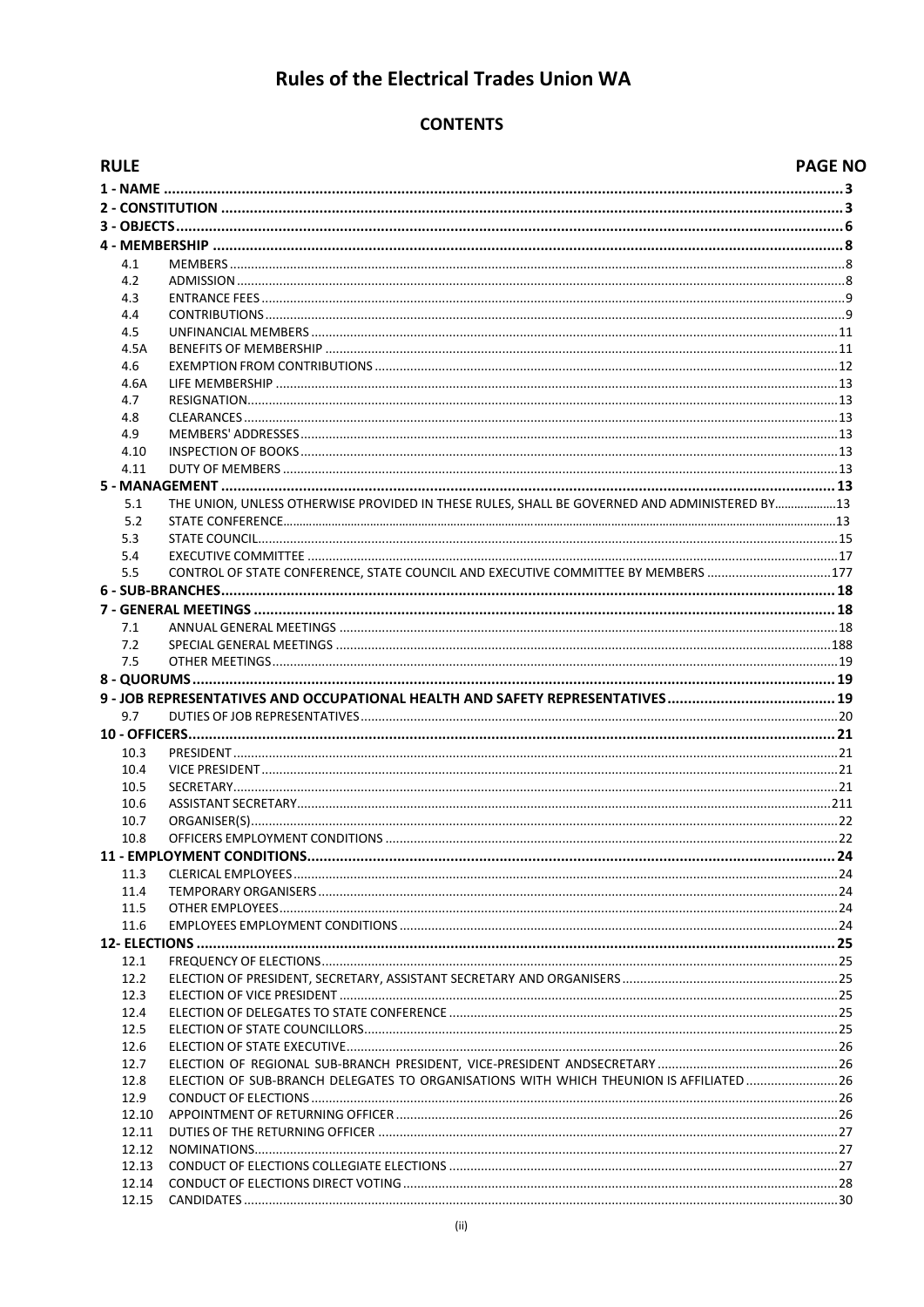| 12.16 |  |
|-------|--|
| 12.17 |  |
| 12.18 |  |
| 12.19 |  |
| 12.20 |  |
| 12.21 |  |
| 12.22 |  |
|       |  |
|       |  |
|       |  |
|       |  |
| 15.1  |  |
| 15.2  |  |
|       |  |
|       |  |
| 17.1  |  |
| 17.2  |  |
| 17.3  |  |
|       |  |
|       |  |
| 20.1  |  |
| 20.2  |  |
| 20.3  |  |
| 20.4  |  |
| 20.5  |  |
| 20.6  |  |
| 20.7  |  |
| 20.8  |  |
| 20.9  |  |
| 20.10 |  |
|       |  |
|       |  |
|       |  |
|       |  |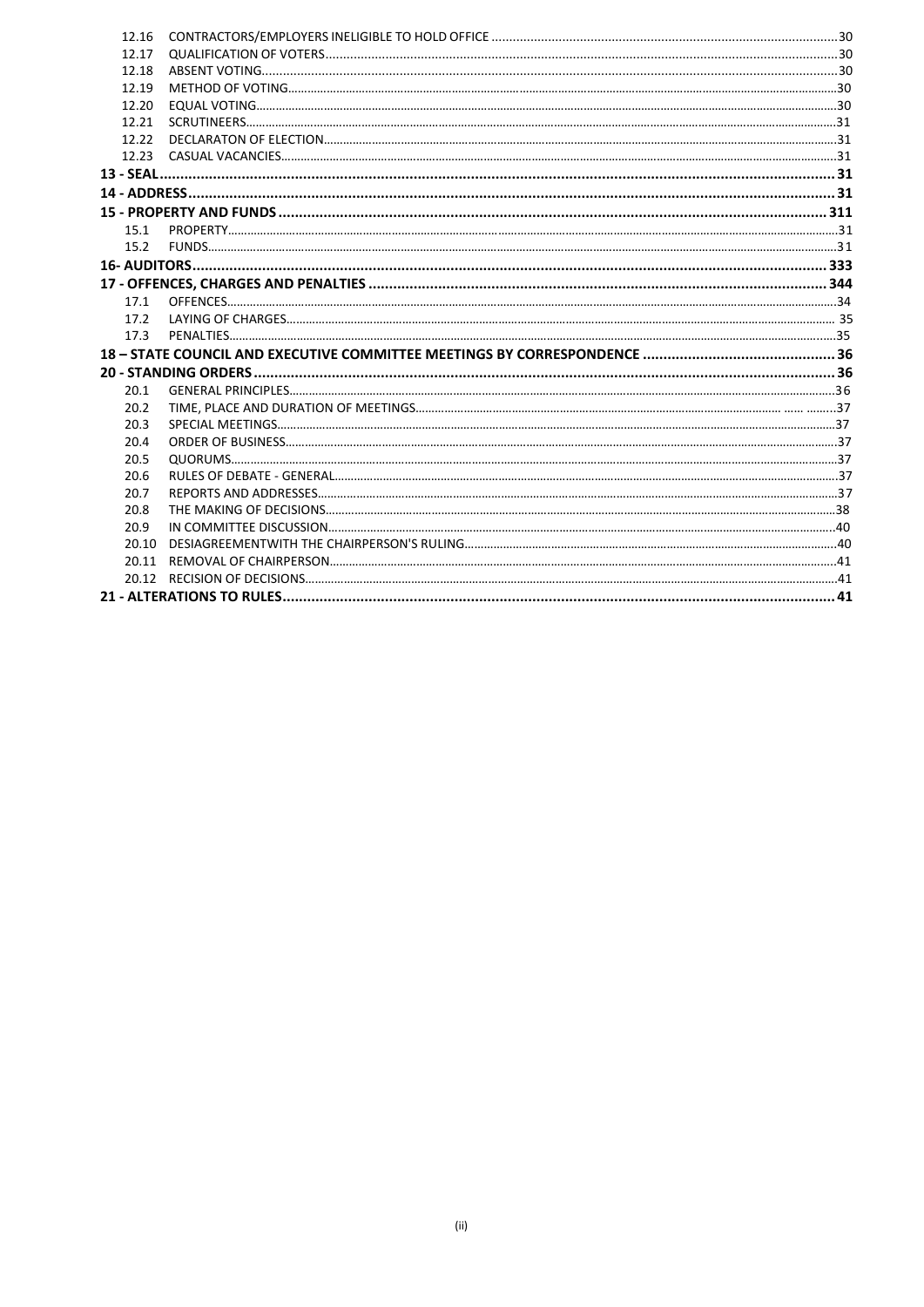S. BASTIAN REGISTRAR

# **RULES OF THE ELECTRICAL TRADES UNION WA**

# **1 - NAME**

<span id="page-2-0"></span>1.1 The name of the Union shall be the Electrical Trades Union WA.

### **2 - CONSTITUTION**

- <span id="page-2-1"></span>2.1 Membership of the Union shall be comprised:
	- 2.1.1 Persons who are employed, or usually employed within the area of the State of Western Australia, known as the South West Lands Division, engaged in the following callings or vocations:

Engineers, fitters, coppersmiths, turners, water meter fitters, patternmakers, tool and gauge makers, scale makers and adjusters, safe-makers, pipe fitters, brass finishers (engineering and general), blacksmiths, shipsmiths, toolsmiths, gunsmiths, angle iron smiths, oliversmiths, blacksmiths' strikers, steam and other hammer drivers, spring makers, millwrights, steam and drop hammer forgers, furnacemen (forge, electric and other furnacemen), oxy-acetylene and electric welders and cutter, locksmiths, iron and steel rollers, electrical engineers, electrical fitters, electrical wiremen, electrical linesmen, electrical installers, electrical mechanics, automotive electricians, refrigeration and air conditioning fitters, armature winders, electrical workers generally, battery fitters, mechanical and scientific instrument makers, mechanical draughtsmen, typewriter mechanics, tool and material storepersons and persons employed in the servicing, repairing maintaining, structurally altering and/or assembling of business machines, motor mechanics, motor cycle mechanics, aircraft mechanics, cycle (other than motor) mechanics (including filers, assemblers and wheel builders, cycle enamellers, sprayers, liners and writers), machine joiners, die-sinkers, press toolmakers and stampers, wirenetting and link mesh workers, wire drawers, including persons (not being workers eligible for membership of either the Amalgamated Metal Workers' and Shipwrights' Union of Western Australiaby virtue of paragraphs (ii) or (iii) of sub-rule (a) of Rule 2 of the Rules of that Union orthe Plumbers and Gas Fitters Employees Union of Australia, West Australian Branch, Industrial Union of Workers, engaged in or in connection with the treatment and/or fabrication of copper, brass, aluminium and other non-ferrous metals for the purpose of theproduction of wire, tubes, rods, bars, sheets, strip sections, angles and other fabricated products) tubular steel and iron gate and fence makers, galvanisers, riggers and splicers belt repairers and oilers, rivet heaters, machine makers, milling machinists, planers, slotters, borers, shapers, machine drillers, all workers engaged in the making of wrought iron and malleable iron pipes, dressers, electroplaters and polishers, grinders and tappers, bolt, nut and screwing machinists, lifters and assemblers and assistants, and all other machine operators and examiners of work prepared by the foregoing classifications and vocations employed in the engineering, locomotive, ship building, rolling stock, aircraft, agricultural implement making and kindred trades, munition and iron trades, or in any other industry whatsoever engaged on the manufacturing of engineering products or in the maintenance of plants but not including tool and material storepersons employed otherwisethan in the Education Department and in the gate fence and frame manufacturing industry.

2.1.2 Persons who are employed or usually employed in the State of Western Australia, except that portion comprised in the South West Lands Division, engaged in the following vocations: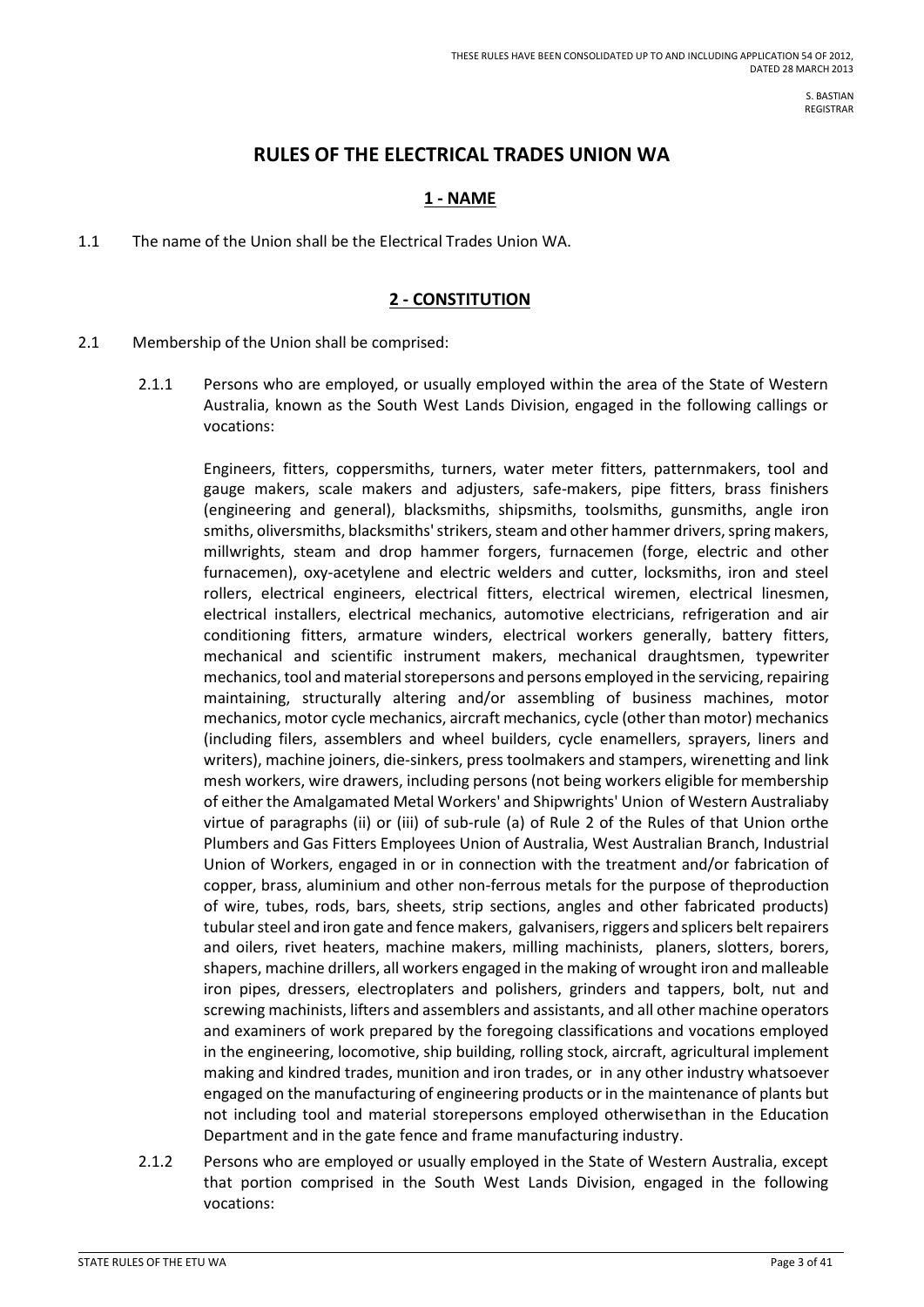Engineers, coppersmiths, fitters, turners, die-sinkers, pattern-makers, brass finishers (engineering and general) blacksmiths, shipsmiths, toolsmiths, gunsmiths, angle iron smiths, spring makers, millwrights, oxy-acetylene and electric welders, cycle and motor mechanics, mechanical draughtsmen, milling machinists, planers, slotters, shapers, borers, machine drillers, iron and steel rollers, grinders, and other machinemen, mechanics, lifters and assemblers, machine makers, mechanical and scientific instrument makers, steam and drop hammer forgers, electroplaters, metal polishers, typewriter mechanics, tool and material storepersons and persons employed in the servicing, repairing, maintaining, structurally altering and/or assembling of business machines, and pipe fitters employed in the engineering, locomotive, shipbuilding, rolling stock, aircraft, agricultural implement making and kindred trades, or in any other industry whatsoever, engaged on the manufacturing of engineering products or in the maintenance of plant but not including tool and material storepersons employed otherwise than in the Education Department andin the gate, fence and frame manufacturing industry.

2.1.3 Persons engaged in the following trades or branches of the Coal Mining Industry:

Engineers, coppersmiths, fitters, turners, pattern-makers, brass finishers, (engineering and general) blacksmiths, angle iron smiths, toolsmiths, steam and drop hammer forgers, blacksmiths' strikers, steam and other hammer drivers, electrical engineers, electrical workers, mechanical draughtsmen, millwrights, milling machinists, planers, slotters, borers, shapers, machine drillers, and other machine men and assistants to the above Trades or Callings, engaged in the Coal Mining Industry.

2.1.4 Persons engaged by B.P. (Fremantle) Limited as bunkering operators, and bunkering attendants.

Provided that such persons referred to in this sub-rule 2.1.4 are those who by custom and practice would have industrial coverage under the terms of the Oil Bunkering B.P. (Fremantle) Limited Worker's Agreement No. 9 of 1979 as amended.

- 2.1.5 Persons employed or usually employed in the manufacture and/or distribution of natural and/or fuel gas in the callings of gas fitters, gas meter and/or appliance testers, gas meter repairers, gas holder attendants, gas plant operators, gas mainlayers and assistants in the area and operations under the State Energy Commission Act, the Perth Gas Act and the Fremantle Gas and Coke Company Act.
- 2.1.6 Persons employed or usually employed by the State Energy Commission of Western Australia in any calling or vocation mentioned in paragraph 2.1.1 of this Rule.
- 2.2 Persons employed or usually employed as Moulders and/or Coremakers, or apprentices or juniors (who when so employed) are engaged in any class of moulding and/or coremaking for the production of castings from molten metal of any kind, or making moulds (from) other materials in any industry, or branch of industry together with any foundry workers being moulders and/or coremakers, assistants, furnacemen and assistants, tool and material storepersons, fettlers and grinders who are solely employed or are usually solely employed in a moulders shop or section and any cast bank and cast spun pipe makers moulders and/or coremakers and their assistants, die casters and smelters of scrap metals and their assistants. Provided always that no person referred to in this sub-rule 2.2 shall be eligible for membership by reason of anything contained in this sub-rule 2.2 merely because he is employed or usually employed in work of such kind as would had he been employed in such work on the first day of July 1961, have then qualified him for membership of any one of the following named Industrial Unions -

Australian Railway Union of Workers, West Australian Branch.

Federated Miscellaneous Workers' Union of Australia, West Australian Branch, Union of Workers. The United Furniture Trades Industrial Union of Workers, W.A.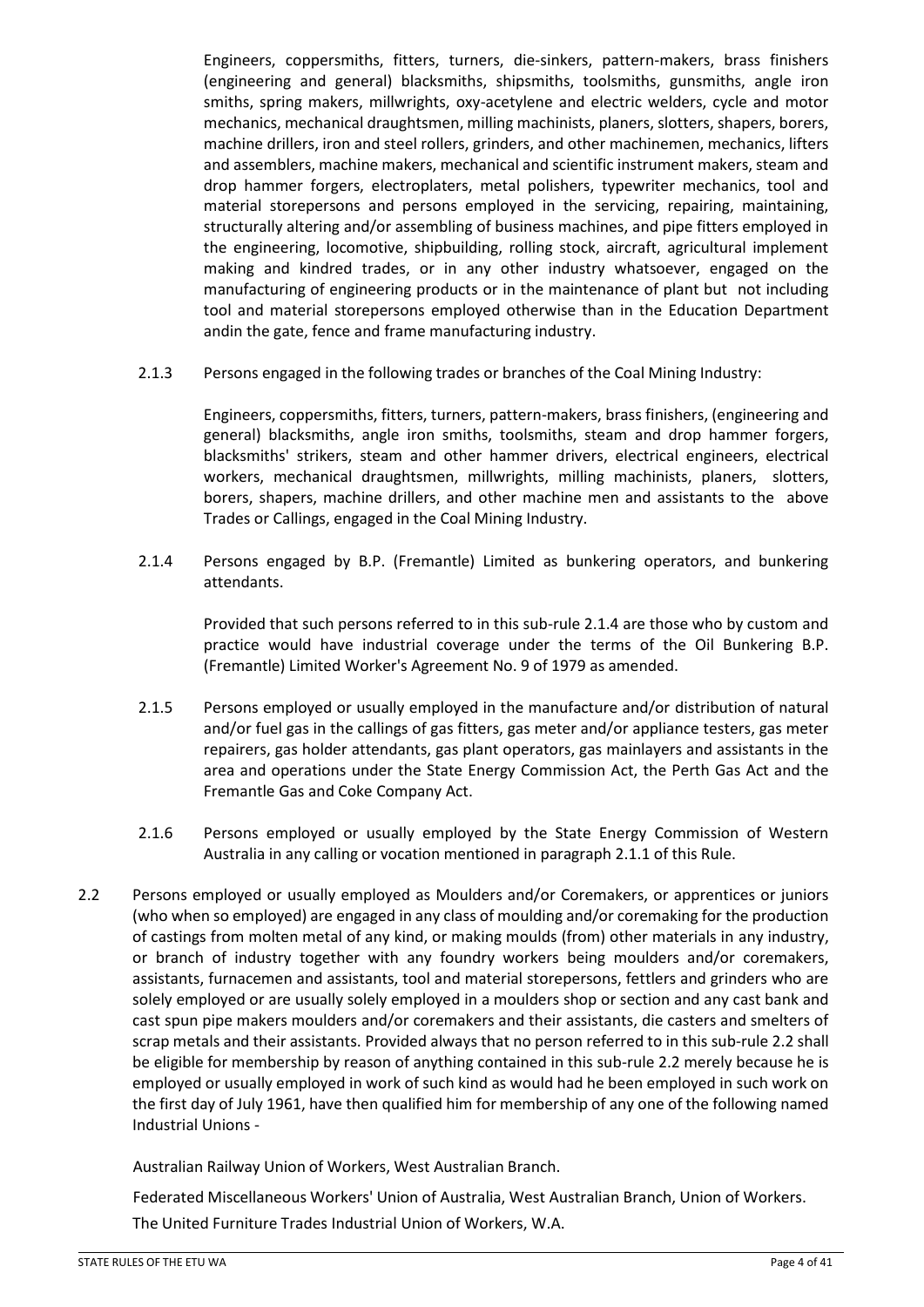The Union may admit to membership any person who is eligible in accordance with the aforesaid provisions of this Rule and who exercises his calling or vocation or who resides within the State of Western Australia, but excluding that portion of the State comprised within the area bounded by aline drawn from the intersection of the 20th parallel of latitude and 125th meridian of longitude to theintersection of the 20th parallel of latitude and the 129th meridian of longitude then South along the 129th meridian of longitude to the intersection of that meridian of longitude with the 24th parallel of latitude; thence West along the 24th parallel of latitude to the intersection of that parallel of latitude with the 125th meridian of longitude; thence North along the 125th meridian of longitude to the intersection of that meridian of longitude with the 20th parallel of latitude but not including Tool and Material Storepersons employed otherwise than in the Education Department and in the gate, fence and frame manufacturing industry.

- 2.3 The Union shall also consist of an unlimited number of workers engaged or usually engaged:
	- 2.3.1 As electrical fitters, armature winders, electrical installers, automotive electrical fitters, battery fitters, cable jointers, electrical welders, linesmen refrigeration fitters or electrical labourers;
	- 2.3.2 As electricians employed in running and maintaining electrical plants and installations;
	- 2.3.3 As electricians employed as dynamo, motor or switchboard attendants;
	- 2.3.4 On radio, television or electronic work as servicemen, repairers, wiremen, installers, set testers, coil winders, technicians, operators, assemblers, cabinet fitters and/or radio workers, television workers and electronic workers generally;
	- 2.3.5 All electrical workers (other than engine drivers) associated with the generation and/or distribution of electricity and maintenance and repair of any electrical motor;
	- 2.3.6 Without in any way limiting any of the foregoing shall also include all workers whose callings are peculiar to the electrical industry;
	- 2.3.7 PROVIDED THAT no person who is eligible to be a member of the State Electricity Commission Salaried Officers' Union of Workers under its constitution as registered and subsisting on the first day of November 1956 shall be eligible to be admitted a member of this Union by reason of anything contained in sub-rules 2.3.1 to 2.3.6 both inclusive hereof;
	- 2.3.8 PROVIDED FURTHER that no person (other than a tradesperson) who is eligible to be a member of the West Australian Amalgamated Society of Railway Employees Union of Workers under its constitution as registered shall be eligible to be admitted a member of this Union by reason of anything contained in sub-rules 2.3.1 to 2.3.6 both inclusive hereof.
- 2.4 The Union shall also consist of those persons who were, immediately prior to the registration of this Union, duly elected officers of the Australasian Society of Engineers, Moulders and Foundry Workers, Industrial Union of Workers Western Australian Branch or appointed officers and admitted as members of the Electrical Trades Union of Workers of Australia (Western Australian Branch, Perth).
- 2.5 Elected officers and employees of the Union shall be eligible for membership thereof except such persons who are eligible for membership of the Federated Clerks' Union of Australia Industrial Union of Workers, W.A. Branch as at the date of registration of the Union and whose major and substantial duties are clerical.
- 2.5 Elected officers and employees of the Union shall be eligible for membership.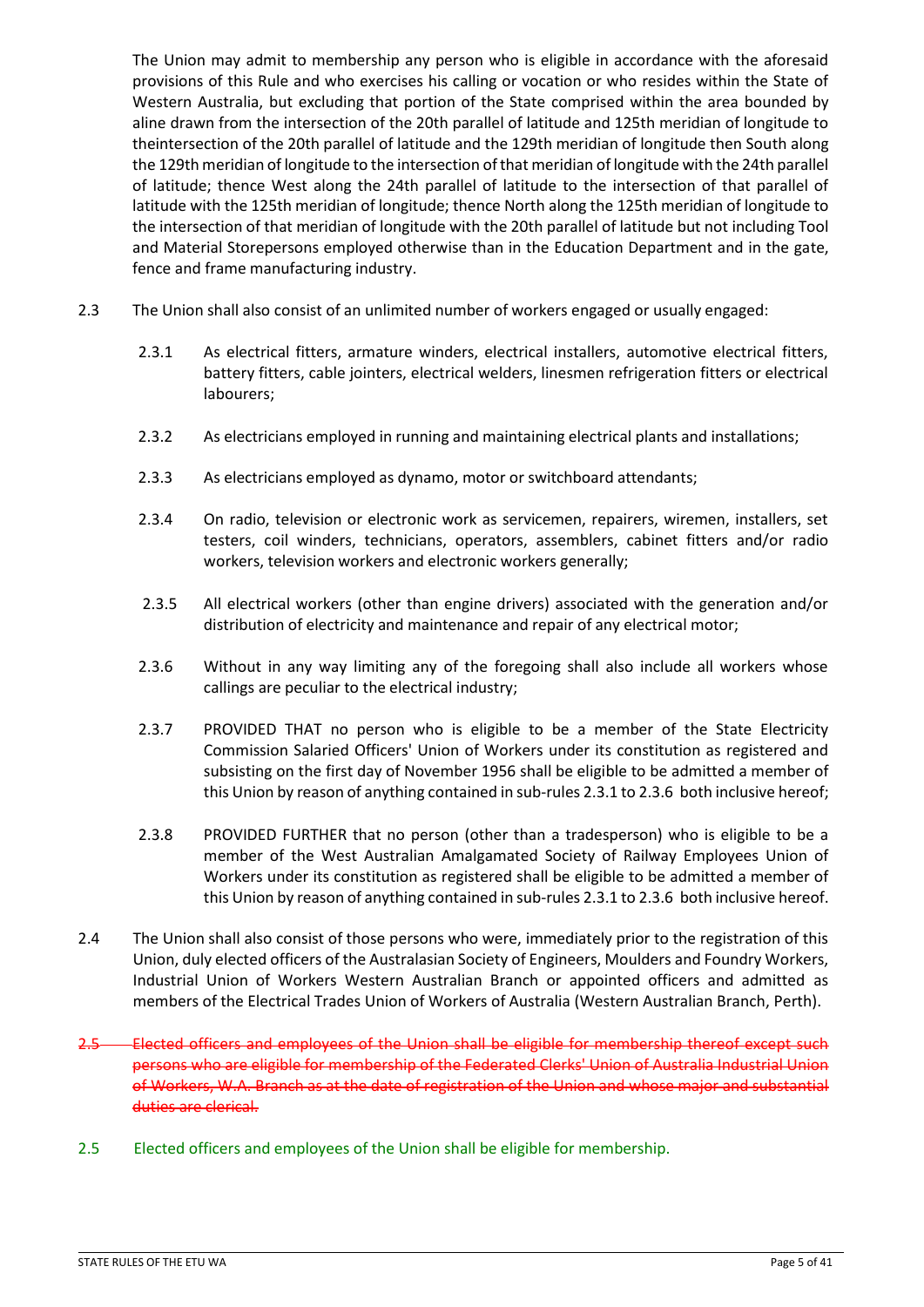# **3 - OBJECTS**

<span id="page-5-0"></span>The objects of the Union shall be to protect and further the interests of members by lawful means and in particular:

- 3.1 To uphold the rights of the organisation of labour and to improve, protect and foster the best interestsof its members.
- 3.2 To advance the trade interests of its members, secure and maintain a proper classification of the workers in the industries and maintain the apprenticeship system.
- 3.3 To obtain and maintain adequate pay and shorter hours for its members.
- 3.4 To ensure that employers provide a safe place of work and a safe system of work. To establish the means of preventing accidents and the exposure of members to dangerous work practices and substances which could result in injury, disease, or be in any way harmful.
- 3.5 To secure preference of employment for Unionists.
- 3.6 To work for full employment and to provide all practicable assistance to unemployed members.
- 3.7 To support the hiring of members by employers through the Union Office.
- 3.8 To provide an adequate service for members in all matters to do with workers' compensation.
- 3.9 To represent the members before **Courts and** Industrial Tribunals and in negotiations with employers, governments and wherever else that the interests of the Union and its members may be involved.
- 3.10 To establish and service appropriate Awards to improve and secure wages and conditions for workers.
- 3.11 To negotiate enterprise and collective Agreements that improve and secure wages and conditions for workers.
- 3.12 Restrict and control incentive and bonus systems in industry.
- 3.13 To establish funds to assist members in distress through unemployment, sickness, accident and for sustenance of members involved in industrial disputes.
- 3.14 To establish Regional Offices and Sub-Branches and industry based Sub-Branches or Committees where appropriate.
- 3.15 To assist other Unions, Peak Union Councils, Union Federations or other bodies having for their objects the betterment of the incomes and conditions of wage and salary earners.
- 3.16 To affiliate with, and pay affiliation fees to, any other organisation or political party having objects similar in whole or in part to the objects of this Union.
- 3.17 To support the removal of all discriminatory practices based on race, gender, marital status, family responsibilities, disability, pregnancy, age or sexual preference whether they be within the workplace, within the trade union and labour movement or in society at large.
- 3.18 To amalgamate with or absorb any other organisation of employees or trade or industrial union.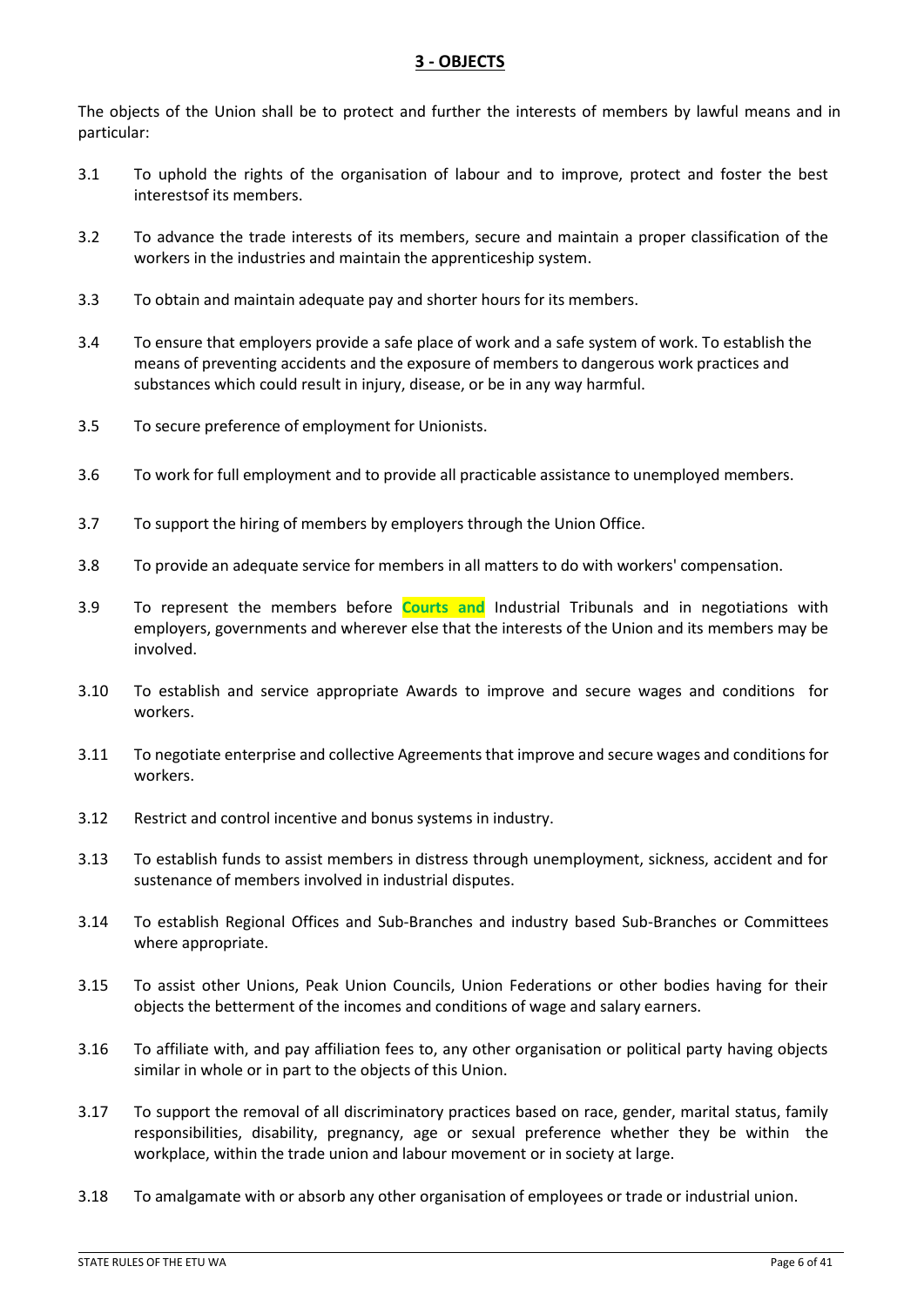- 3.19 To make such provision for superannuation payments and/or retiring allowances and/or long service leave to full-time officers and/or employees of the Union as the Union may determine.
- 3.20 To establish holiday and rest centres for members of the Union.
- 3.20 To publish a Union Journal.
- 3.21 To afford legal protection to its members in industrial matters.
- 3.22 To enhance the interests of members by providing for the acquisition, control, management and sale of properties.

#### *(FOLLOWING SAME AS DIVISIONAL RULES PART B)*

- 3.23 To promote the policy of equality of status and opportunity for all members.
- 3.24 To adopt, promote and implement family friendly policies for union employees and officials.
- 3.25 To increase the number of women employed by the union.
- 3.26 To ensure there is equal employment and career path opportunity for female union employees.
- 3.27 To increase the number of female members.
- 3.28 To encourage the participation by women in union activities and decision-making bodies.
- 3.29 To pursue such other objects as the Council and/or the various Divisions or Divisional Branches shall from time to time determine being consistent with the express wishes of the membership as determined by these Rules.
- 3.30 To establish and administer trust funds ("the Trust Funds") for the purpose of furthering the Union's objects including (but not limited to) advancing the interests of members and former members, providing legal protection for and otherwise assisting members or former members in the event of unemployment, sickness, injury, mortality or industrial dispute, advancing the living and working conditions of workers and their families, assisting kindred unions and other bodies having similar objectives, contributing to any charitable institutions that the members may decide, constituting, conducting, carrying on and managing clubs, holiday centres and rest centres for members, being involved in socially responsible citizen actions and making financial provision for the carrying out of the Union's objects.
- 3.31 To contribute funds or other property to the Trust Funds for the purpose of furthering these objects including (but not limited to) advancing the interests of members and former members, providing legal protection for and otherwise assisting members or former members in the event of unemployment, sickness, injury, mortality or industrial dispute, advancing the living and working conditions of workers and their families, assisting kindred unions and other bodies having similar objectives, contributing to any charitable institutions that the members may decide, constituting, conducting, carrying on and managing clubs, holiday centres and rest centres for members, being involved in socially responsible citizen actions and making financial provision for the carrying out of these objects.
- 3.32 To transfer Union assets to the Trust Funds for the purpose of furthering these objects including (but not limited to) advancing the interests of members and former members, providing legal protection for and otherwise assisting members or former members in the event of unemployment, sickness, injury, mortality or industrial dispute, advancing the living and working conditions of workers and their families, assisting kindred unions and other bodies having similar objectives, contributing to any charitable institutions that the members may decide, constituting, conducting, carrying on and managing clubs, holiday centres and rest centres for members, being involved in socially responsible citizen actions and making financial provision for the carrying out of these objects.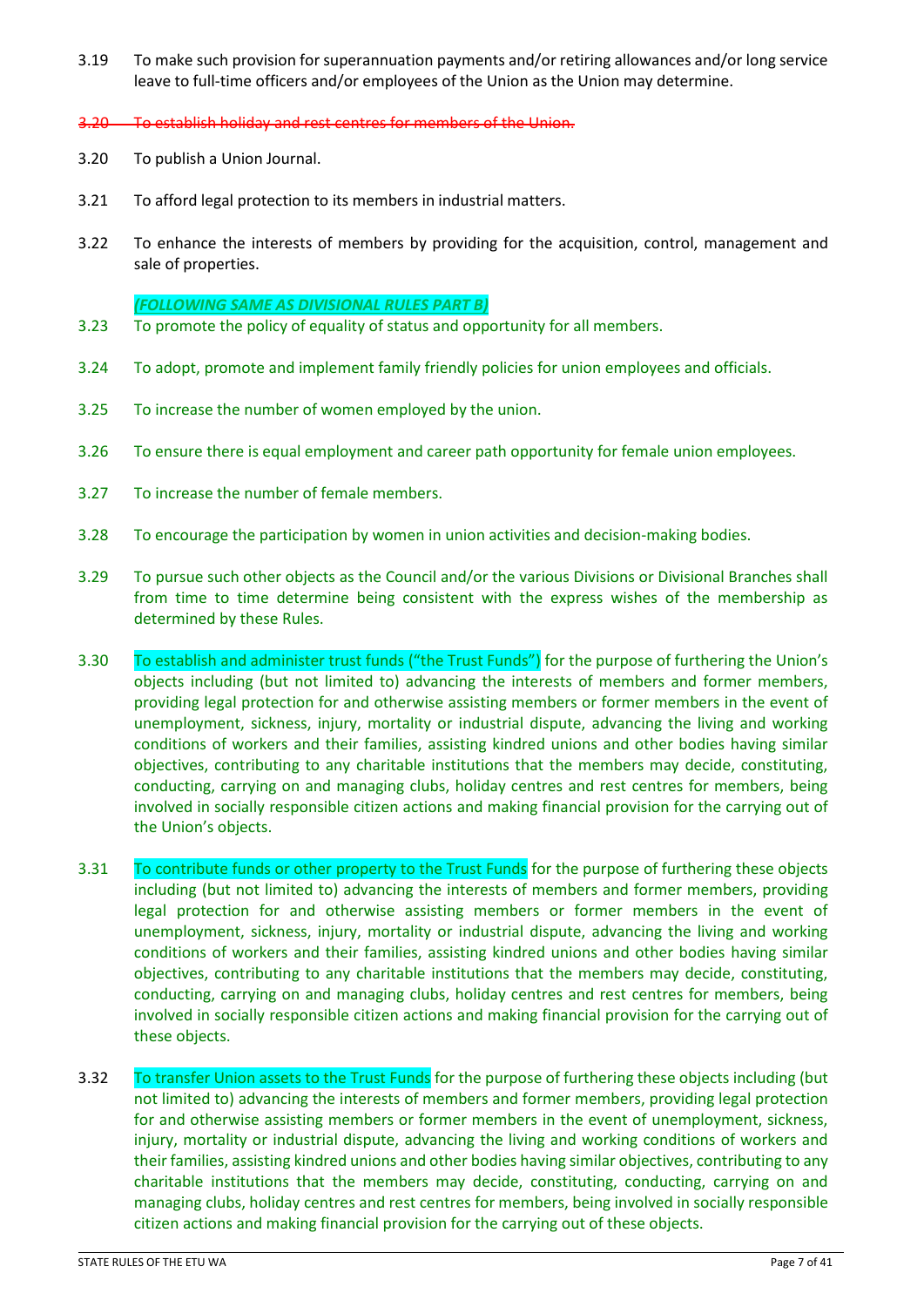### **4 - MEMBERSHIP**

### <span id="page-7-1"></span><span id="page-7-0"></span>**4.1 MEMBERS**

- 4.1.1 The Union shall consist of such of the employees or persons referred to in Rule 2, who duly become members of the Union in accordance with its Rules.
- 4.1.2 The Union shall be incorporated with and be a Branch of the Communications, Electrical, Electronic, Energy, Information, Postal, Plumbing and Allied Services Union of Australia, (CEPU) an organisation of employees registered as such under the provisions of the Fair Work (Registration of Organisations) Act 2009 as amended and its successors.
	- 4.1.2.1 Membership of the Union shall be synonymous with membership of the CEPU Electrical Division and admission to, or cessation of membership of the Union shall ipso facto constitute admission to, or cessation of membership of the CEPU Electrical Division except where the admission to, or cessation of membership of the Union results from the transfer of membership to or from another State Branch of the CEPU Electrical Division.
	- 4.1.2.2 Any member on being transferred from one State to another shall be admitted to the Branch to which the member has removed **moved** on production of a certificate from the Secretary of the Branch to which the member belonged, stating membership and financial position on the books.

A similar procedure shall be followed where a member is transferred from one district to another necessitating a change of Sub-Branch. This Rule shall not apply to apprentices who are required by their employer to carry out work other than in the State in which they are indentured.

#### <span id="page-7-2"></span>**4.2 ADMISSION**

- 4.2.1 Application for membership of the union shall be in such manner and form as the executive may from time to time decide.
- 4.2.2 New members shall be informed in writing of:
	- 4.2.2.1 The financial obligations arising from membership; and
	- 4.2.2.2 The circumstances, and the manner, in which a member may resign from the Union; and
	- 4.2.2.3 The circumstances and the manner in which a member may obtain exemption from contributions in respect of unemployment or illness.
- 4.2.3 Upon receipt by the Secretary of the said application, the employee applying shall (subject to the exceptions hereinafter made) be deemed to become a member of the Union as from the date of such application subject to the endorsement of the Executive Committee.
- 4.2.4 The Executive Committee shall have power to veto the acceptance of the application for membership of a person who may be regarded as undesirable. Provided that any rejected candidate shall have the right to appeal to the State Council.
- 4.2.5 Disputed Membership: In the event of any dispute as to the membership of any person who has been duly admitted to membership as shown in the records of the Union, the fact of such person having complied with the processes prescribed by the executive under 4.2.1 or having paid an entrance fee, or paid a contribution to the Union, or a monetary deposit in part payment on account of an entrance fee and/or a contribution, shall be held to be proof of membership in any proceedings under these Rules.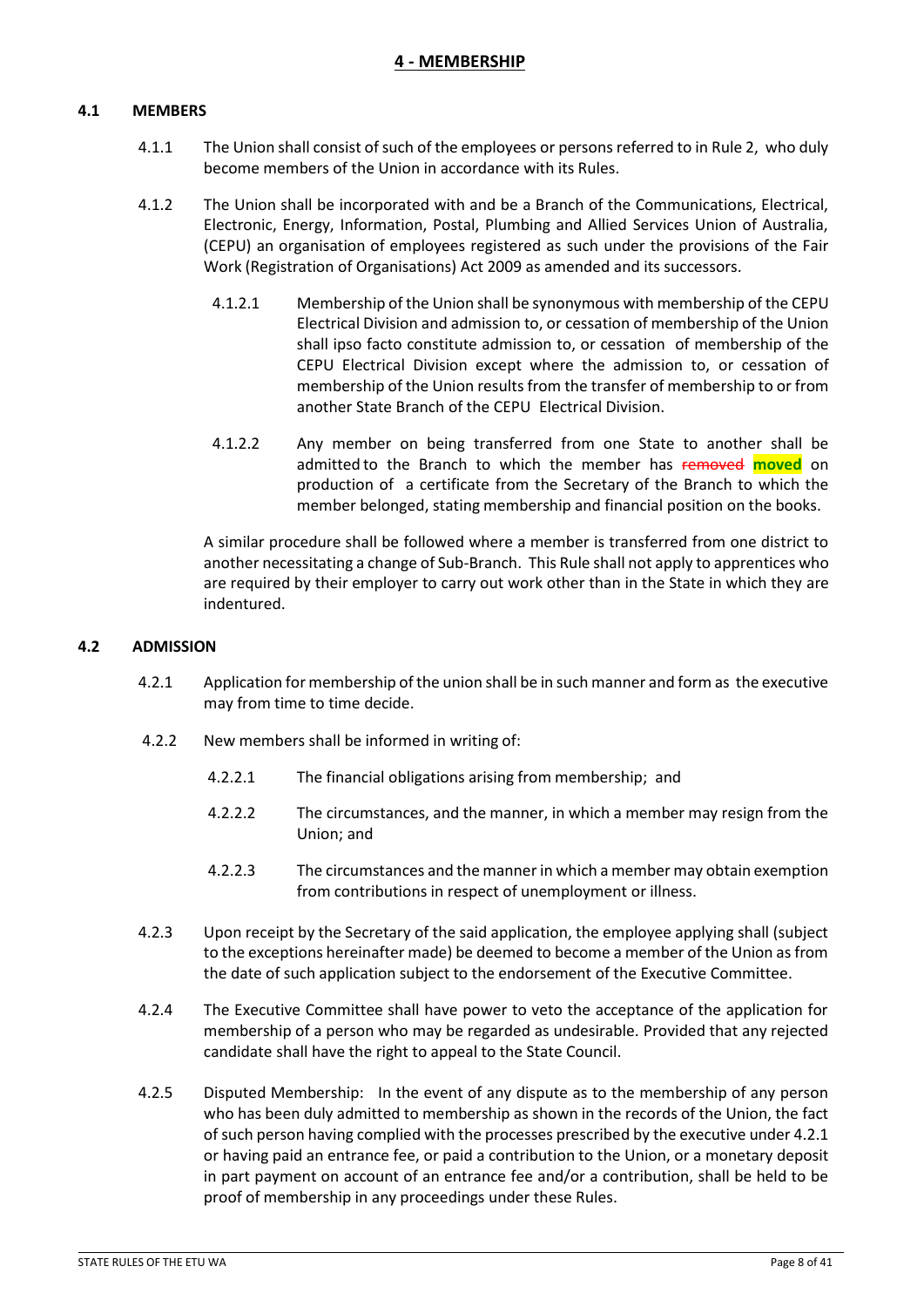### <span id="page-8-0"></span>**4.3 ENTRANCE FEES**

- 4.3.1 Applicants employed as tradespersons or in classifications receiving equal to or in excess of tradespersons' rates of pay shall pay an entrance fee of ten dollars (\$10.00) plus GST or such entrance fee as determined by State Council.
- 4.3.2 Other applicants (including adult apprentices) shall pay an entrance fee of two dollars (\$2.00) plus GST or such entrance fee as determined by State Council. Such payment shall not be a condition precedent to membership. Apprentices (other than adult apprentices) and junior workers shall not be required to pay an entrance fee.
- Any persons seeking to join the Union for the first time shall be required to pay thirdof the appropriate quarterly contributions for each unexpired month or part of month in the current quarter calculated to the nearest fifty cents (\$0.50).
- 4.3.3 Reduction in entrance fees below those aforementioned shall be subject to approval by Executive Committee on an individual basis.
- 4.3.4 Re-entrance: Any person who has left the Union and desires to rejoin shall be readmitted only by resolution passed by a two-thirds majority of the members present at an Executive Committee meeting and shall pay such re-entrance fee as the Executive Committee may decide, provided that such re-entrance fee shall not exceed the sum of two hundred and fifty dollars (\$250.00), **plus GST**

### <span id="page-8-1"></span>**4.4 CONTRIBUTIONS**

4.4.1 Members shall pay a contribution rate as determined by CEPU Electrical Divisional Executive or Council from time to time.

State Conference Council may fix a higher rate of contributions for members subject to endorsement by the CEPU Electrical Divisional Executive or Council.

- 4.4.2 Apprentices shall be eligible for membership without payment of contributions except during the last three (3) years of apprenticeship. Apprentices receiving tradesperson's rates shall pay the same rate as a tradesperson.
- 4.4.3 Junior workers receiving adult rates and adult apprentices shall pay the adult rates of contributions.
- 4.4.4 Reduction in rates of contributions below those aforementioned in 4.4 shall be subject to approval by Executive Committee on an individual basis
- 4.4.5 Annual Contributions: A member who if financial for the preceding year may, prior to 30 June, pay the contribution for the following year at an annual rate determined by multiplying the quarterly rate herein prescribed by four and deducting 10% calculated to the nearest dollar (\$1.00).

The annual contribution rate shall only apply to the current financial year, and all contributions paid, except as prescribed in the preceding paragraph, shall be at the quarterly rate.

Notwithstanding any of the foregoing contained in this sub rule, State Council shall have the right to determine in respect of the whole or part or parts of the Unions membership, that the discounted rate for the current year is applicable only when that current year's subscription is paid prior to the end of the preceding year.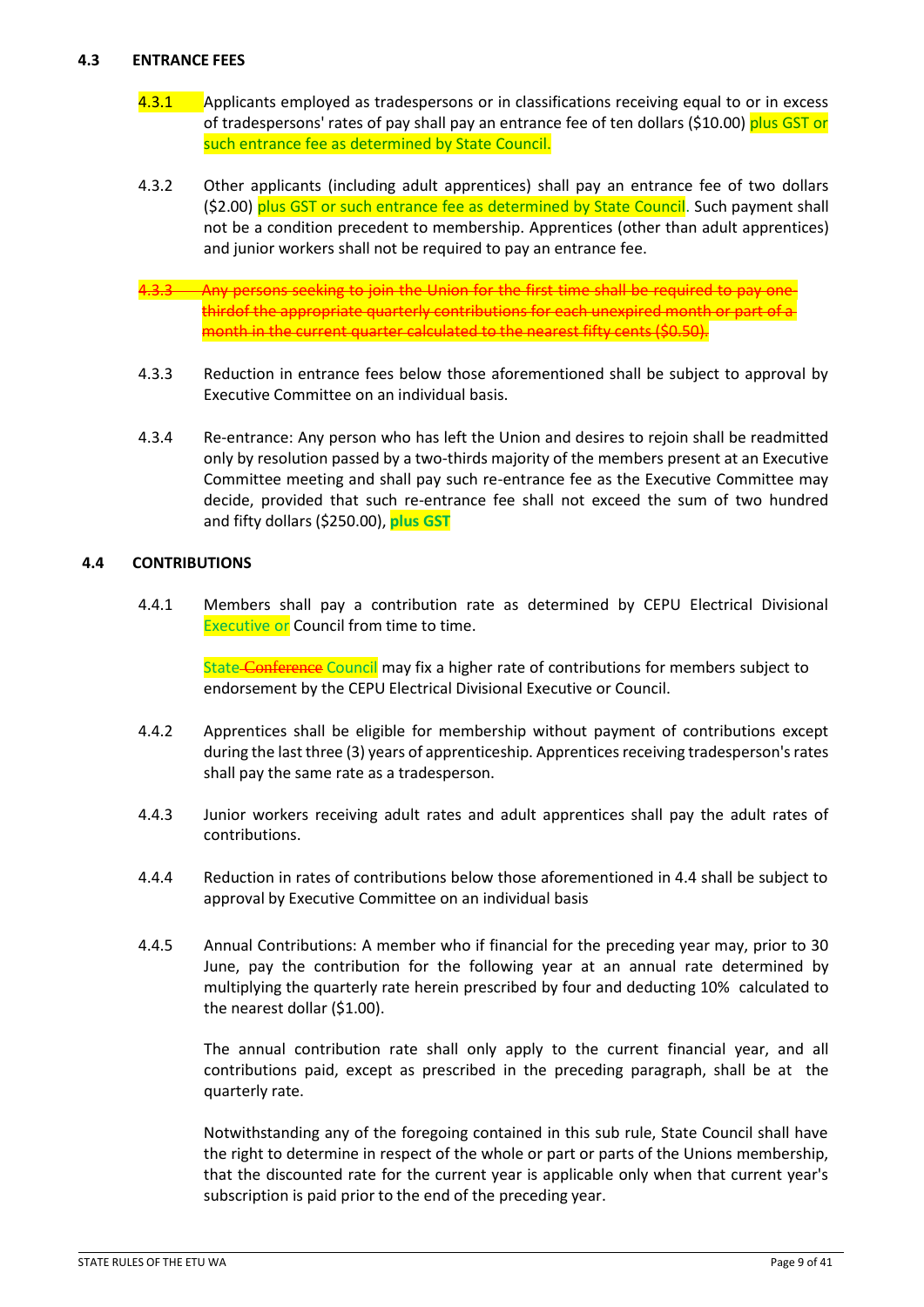#### 4.4.6 Contributions Deducted from Wages, Direct Debit and Credit Card Payment:

- 4.4.6.1 The Union may make an agreement or arrangement with any employer of any member for the deduction of contributions payable by any member employed by that employer from the members pay due to him/her from the employer and for the payment to the Union of the amount so deducted by thatemployer. For the purposes of such an agreement or arrangement only, the employer shall be regarded as a collector authorised by the Union but shall not be permitted to issue receipts on behalf of the Union.
- 4.4.6.2 A member may pay his or her union contributions in accordance with the following procedures:
- 4.4.6.3 A member may arrange for the payment of union contributions by regular amount deducted from his or her wage or financial institution accounts by direct debit. A member may, by giving suitable written authority, request the Union to arrange for the payment of Union contributions by regular amounts deducted from the member's wage.

A member may also pay his or her union contributions over the telephone or by electronic means over the internet or by email in accordance with the relevant branch procedures.

- 4.4.6.4 The amounts to be deducted on behalf of a member shall be determined by multiplying the appropriate quarterly rate as prescribed by four and dividing the resultant by the usual number of complete pay periods in any one financial year; any broken part of a cent in the result of the calculation shall be adjusted to the next highest cent, provided that any amounts paid in excessof the prescribed quarterly rate shall be carried forward as a credit on the member's account.
- 4.4.6.5 A member who is financial or who subsequently becomes financial at commencement of having contributions deducted from wages or direct debit in the manner prescribed in 4.4.6, shall be regarded as having paid contributions in advance and shall not be regarded as unfinancial in accordance with 4.5 or 4.4.7.1 of these Rules.
- 4.4.6.6 With respect to this Sub-rule, the Union shall reserve the right to:
	- 4.4.6.6.1 Refuse or reject an application made by a member;
	- 4.4.6.6.2 Refuse, reject, cancel or modify any agreement or arrangement, or part of any agreement or arrangement.
- 4.4.7 Contributions Generally (All Sections):
	- 4.4.7.1 All contributions are payable in advance, and the rates set out in 4.4 include members' Journal contributions **if any.**
	- 4.4.7.2 All contributions, fines, levies, fees or dues may be paid by any member to any of the collectors authorised by the Union or to the Secretary, but to no other person or member. No receipts shall be valid unless given under and on the form prescribed by the Union.
	- 4.4.7.3 All financial members may be issued with an O.K. Card showing the date to which they are financial.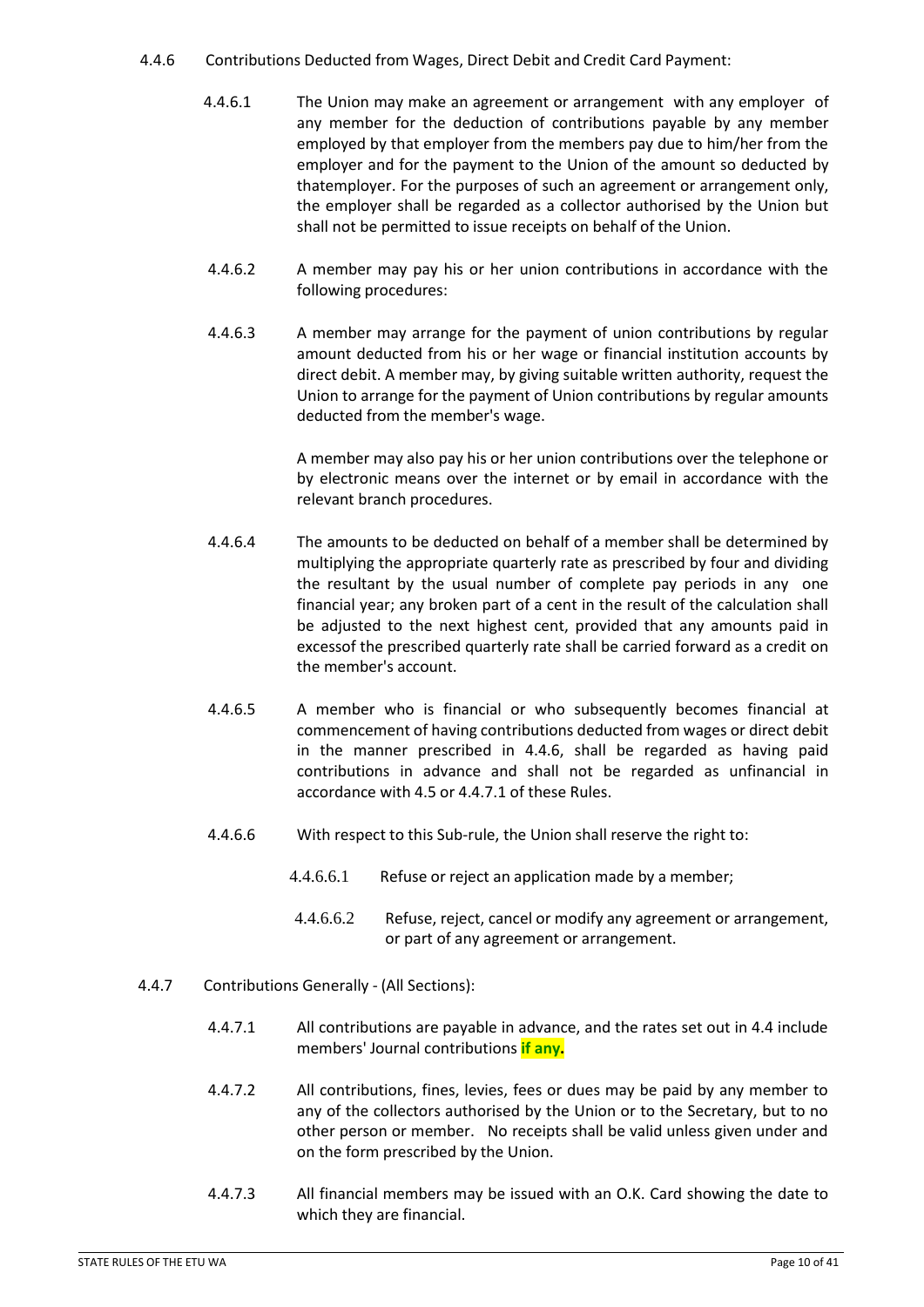#### <span id="page-10-0"></span>**4.5 UNFINANCIAL MEMBERS**

- 4.5.1 A member shall be unfinancial if in arrears of fines, levies and contributions on the first day of March in the quarterly period ending 31st March, and on the first day of the quarterly period ending 30th June, 30th September and 31st December, and shall not be entitled to take any part in the Union's business or attend any meeting unless specially invited to do so by the State Council or Executive Committee. When invited such members will only be permitted to speak in relation to the business for which they have been invited to attend, and will retire from the meeting immediately such business has beenconcluded, or when requested to do so by the Chairperson.
- 4.5.2 Unfinancial members, whilst not relieved of the obligations of membership, shall not be entitled to any of the benefits and privileges of membership.
- 4.5.3 Members in arrears of contributions shall be charged the quarterly rates for all overdue contributions.
- 4.5.4 The Secretary shall have power to impose a fine not exceeding one quarters' contributions for each offence where it is proved that a member owes a quarter's contributions or more and/or levies and/or fines equal to or greater than one quarter's contributions, and does not after fourteen days' notice to pay, pay the same or make satisfactory arrangements with andacceptable to the Secretary.
- 4.5.5 Unfinancial members may be sued for the recovery of contributions and/or levies and/or fines.
- 4.5.6 Any member failing to pay any fine and/or levy by its due date shall be considered as in arrears of contributions to the amount of such fine and/or levy due, and when fines are owing the first payment shall be for such fine.
- 4.5.7 The Secretary shall ensure that the register of members is purged by striking off those members who are in arrears of contributions for twelve (12) months, but without freeing such person from the arrears due. **(Disallowed - See Order No 862 of 1996 of 4/11/96)**

#### <span id="page-10-1"></span>**4.5A BENEFITS OF MEMBERSHIP**

- **4.5A.1 The State Council or Executive Committee shall determine:**
	- **4.5A.1.1 the Benefits of Membership which are provided by the Union; and 4.5A.1.2 which class of members such Benefits of Membership are provided to.**
- **4.5A.2 In determining which class of members to provide specific Benefits of Membership to under rule 4.5A.1, the State Council or Executive Committee may set such criteria on the basis of:**
	- **4.5A.2.1 membership status;**
	- **4.5A.2.2 section;**
	- **4.5A.2.3 sub-branch;**
	- **4.5A.2.4 work status;**
	- **4.5A.2.5 classification;**
	- **4.5A.2.6 geography;**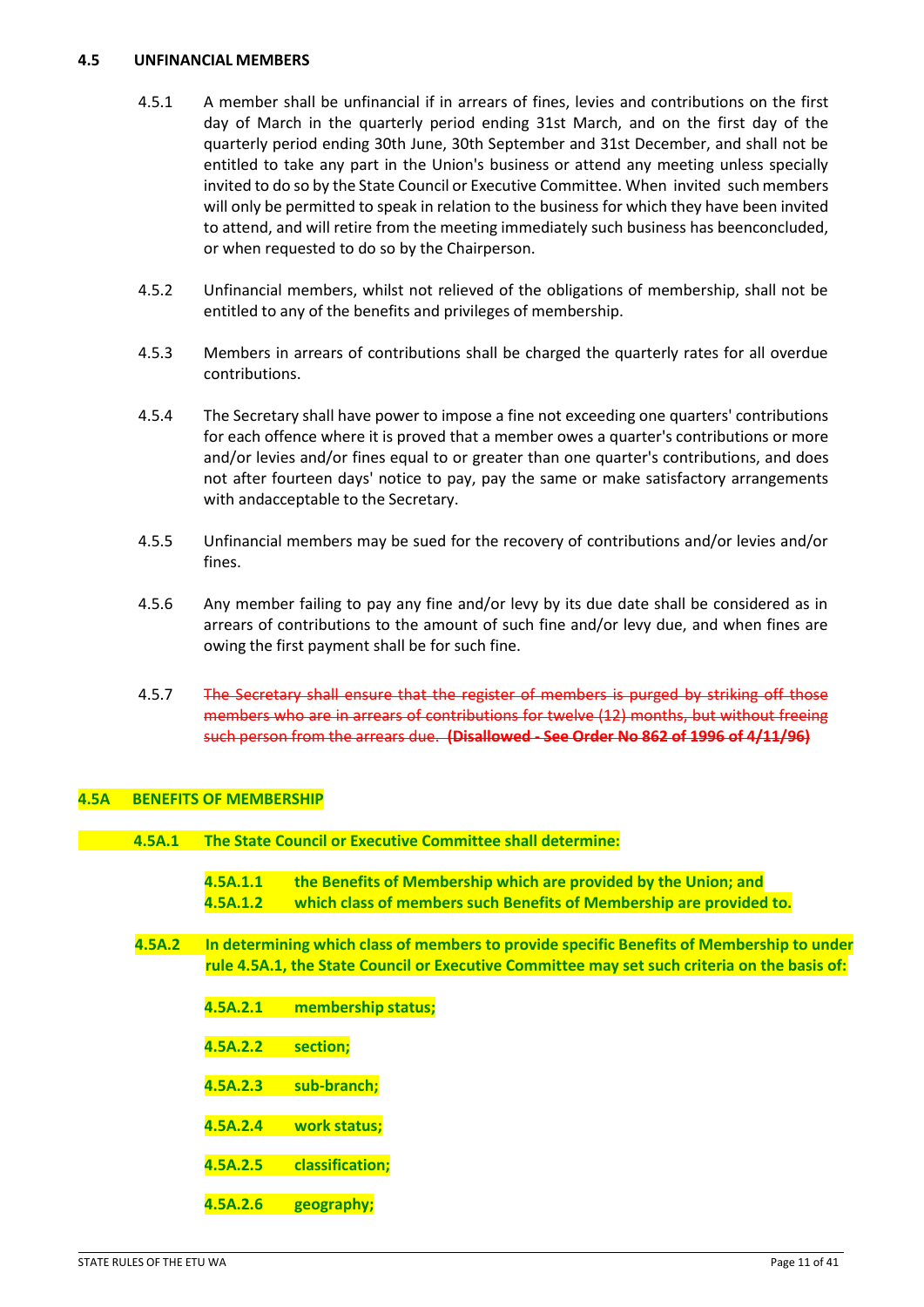# **4.5A.2.7 industry;**

- **4.5A.2.8 employer; or**
- **4.5A.2.9 such other criteria as the State Council or Executive Committee deems appropriate.**
- **4.5A.3 For the purposes of this clause, a benefit of membership is any right, benefit or privilege that is provided by the Union to a member other than rights, benefits or privileges that are provided for in these rules or under industrial law.**

### <span id="page-11-0"></span>**4.6 EXEMPTION FROM CONTRIBUTIONS**

- 4.6.1 Should any financial member be prevented from following his/her avocation through unemployment or illness for a period of four (4) weeks or more the Secretary shall have power to grant exemption from contributions and may order a refund of any portion of a prepaid contribution, provided that in all such cases satisfactory proof is furnished and such application for exemption shall be made to the Secretary in writing.  $\frac{1}{2}$  within one (1) month of the date of ceasing employment. Upon exemption being granted he or she shall continue to be entitled to all the rights of membership.
- 4.6.2 Honorary Membership: When a financial member reaches the age of fifty-five (55) years, and ceases to work in industry or is forced to permanently retire through ill health or accident before reaching fifty-five (55) years, he or she shall be eligible to apply to the State Council to have his or her name retained on the records of the Union as an honorary member without payment of Union dues. Upon honorary membership being granted, he orshe shall be entitled to all the rights of membership which includes the supply of the UnionJournal free of charge. Should an honorary member subsequently return to work in the industry, they will be required to become a paying member of the Union.
- 4.6.2 **When a financial member retires and ceases to work in the industry or is forced to permanently retire though ill-health or accident, he or she shall be eligible to apply to the State Council to have his or her name retained on the records of the Union as an honorary member, subject to the payment of any honorary member contributions set by State Council. Upon honorary membership being granted, and notwithstanding any other provision in these rules, the member shall only be entitled to:**
	- **a. vote in elections;**
	- **b. maintain for the duration of the term an office held on the date of being granted honorary membership; and**
	- **c. such other rights as determined by State Council.**

**Should an honorary member subsequently return to work in the industry, they will be required to become a paying member of the Union.**

4.6.3 Exemption shall not be granted for any reasons other than those specifically mentioned in these Rules unless authorised by a two-thirds majority vote of the members present at a State Council meeting. Upon exemption being granted the person concerned shall continue to be entitled to all the rights of membership. Except as provided in 4.6.1, 4.6.2 and 4.6.3, when a member has ceased to be employed in a classification which is set out in Rule 2 herein, he/she shall immediately resign from all Union positions to which he/she has been appointed or elected.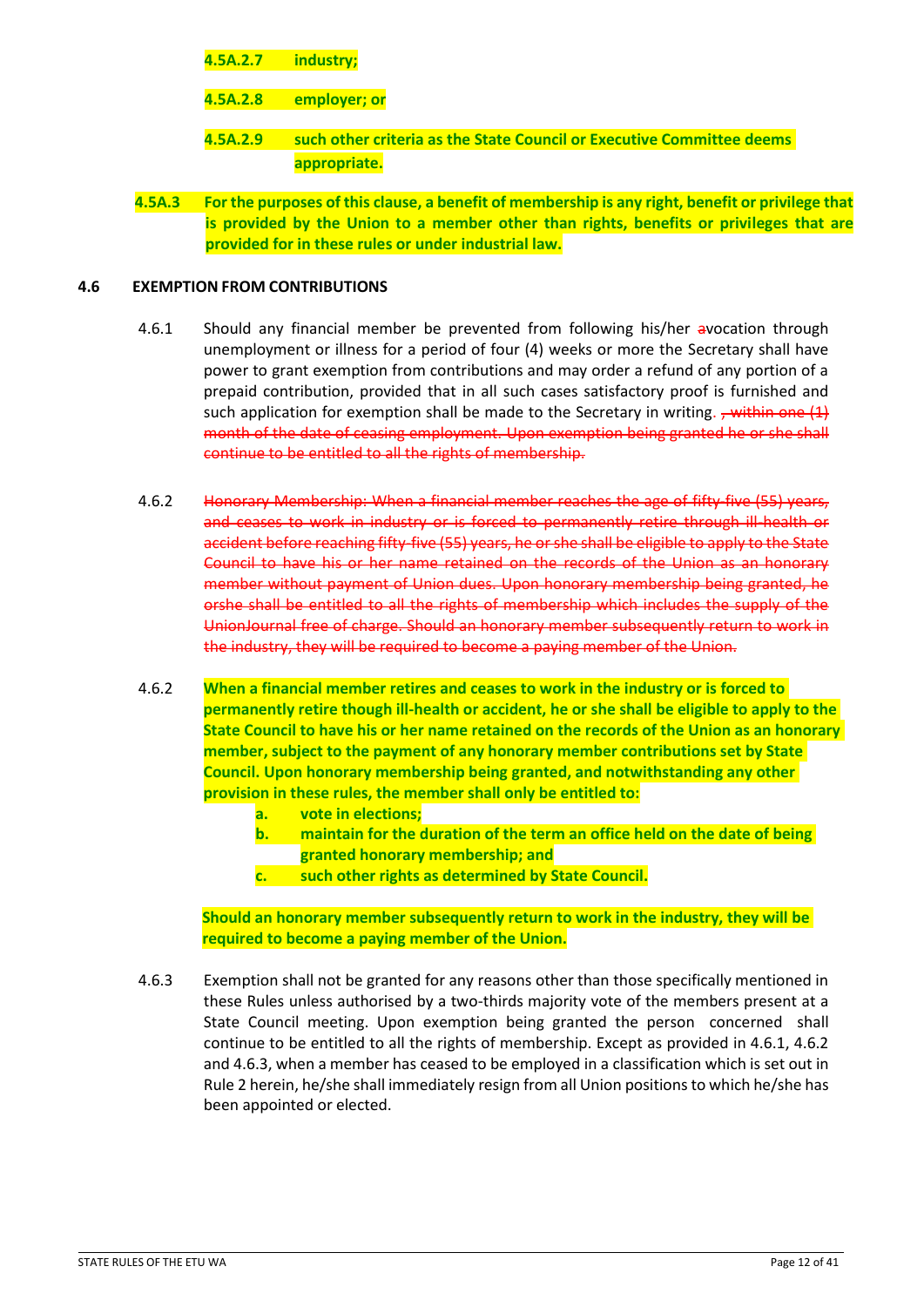### <span id="page-12-0"></span>**4.6A LIFE MEMBERSHIP**

**Life Membership shall be the highest honour the Union can confer on a member for services rendered. Life membership of the State Branch may only be conferred by the State Council either on its own motion or on recommendation by the State Executive.**

**The Life Member shall retain all rights of membership provided at rule 4.6.2. without paying contributions.**

#### <span id="page-12-1"></span>**4.7 RESIGNATION**

Any member who wishes to resign or terminate their Union membership must do so by giving notice, in writing, to the Secretary.

#### <span id="page-12-2"></span>**4.8 CLEARANCES**

- 4.8.1 A member upon resigning and meeting the requirements of 4.7 shall be entitled to be issued with a Clearance Certification.
- 4.8.2 Financial members of kindred Unions may, at the discretion of Secretary be admitted to membership without payment of entrance fees upon production of a Clearance showing they are fully paid-up members of the Union to which they formerly belonged.

#### <span id="page-12-3"></span>**4.9 MEMBERS' ADDRESSES**

Members are required to keep the Union Office informed of their correct postal address.

#### <span id="page-12-4"></span>**4.10 INSPECTION OF BOOKS**

Any financial member of the Union shall be permitted to inspect the books and membership records of the Union at all reasonable hours.

#### <span id="page-12-5"></span>**4.11 DUTY OF MEMBERS**

All members should promote each other's welfare; adhere to the Rules of the Union; support and promote the objects of the Union and, as far as lies in their power, assist the elected representatives ofthe Union.

#### **5 - MANAGEMENT**

#### <span id="page-12-6"></span>**5.1 THE UNION, UNLESS OTHERWISE PROVIDED IN THESE RULES, SHALL BE GOVERNED AND ADMINISTERED BY:**

- 5.1.1 State Conference.
- 5.1.2 State Council.
- 5.1.3 Executive Committee.

#### **5.2 STATE CONFERENCE**

- 5.2.1 The State Conference shall be the policy making body of the Union and shall exercise the following powers:
	- 5.2.1.1 To make all necessary decisions to strengthen the Union and advance the interests of its members within the State.
	- 5.2.1.2 To take all steps within the State necessary to achieve any and all the objects of the Union.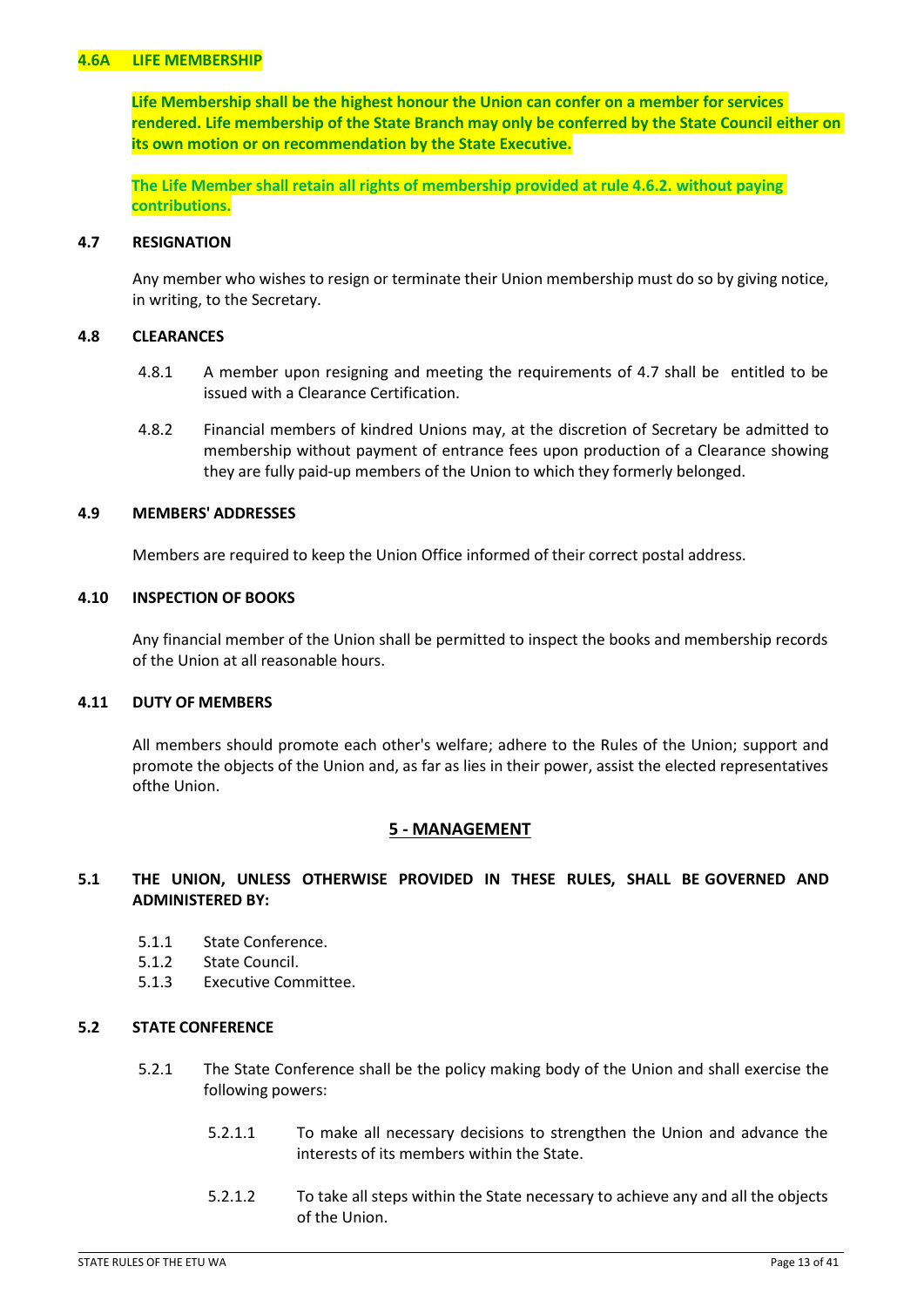- 5.2.1.3 State Conference shall be held at least each alternate year at such time as maybe decided by State Council. State Council may also convene special meetings of the State Conference as it deems necessary.
- 5.2.1.4 The number of delegates to State Conference to be elected by their respectiveRegional Sub-Branches shall be determined with regard to the financial membership current at the date of the close of nominations in respect of each quadrennial election on the following basis:

| <b>Divisional State</b> |                          |       |                          | Conference<br>Delegate/s |  |
|-------------------------|--------------------------|-------|--------------------------|--------------------------|--|
| 50                      |                          | 100   | <b>Financial members</b> |                          |  |
| 101                     |                          | 500   | <b>Financial members</b> | 2                        |  |
| 501                     | $\overline{\phantom{a}}$ | 1,000 | <b>Financial members</b> | 3                        |  |
| 1,001                   | $\blacksquare$           | 1,500 | <b>Financial members</b> | 4                        |  |
| 1,501                   | $\overline{\phantom{a}}$ | 2,000 | <b>Financial members</b> | 5                        |  |
| 2,001                   | $\blacksquare$           | 2,500 | <b>Financial members</b> | 6                        |  |
| 2,501                   | $\sim$                   | 3,500 | <b>Financial members</b> | 7                        |  |
| 3,501                   | and over                 |       | <b>Financial members</b> | 8                        |  |

- 5.2.1.5 Delegates to Conference representing Regional Sub-Branches shall live in the Sub-Branch area to which they are attached.
- 5.2.1.6 Members of State Councilshall also be delegatesto Conference, but ifelected as a Sub-Branch delegate, shall not be entitled to more than one vote at Conference.
- 5.2.1.7 Any full time officer or any other employee of the union, who is a member of the union, not elected as a Delegate may attend Conferences without voting rights.
- 5.2.1.8 Any financial member may attend Conferences as an observer without voting or speaking rights.
- 5.2.1.9 The State Secretary shall call on members to forward items for the State Conference agenda paper, which shall close six weeks prior to Conference.
- 5.2.1.10 The Executive Committee or State Council shall have power to group agenda items, make recommendations on the items submitted for the State Conference, and both bodies shall have power to submit items for the State Conference Agenda.

Any matter appearing on the agenda paper and any business agreed to by the State Conference when sitting, may be dealt with by the Conference in any manner it sees fit.

Other items may be added to the agenda paper if agreed to by a resolution of the State Conference when assembled.

- 5.2.1.11 The proposed agenda for the State Conference shall be provided to Delegates or Proxy Delegates no later than two (2) weeks prior to Conference.
- 5.2.1.12 The agenda for a Special State Conference shall be restricted to the matters for which it was called.
- 5.2.2 The decisions of State Conference shall be published and provided to the membership no later than six (6) weeks after the conclusion of the Conference.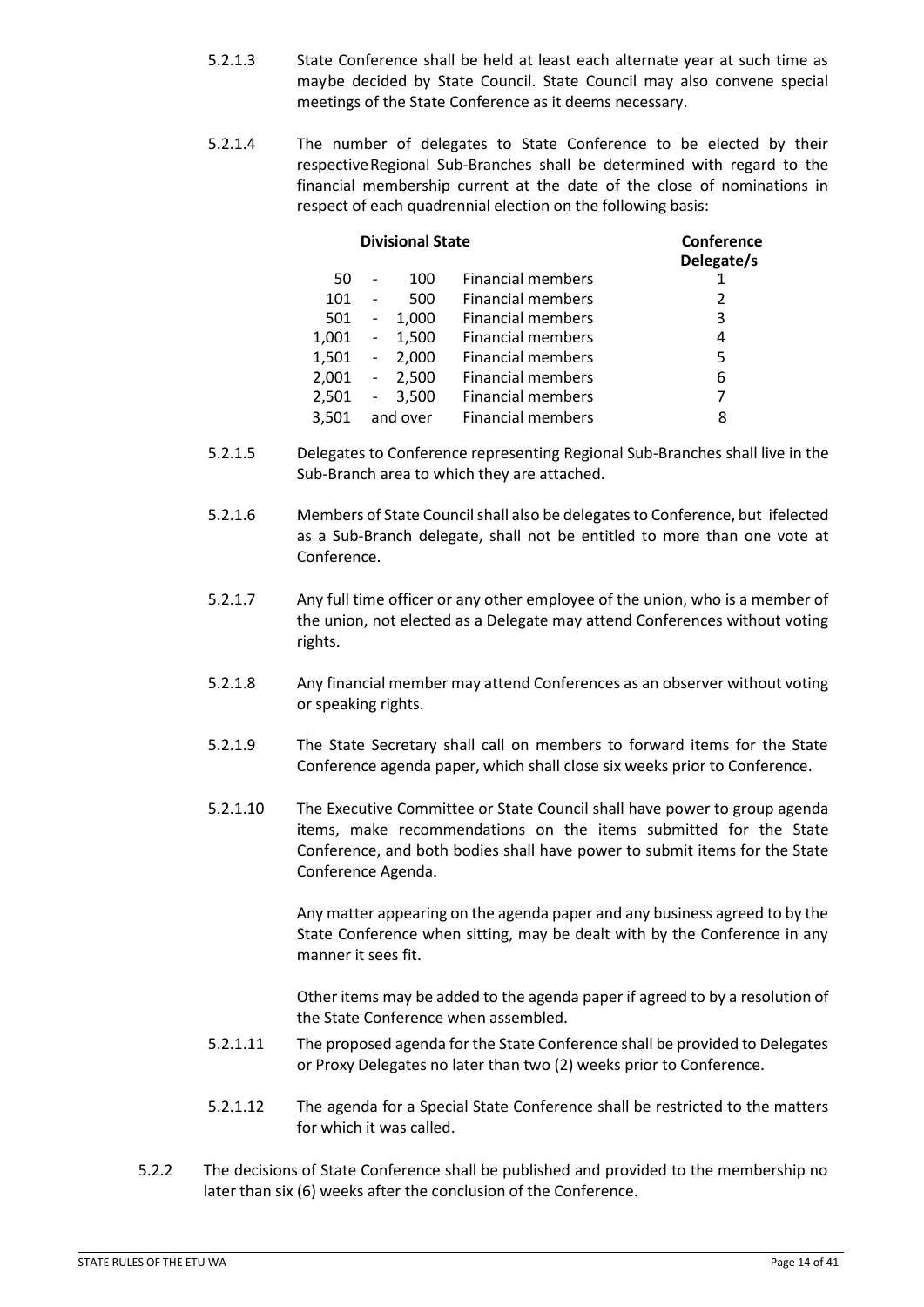### <span id="page-14-0"></span>**5.3 STATE COUNCIL**

- 5.3.1.1 The State Council shall, subject to the powers of the State Conference generally direct the work of the Union carry out particular responsibilities allocated to it under these Rules and take all steps necessary and in accordance with these Rules to strengthen the Union and further the interests of the members.
- 5.3.1.2 State Council may determine the Policy in the period between State Conferences, provided that such determinations do not conflict with previous conference decisions.
- 5.3.1.3 State Council shall supervise, overall, the work of all full-time officers and employees, all Sub-Branches and Committees.
- 5.3.1.4 State Council shall determine the number of organisers to be elected at each quadrennial election.
- 5.3.1.5 State Council shall be empowered to appoint Industrial Advocates, other Specialist Employees and Temporary Organisers.
- 5.3.1.6 State Council shall be empowered to affiliate the Union to other organisations where such affiliation furthers the objects of the Union (subject to ratification by the State Conference) and appoint Delegates to those organisations.
- 5.3.1.7 State Council shall be empowered to appoint Delegates to organisations to which the Union is affiliated to fill casual vacancies.
- 5.3.1.8 State Council shall be empowered to determine the amount of expenses to be paid to (other than full time paid Officers) Delegates attending State Conference, elected members when attending State Council, Executive Committee, Sub-Branch Executive and Delegates representing the Union on other bodies.
- 5.3.1.9 State Council shall be authorised to determine that each office in the Union may be held by the person who, in accordance with the Rules of the Communications, Electrical, Electronic, Energy, Information, Postal, Plumbing and Allied Services Union of Australia, Electrical Division, holds the corresponding office in that body.
- 5.3.2 The State Council shall meet bi-monthly and at such other times as the Council itself may decide or when decided by the Executive Committee or when requested by a majority of members of the State Council.
	- 5.3.2.1 State Council shall consist of the State President, State Secretary and a number of State Councillors elected by their respective sections determined with regard to the financial membership current at the date of the close of nominations in respect of each quadrennial election on the following basis:

|                              |       |                          | <b>State Councillor/s</b> |
|------------------------------|-------|--------------------------|---------------------------|
|                              | 100   | <b>Financial members</b> | 1                         |
|                              | 500   | <b>Financial members</b> | 2                         |
| $\overline{\phantom{a}}$     | 1,000 | <b>Financial members</b> | 3                         |
| $\overline{\phantom{a}}$     | 1,500 | <b>Financial members</b> | 4                         |
| $\qquad \qquad \blacksquare$ | 2,000 | <b>Financial members</b> | 5                         |
| $\overline{\phantom{a}}$     | 2,500 | <b>Financial members</b> | 6                         |
|                              | 3,500 | <b>Financial members</b> | 7                         |
|                              |       | <b>Financial members</b> | 8                         |
|                              |       | $\sim$<br>and over       |                           |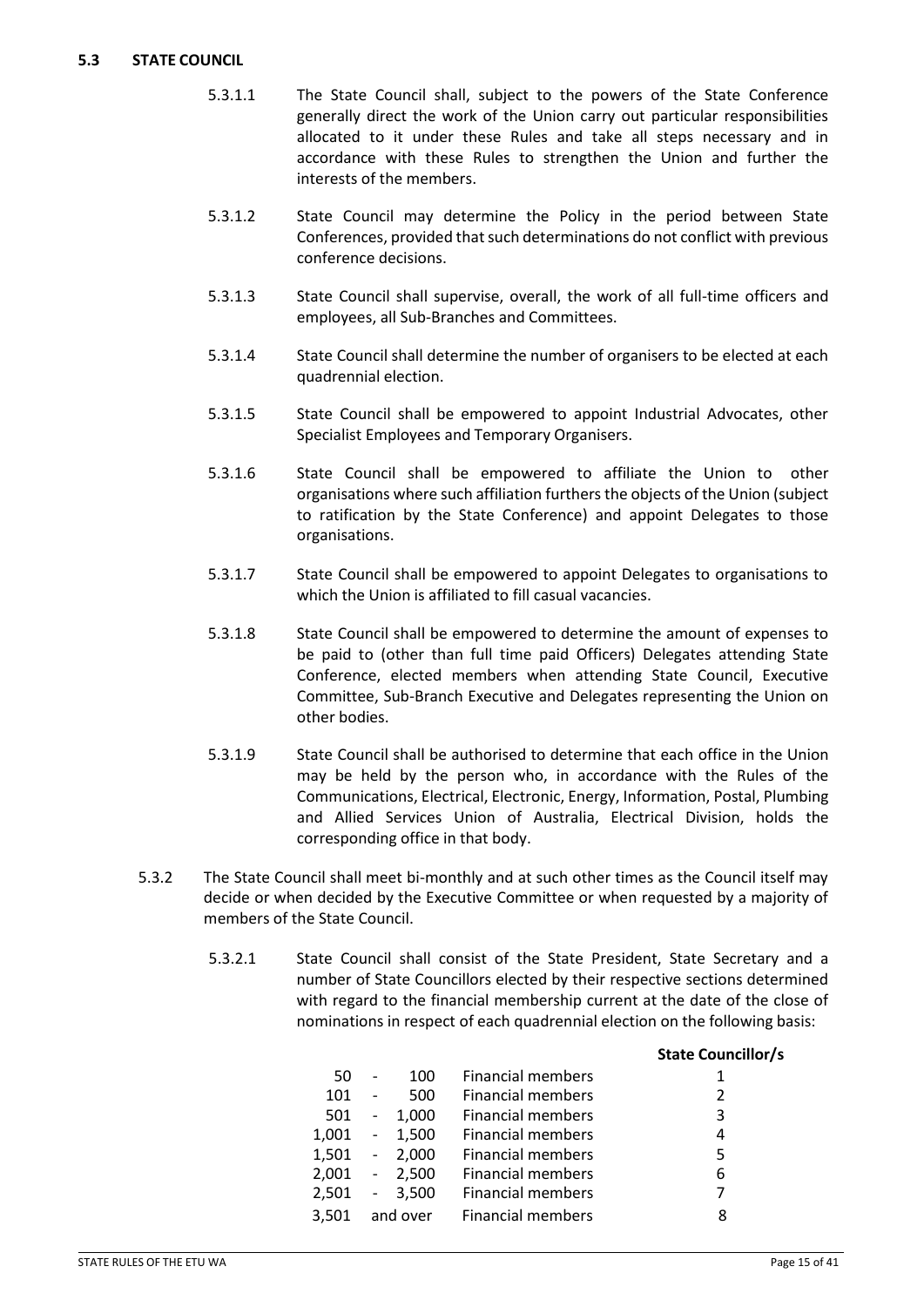Sections shall be constituted on the following basis or on a geographical basis:-

- 5.3.2.1.1 Members employed in the General Trade.
- 5.3.2.1.2 Members employed by Supply Authorities.
- 5.3.2.1.3 Members employed by the Transport Industry.
- 5.3.2.1.4 Members employed in the Manufacturing Industry.
- 5.3.2.1.5 Members employed as Salaried Officers.
- 5.3.2.1.6 Members employed in the Radio, Television and Electronics/ Communications Industries.
- 5.3.2.1.7 Members employed in the Electrical Contracting Industry.
- 5.3.2.1.8 Members employed in the Foundry Industry.
- 5.3.3 The right of determining which method of representation shall be adopted shall be at the discretion of State Council provided that State Council shall determine which method of representation shall be adopted in respect of the next election period at State Council meeting prior to the calling for nominations for quadrennial elections.

Where a section neglects to elect officers or delegates by the prescribed method, as set out in the Rules, the State Council may call fresh nominations for such officers or delegates.

Permanent and/or full time officials employed by the Union shall have the right to be members of the State Council if elected by any section.

- 5.3.3.1 Any full time Officer or any other employee of the Union who isa member of the Union, not elected as a member of the State Council may attend Meetings without voting rights.
- 5.3.3.2 Any financial member may attend Council Meetings as an observer without voting or speaking rights.
- 5.3.4 The Secretary shall formulate the proposed agenda for Council Meetings and take account of those matters that have been submitted from Sub-Branches, job meetings or other sections of the members.
	- 5.3.4.1 Any matter appearing on the agenda paper and any business agreed to by the Council when sitting, may be dealt with by the Council in any manner it sees fit.
	- 5.3.4.2 Other items may be added to the agenda paper if agreed to by a resolution of the Council when assembled.
	- 5.3.4.3 The proposed agenda for the Council shall be provided to Council members no later than one week prior to Council.
- 5.3.5 The decisions of Council shall be recorded and made available to any financial member on request.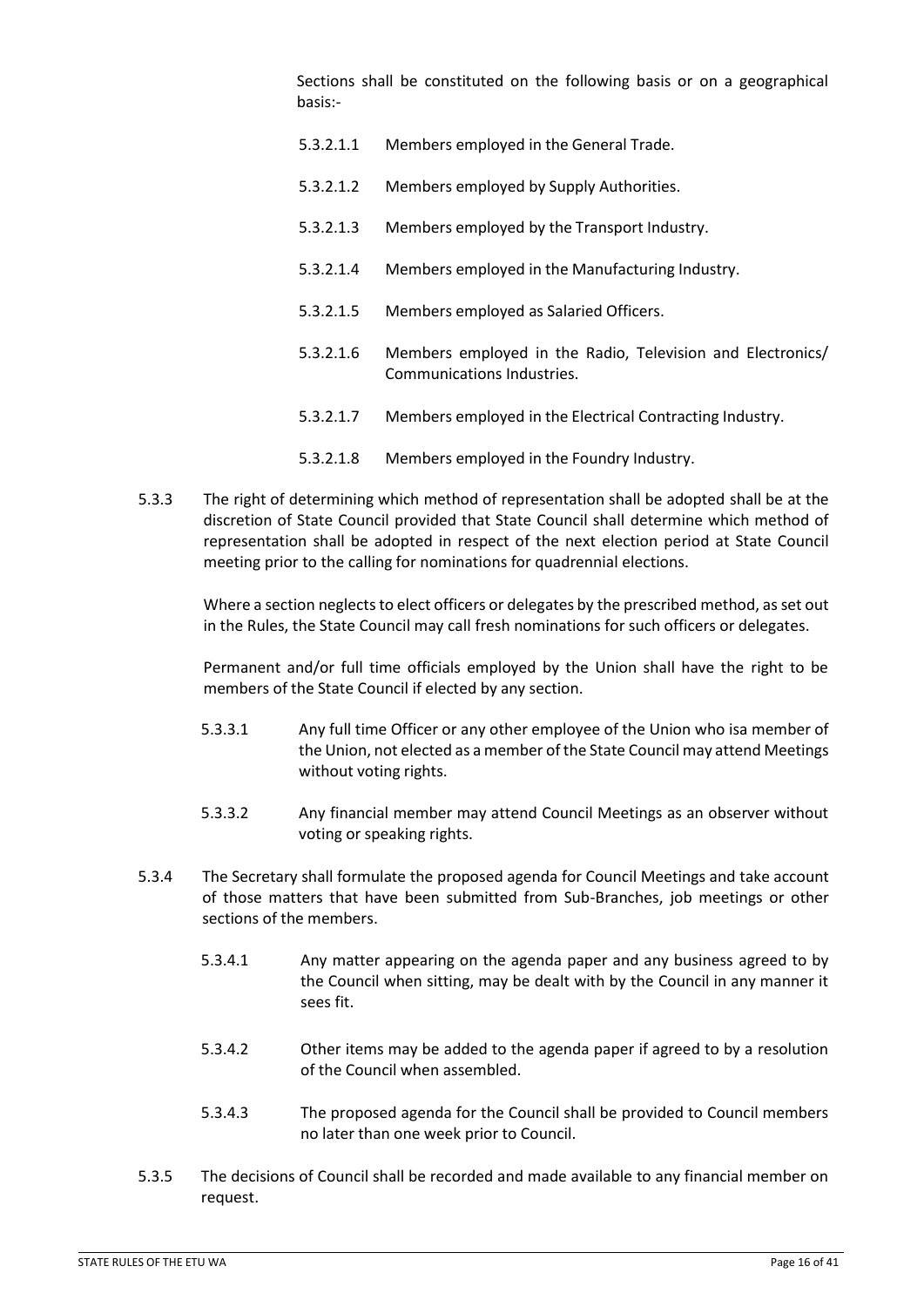#### <span id="page-16-0"></span>**5.4 EXECUTIVE COMMITTEE**

- 5.4.1.1 The Executive Committee shall generally serve the purpose ofan executive body of the State Council. It shall, subject to the powers of the State Conference and the State Council, carry out particular responsibilities allocated to it under these Rules and take all steps necessary and in accordance with these Rules to strengthen the Union and further the interests of the members.
- 5.4.1.2 Executive Committee shall be empowered to appoint short term Temporary Organisers, Industrial or Research Officers or other specialist Officers.
- 5.4.2 The Executive Committee shall meet monthly and at such other times as the Executive Committee itself may decide or when requested by a majority of members of the Executive Committee.
	- 5.4.2.1 Executive Committee shall consist of the State President, State Secretary, and one member from each of the sections as represented on the State Council. Excepting the State Secretary permanent or full-time officers shall not be eligible to be electedto Executive Committee. Should any Executive member be unable to attend an Executive meeting his/her alternate delegate shall take his/her place on the Executive. Where no alternate delegate has been elected the Executive shall have the power to appoint a proxy delegate from the appropriate section of State Council.
	- 5.4.2.2 Any full time Officer or any other employee of the Union who isa member of the Union not elected as a member of the Executive Committee may attend Meetings without voting rights.
	- 5.4.2.3 Any financial member may attend Executive Committee Meetings as an observer without voting or speaking rights.
	- 5.4.2.4 The Secretary shall formulate the proposed Agenda for Executive Committee Meetings.
	- 5.4.2.5 Any matter appearing on the Agenda paper and any business agreed to by the Executive Committee when sitting, may be dealt with by the Executive Committee in any manner it sees fit.

Other items may be added to the Agenda paper if agreed to by a resolution of the Executive Committee members assembled.

5.4.3 The decisions of the Executive Committee shall be recorded and made available to any financial member on request.

# <span id="page-16-1"></span>**5.5 CONTROL OF STATE CONFERENCE, STATE COUNCIL AND EXECUTIVE COMMITTEE BY MEMBERS**

On no more than two occasions in any one calendar year, five percent (5%) of the total financial membership of the Union may, by petition, request that a referendum of members be held on a proposal that the State Conference, State Council or Executive Committee take or refrain from taking any specified action, or adopt or refrain from adopting any specified policy in the conduct of the Union's business. In such circumstances the Executive Committee shall make arrangements for the conduct of the referendum. The decision of such referendum shall be binding on the Union.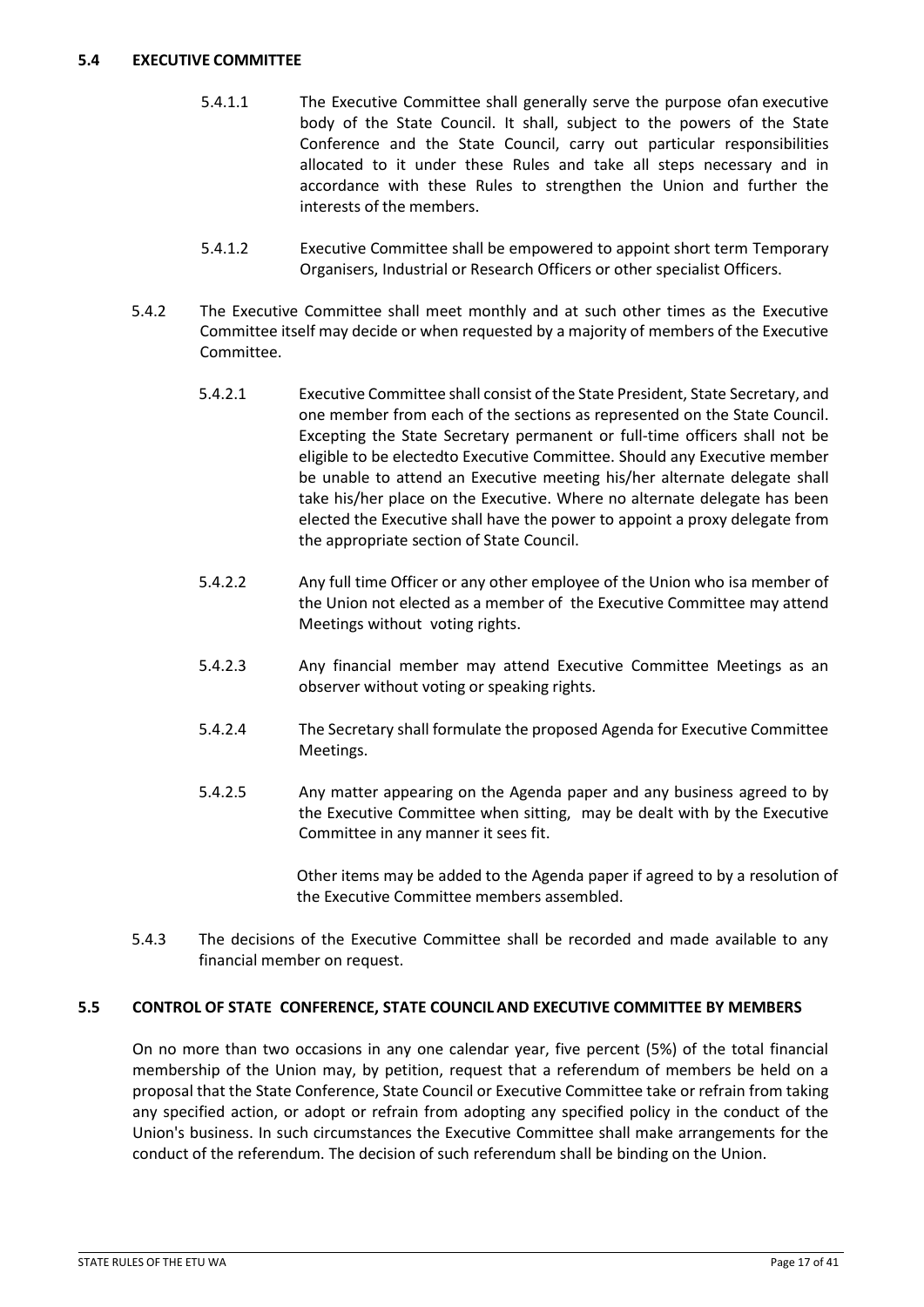### **6 - SUB-BRANCHES**

- <span id="page-17-0"></span>6.1 Members of the Union residing in a defined area or working in a particular industry may with agreement of State Conference or State Council form a Sub-Branch to represent their specific interests.
- 6.2 No member shall have voting rights in more than one Sub-Branch.
- 6.3 Sub-Branches may make such decisions as will further the objects of the Union and assist the membership in their area or industry provided that none of their actions run contrary to the policy of the Union and the powers and decision of the governing bodies of the Union as outlined in RULE 5.
- 6.4 Sub-Branches shall meet as decided by the Sub-Branch Executive or shall meet when requested by at least 5% of the financial members within the Sub-Branch.
- 6.5 The Executive of a Sub-Branch shall consist of the following Officers: President, Vice President, Secretary.
- 6.6 The Executive of a Sub-Branch shall be elected quadrennially.
- 6.7 The Executive when convening meetings of the Sub-Branch shall make suitable arrangements by media announcement, circular or other means so as to inform the members, in sufficient time, of the time, place and agenda for the meeting.
- 6.8 The Executive shall inform members of the Sub-Branch and the State Council of the decisions of Sub-Branch meetings.
- 6.9 The Sub-Branch shall have the right to submit any matter to the State Council for its consideration.
- 6.10 The Executive Committee of the Union shall provide Sub-Branch Executives with the necessary resources to conduct their business.

# **7 - GENERAL MEETINGS**

#### <span id="page-17-2"></span><span id="page-17-1"></span>**7.1 ANNUAL GENERAL MEETINGS**

- 7.1.1 The Union shall hold an Annual General Meeting on a date and at such place as determined by the Executive Committee.
- 7.1.2 The Agenda for the Annual General Meeting shall include a report on the Union's activities for the past year and the Union's financial position.

#### <span id="page-17-3"></span>**7.2 SPECIAL GENERAL MEETINGS**

- 7.2.1 The Secretary shall convene a Special General Meeting when:
	- 7.2.1.1 Requested by the State Council or Executive Committee; or
	- 7.2.1.2 Upon receipt of a petition stating the matter to be considered and signed by not less than 100 **5% of** financial members.
- 7.3 The Executive Committee or State Council shall give seven (7) days notice specifying the time, place and objects of such meeting as referred to in 7.1 and 7.2 by conspicuously publishing a copy of a notice hereof in the major daily newspaper circulating in Western Australia, **or on the Union website,**  and by posting a copy of the notice in a conspicuous place outside the Union Office, also by notification to Job Representatives.
- 7.4 Decisions of Annual General and Special General Meetings on policy matters must be referred to State Conference or State Council for ratification or otherwise; Annual General Meeting decisions on administrative matters shall be applied, with due regard for practical considerations by theExecutive Committee.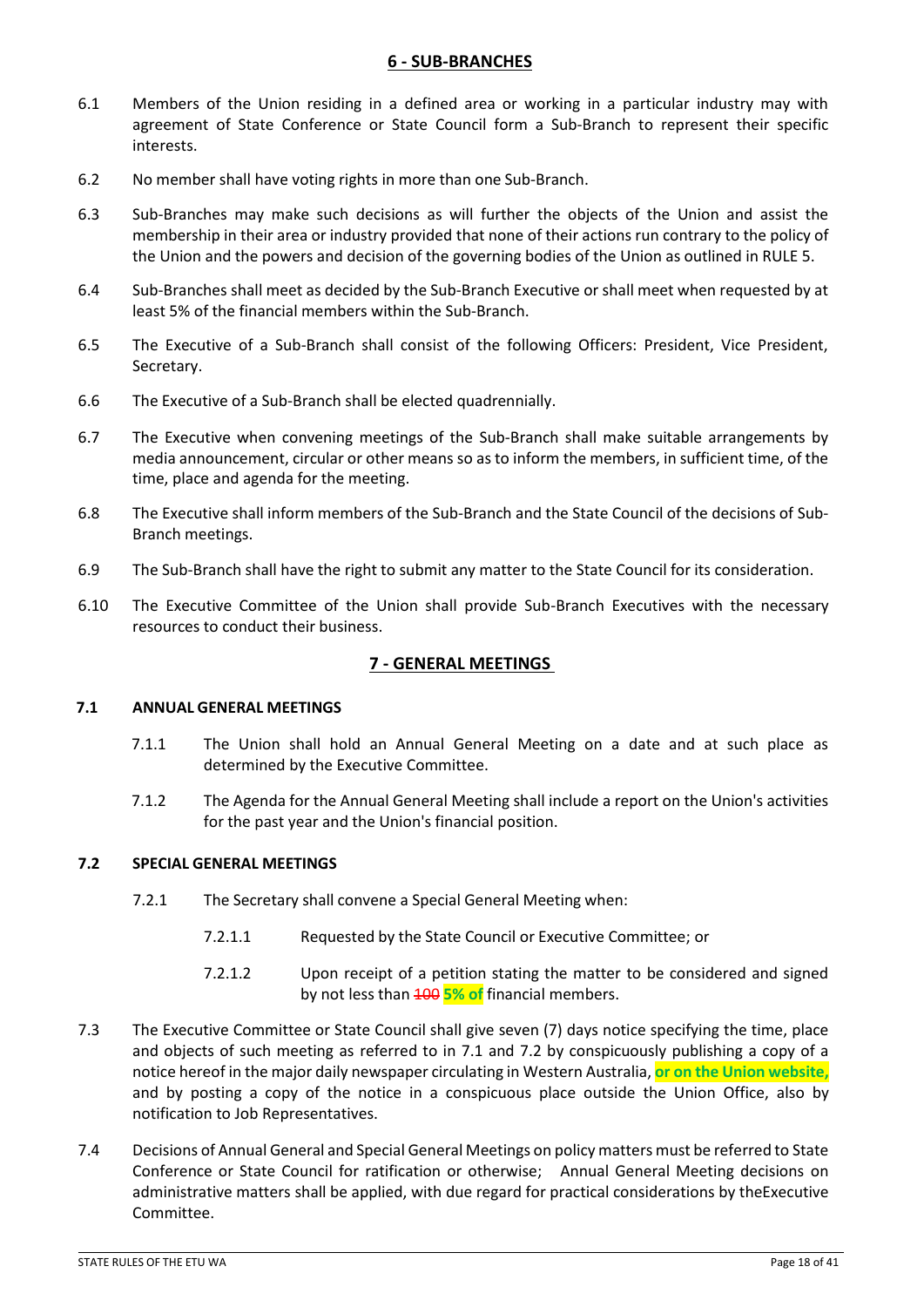### <span id="page-18-0"></span>**7.5 OTHER MEETINGS**

- 7.5.1 The Officers and governing bodies of the Union have a responsibility at all times to fully consult the membership and take account of their views. This will require for meetings of members to be constituted on numerous basis including the following:
	- 7.5.1.1 Shop Stewards/ Delegates Meetings
	- 7.5.1.2 Work Site Meetings
	- 7.5.1.3 Regional Meetings
	- 7.5.1.4 Industry Meetings
	- 7.5.1.5 Mass Stop Work Meetings
- 7.6 Any meeting held under 7.5 must be properly constituted ensuring that all members involved have reasonable opportunity to attend.
- 7.7 At all meetings provided for in this Rule other than Annual General and Special General members have the authority to make decisions affecting themselves consistent with the Rules, objects and policies of the Union.

# **8 - QUORUMS**

- <span id="page-18-1"></span>8.1 The Quorum at an Annual or Special General Meeting shall be twenty five (25) financial members.
- 8.2 The Quorum at a Sub-Branch meeting shall be five (5) financial members.
- 8.3 The Quorum for the State Conference, State Council, Executive Committee and Sub-Branch Executive shall be a simple majority of the total members of the body in question.
- 8.4 Where a properly constituted meeting as provided for in 7.5 and 7.6 is held there is no requirement for a Quorum, but any decisions of such meeting shall be binding on the members affected.

# **9 - JOB REPRESENTATIVES AND OCCUPATIONAL HEALTH AND SAFETY REPRESENTATIVES**

- <span id="page-18-2"></span>9.1 In any workplace where financial members are employed they shall be entitled to elect a shop steward/ delegate and a deputy shop steward/ delegate. All such elected job representatives shall be financial members of the Union.
- 9.2 The Executive Committee shall have the power to appoint job representatives where such job representatives have not been elected; however, such an appointment shall not override other provisions of this Rule.
- 9.3 In any workplace where two or more shop stewards/ delegates are elected the membership may in addition elect a convenor or senior shop steward/ delegate.
- 9.4 There shall be annual elections for all job representatives held in the month of March at which the outgoing representatives shall be entitled to re-nominate for a further term.
- 9.5 All job representatives elected under this Rule must be endorsed by the Executive Committee, and shall notify the Union Office of their election or resignation.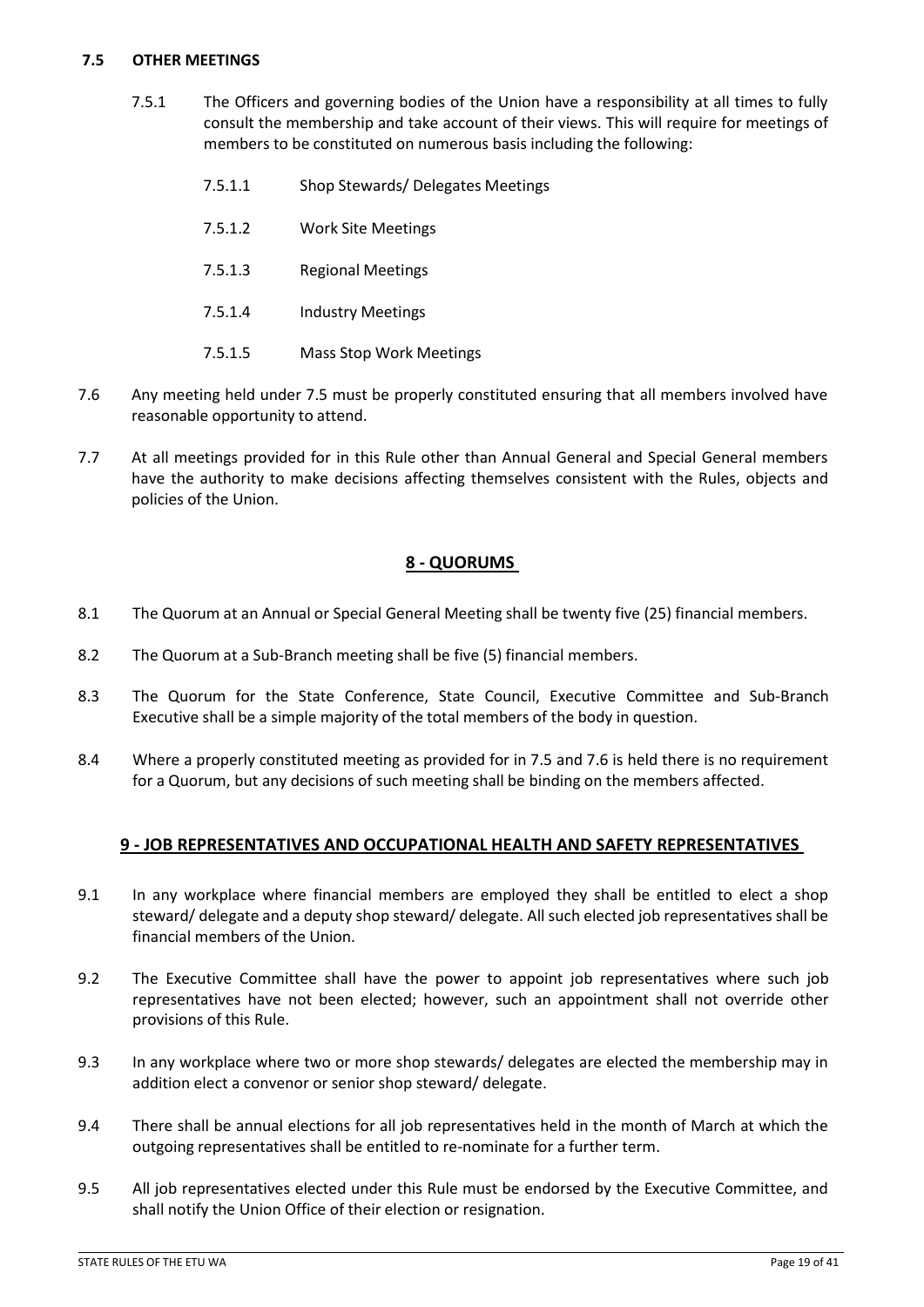9.6 Credentials of job representatives can only be withdrawn by a duly constituted meeting of the financial members at the workplace called for that purpose and any decision must be endorsed by State Council. State Council shall also have the authority to withdraw the credentials of job representatives.

#### <span id="page-19-0"></span>**9.7 DUTIES OF JOB REPRESENTATIVES**

Job representatives shall be required to:

- 9.7.1 Ensure all employees, including apprentices, at their workplace are financial members of the Union.
- 9.7.2 Act as representatives of the Union in accordance with Award or Agreement prescriptions.
- 9.7.3 Report on industrial conditions and the claims of members to the Union Secretary.
- 9.7.4 Notify the Union Secretary of any arrivals or departures of members from the district or workplace and changes of address.
- 9.7.5 Where necessary collect Union membership dues and be authorised to issue receipts for same and forward all money collected to the Union Office as soon as possible and not later than twenty-eight (28) days.
- 9.7.6 Represent member's interests at meetings with management.
- 9.7.7 Call meetings of the membership at their workplace when requested to do so by two or more financial members or when requested by an Officer of the Union.
- 9.8 Job representatives shall be entitled to recoup from the Union any reasonable expenses incurred as a consequence of carrying out their duties and obligations to the members and the Union.
- 9.9 Where one or more members are employed in a workplace an Occupational Health and Safety Representative may be elected under the same provisions as provided for the election of job representatives in this Rule or under the provisions of the Occupational Health, Safety and Welfare Act of 1984.
- 9.10 The duties of the Occupational **and Health** Safety **and Health** Representatives shall be:
	- 9.10.1 To represent members employed in the establishment, or workplace or department of anestablishment, on matters relating to Occupational Health and Safety.
	- 9.10.2 To report to and consult with the Union Secretary, the Shop Steward/ Delegate and the members he/she represents on all matters relating to Occupational Health and Safety.
	- 9.10.3 To take such action as deemed necessary to achieve a safe working environment.
	- 9.10.4 To carry out those responsibilities and utilise those rights as provided for under the **Occupational Health & Safety and Safety and Health Act 1984, or its replacement from time to time.**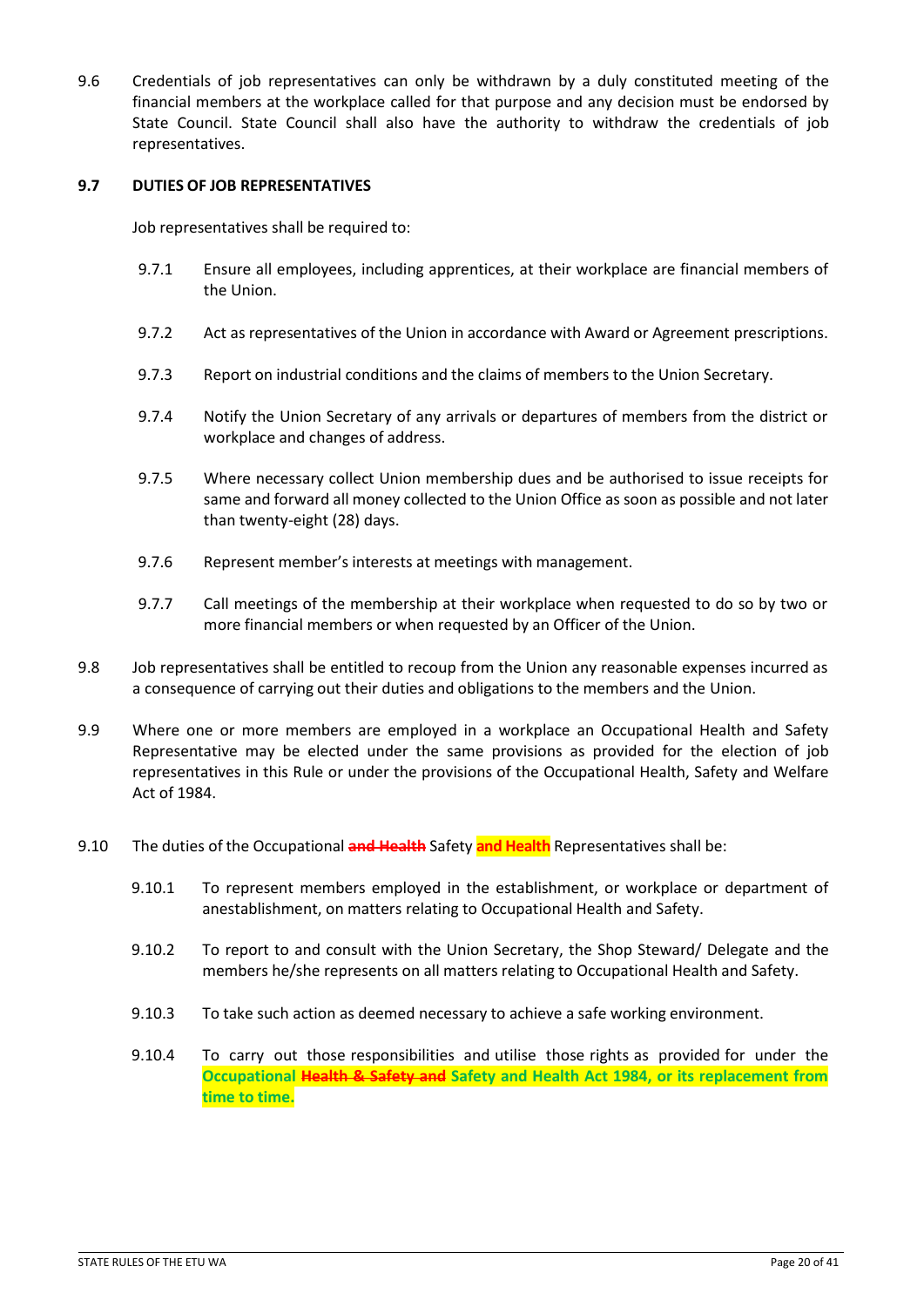# **10 - OFFICERS**

- <span id="page-20-0"></span>10.1 The Officers of the Union shall be President, Vice President, Secretary, Assistant Secretary, Organisers, members of the State Council and any other person holding office in the Union.
- 10.2 The Secretary shall be the principal officer and spokesperson of the Union and shall have the major responsibility for itsleadership always consistent with the Union's Rules and Policies and thedecisions of the Union's management bodies.

### <span id="page-20-1"></span>**10.3 PRESIDENT**

10.3.1 The President wherever possible shall preside at all meetings of the State Conference, State Council, Executive Committee and meetings convened by these bodies and shall have the same voting and other rights as other Delegates to the State Conference, State Council and Executive Committee. The President shall take all necessary steps to ensure the proper conduct of the business of such meetings, and upon adoption, sign the Minutes.

#### <span id="page-20-2"></span>**10.4 VICE PRESIDENT**

In the absence of the President, the Vice President shall assume the duties as provided for in Rule - 10.3.1.

#### <span id="page-20-3"></span>**10.5 SECRETARY**

- 10.5.1 The Secretary shall be an elected full time paid officer of the Union.
- 10.5.2 The Secretary shall be the registered Officer of the Union and shall be the Officer to sue and be sued on behalf of the Union under the law of the State. The Secretary shall wherever possible attend all meetings of the Union and shall submit annually a properly audited balance sheet of receipts and expenditure.
- 10.5.3 The Secretary shall keep a register of members showing the name and residential address of each member and details of the financial status of each member in respect to that persons membership.
- 10.5.4 The Secretary shall keep proper account of all moneys received or paid on account of any particular fund and shall keep separate accounts of the expenses of management and of all contributions in account thereof. On retiring from Office, the Secretary shall deliver all books, records and assets of the Union to his/her successor in the presence of the duly appointed auditor. The auditor shall make an appropriate certified report of the changeover to the State Council.

#### <span id="page-20-4"></span>**10.6 ASSISTANT SECRETARY**

- 10.6.1 **The State Council shall determine whether there shall be an office of Assistant Secretary, and how many such offices there will be. Such determination shall not be made between the calling of Quadrennial Elections and the declaration of that Quadrennial ballot. Where no determination is made, it is deemed that the same composition of such offices as were elected at the last Quadrennial Election are to be elected at the next.**
- 10.6.2 The Assistant Secretary shall be an elected full-time paid Officer of the Union.
- 10.6.3 In the absence of the Secretary, the Assistant Secretary shall carry out all the duties and responsibilities of the Secretary. At all other times the Assistant Secretary will mainly be required to carry out organisational duties.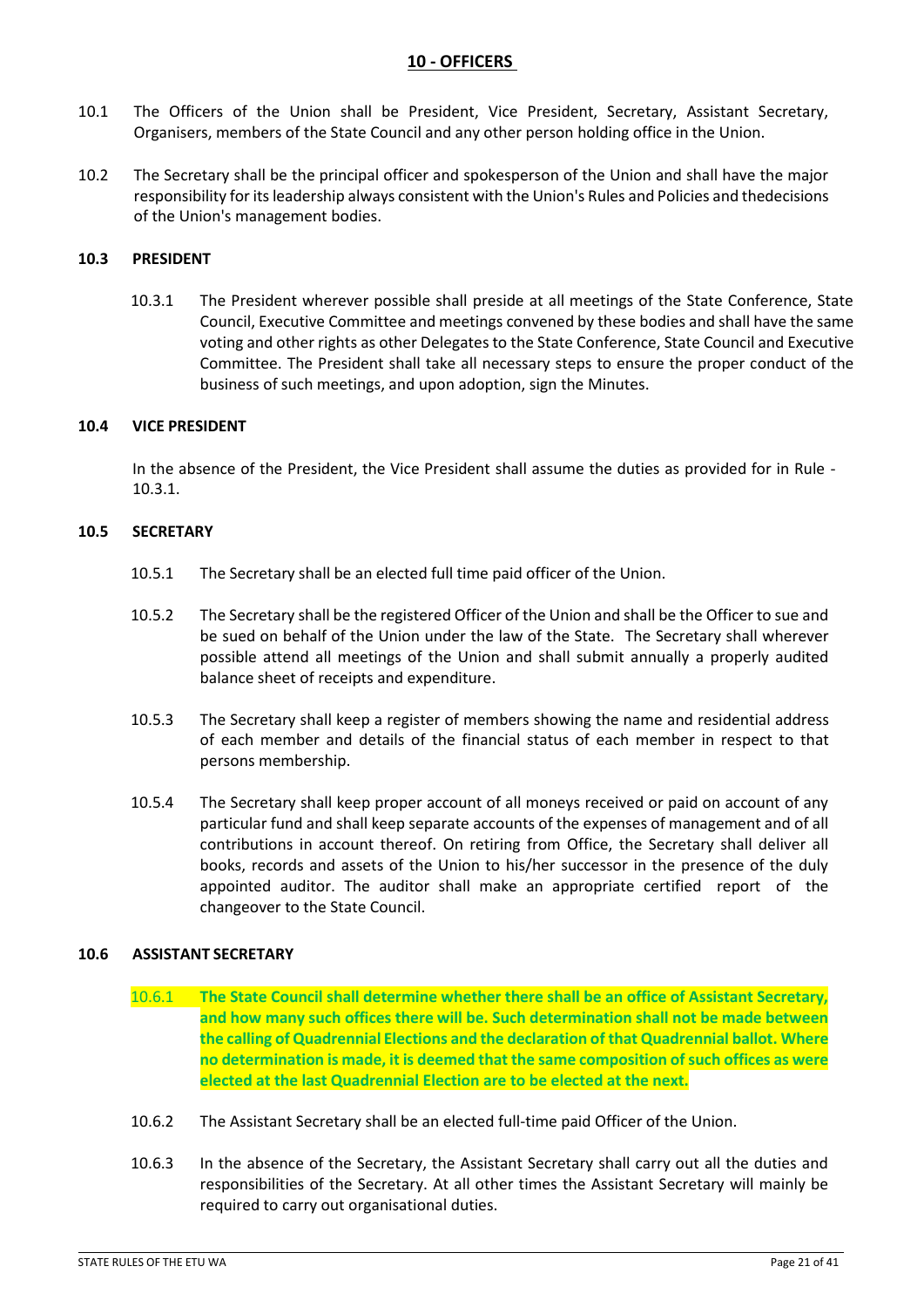### <span id="page-21-0"></span>**10.7 ORGANISER(S)**

- 10.7.1 The Organisers shall be elected full time paid Officers **Officials** of the Union.
- 10.7.2 Organisers shall carry out those duties allocated to them by the governing bodies of the Union.
- 10.7.3 Organisers will be allocated responsibility for industry streams as decided from time to time by the State Council or Executive Committee.
- 10.7.4 Organisers shall be required to take all possible steps to ensure all employees within their allocated industry stream are financial members of the Union.
- 10.7.5 Organisers are the closest point of contact between the membership and the Union; they therefore have a special responsibility to service the members needs.

#### <span id="page-21-1"></span>**10.8 OFFICERS EMPLOYMENT CONDITIONS**

#### 10.8.1 Salaries

- 10.8.1.1 All full time paid Officers shall be paid such sum for their services as may be determined by the Electrical Divisional Council of the CEPU. Such Officers shall have the right reserved to them to appeal to a private arbitrator. The private arbitrator to be an Australian Industrial Relations Commissioner if one were willing to act, or an arbitrator appointed by Electrical Divisional Council of the CEPU.
- 10.8.1.1 **Subject to these rules and any applicable law or industrial instrument, the State Council shall determine the employment conditions which shall apply to elected officers of the Union, provided that there shall be no diminution of an officer's terms and conditions in between quadrennial election without the consent of the officer. State Council will not be able to apply wage increases or other conditions of employment which are in excess of those approved by the Divisional Executive in its annual salary review. Salary conditions will not be more than the mean average of all Divisional Branches combined.**
- 10.8.2 Sick Leave: Each full time Officer shall be entitled to (eighteen) 18 days sick leave annually. Such leave if not taken to accumulate. **Such leave if not taken shall accumulate. Accumulated sick leave shall not be paid out upon termination**. When an Officer has exhausted sick leave credits the Executive Committee may authorise further sick leave with pay, provided satisfactory medical evidence is available. This rule shall apply from the date of commencement of an Officer's service with the Union.
	- 10.8.3 Annual Leave: Full time Officers of the Union shall be entitled to five weeks annual leave on full pay, plus one extra week's pay.
- 10.8.4 Long Service Leave: Full time Officers of the Union shall be entitled to long service leave as hereunder:

Long service leave shall accrue as hereunder and may be taken in periods of not less than four (4) weeks, in **periods of not less than 5 days duration at the discretion** of the Officer subject to one month's **reasonable** notice of his or her intention, in accordance with the following table: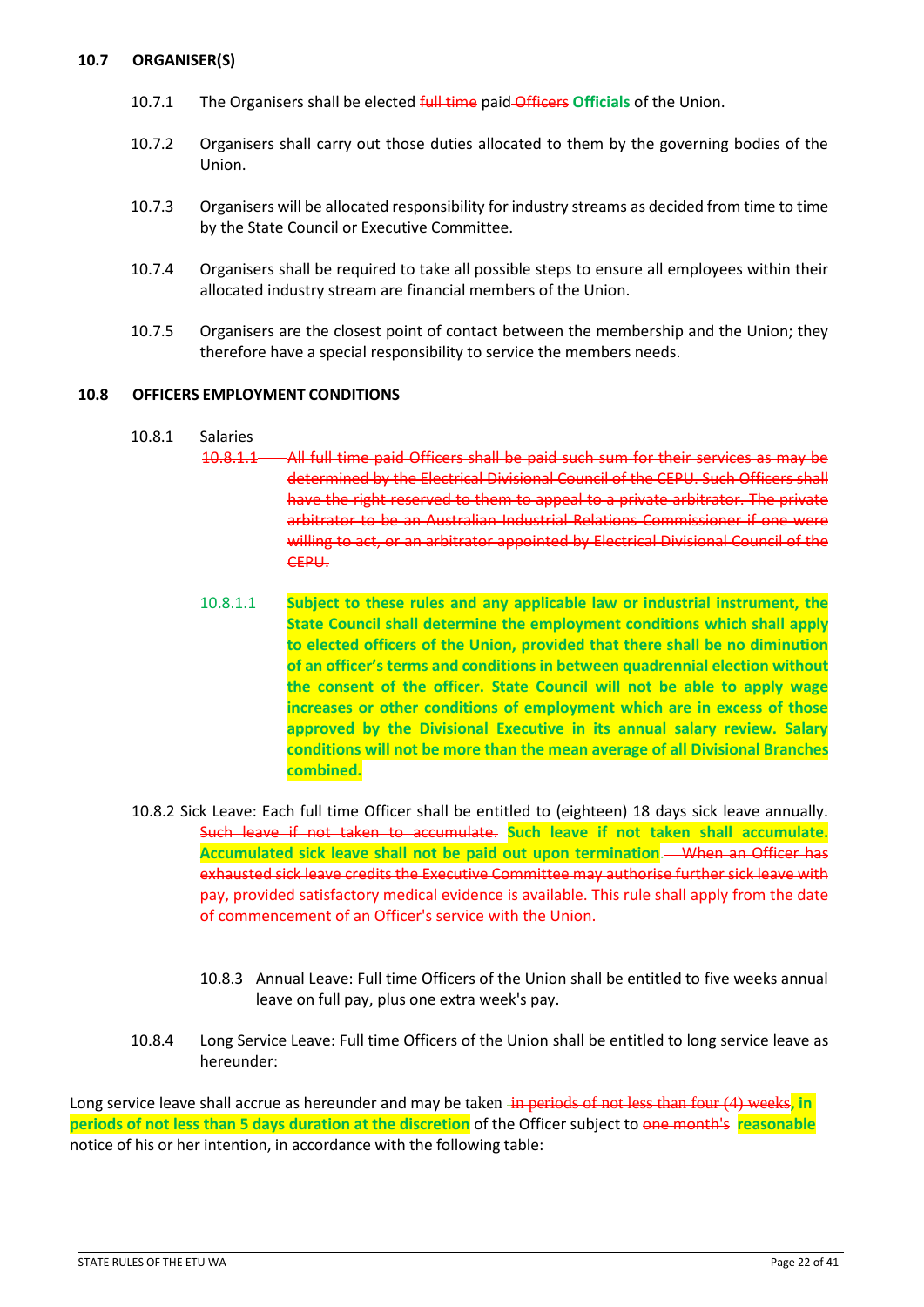| <b>Length of Service</b>                                 | <b>On Full Salary</b>                                          |
|----------------------------------------------------------|----------------------------------------------------------------|
| After 10 years service                                   | 13 weeks (exclusive of public<br>holidays therein)             |
| For every further completed<br>period of 5 years service | 6.5 weeks additional (exclusive of<br>public holidays therein) |

- 10.8.4.1 Provided further that where the services of any full time Officer with three (3) years service or more are terminated or cease for any reason, other than for serious and wilful misconduct, he or she shall be entitled to be paid a proportionate amount calculated on the basis of thirteen (13) weeks for ten (10) years service.
- 10.8.4.2 Where the services of an Officer with ten (10) years or more service are terminated or cease for any reason, long service leave shall be deemed to have accrued for his or her total length of service and the cash equivalent in respect of such accrued long service leave computed in weekly periods, less such leave already taken, shall be paid to the Officer. For the purpose of 10.8.5, the death of an Officer shall be deemed to constitute a termination of his or her services.

#### 10.8.5 Retirement & Retiring Allowance:

- 10.8.5.1 Any full time Officer who had completed eight (8) years service at the time of retirement shall be paid a retiring allowance calculated on the basis of three (3) weeks salary at the ordinary rate for his or her position payable at the time such allowance is paid for each year calculated on a weekly basis.
- 10.8.5.2 Any full time Officer whose services after eight (8) years service are terminated other than for misconduct or cease for any reason, shall be paid a retiring allowance calculated on the basis of three (3) weeks salary at the ordinary rate for his or her position payable at the time such allowance is paid for each year calculated on a weekly basis.
- 10.8.5.3 For the purpose of 10.8.6 the death of an Officer shall be deemed to constitute a retirement or termination of his or her services.
- 10.8.6 The Union shall establish a trust fund to meet the liability of the Union to pay full time Officers of the Union long service leave and/or retirement and retiring allowances as prescribed by this Rule.
- Any moneys paid in to such fund shall be kept separate and distinct from the general funds of the Union and such fund shall be administered by the Executive Committee in accordance with any rules made by the Union for this purpose.
- 10.8.5 The Union shall establish a trust fund to meet the liability of the Union to pay full time Officers of the Union long service leave and/or retirement and retiring allowances as prescribed by this Rule.
- Any moneys paid in to such fund shall be kept separate and distinct from the general funds of the Union and such fund shall be administered by the Executive Committee in accordance with any rules made by the Union for this purpose.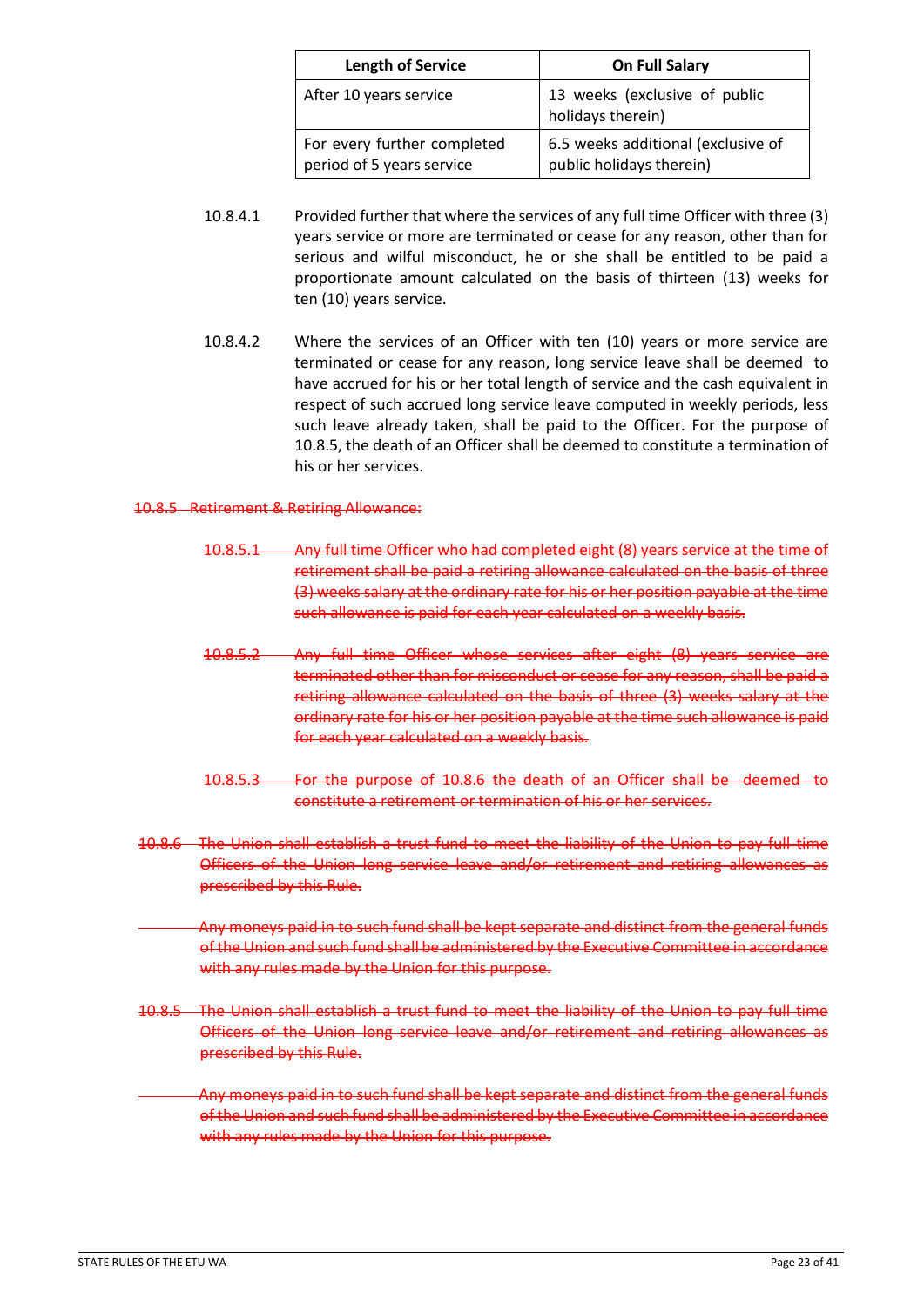# **11 - EMPLOYMENT CONDITIONS**

<span id="page-23-0"></span>11.1 **The Union may employ Industrial Advocates, Temporary Organisers, persons with other special skills and clerical employees as needed. Industrial Advocates, Temporary Organisers and specialist employees can be appointed by the Executive Committee subject to State Council endorsement. Clerical employees can be appointed by the Secretary.**

#### **11.2 INDUSTRIAL ADVOCATE(S)**

- 11.1.1 The Industrial Advocates shall be full time paid employees of the Union.
- 11.1.2 Industrial Advocates shall carry out those duties allocated to them by the governing bodies of the Union with particular reference to:
	- 11.1.2.1 Preparation and presentation of cases before various Industrial Tribunals.

11.1.2.2 Maintaining an award service.

- 11.1.2.3 Maintaining an information resource base.
- **11.2 Subject to applicable law or industrial instrument, the State Council shall determine the employment conditions which shall apply to employees of the Union. State Council will not be able to apply wage increases or other conditions of employment which are in excess of those approved by the Divisional Executive in its annual salary review. Salary conditions will not be more than the mean average of all Divisional Branches combined.**

#### <span id="page-23-1"></span>**11.3 CLERICAL EMPLOYEES**

11.3.1 Clerical employees shall carry out such duties as directed by the Secretary.

#### <span id="page-23-2"></span>**11.4 TEMPORARY ORGANISERS**

11.4.1 Full time or part time paid Temporary Organisers shall carry out similar duties as those outlined for Elected Organisers in 10.7.

### <span id="page-23-3"></span>**11.5 OTHER EMPLOYEES**

Specialist employees and part time Industrial Advocates shall carry out such duties as directed by the governing bodies of the Union.

### <span id="page-23-4"></span>**11.6 EMPLOYEES EMPLOYMENT CONDITIONS**

#### **11.7 EMPLOYEES EMPLOYMENT CONDITIONS**

- 11.7.1 Industrial Advocates, Temporary Organisers and Specialist employees, whether full time or part time shall be employed under the same salaries and conditions as elected Officers receive under the provisions of 10.8.
- 11.7.2 Clerical employees shall be employed under the Clerks (Trades & Industrial Unions Clerical Staff) Agreement of 1986 as updated and amended from time to time. However inlieu of Clause 13. - Annual Leave subclauses 1. and 6. of said Agreement the provisions of 10.8.4 shall apply.
- 11.7.3 Retirement and Retiring Allowance: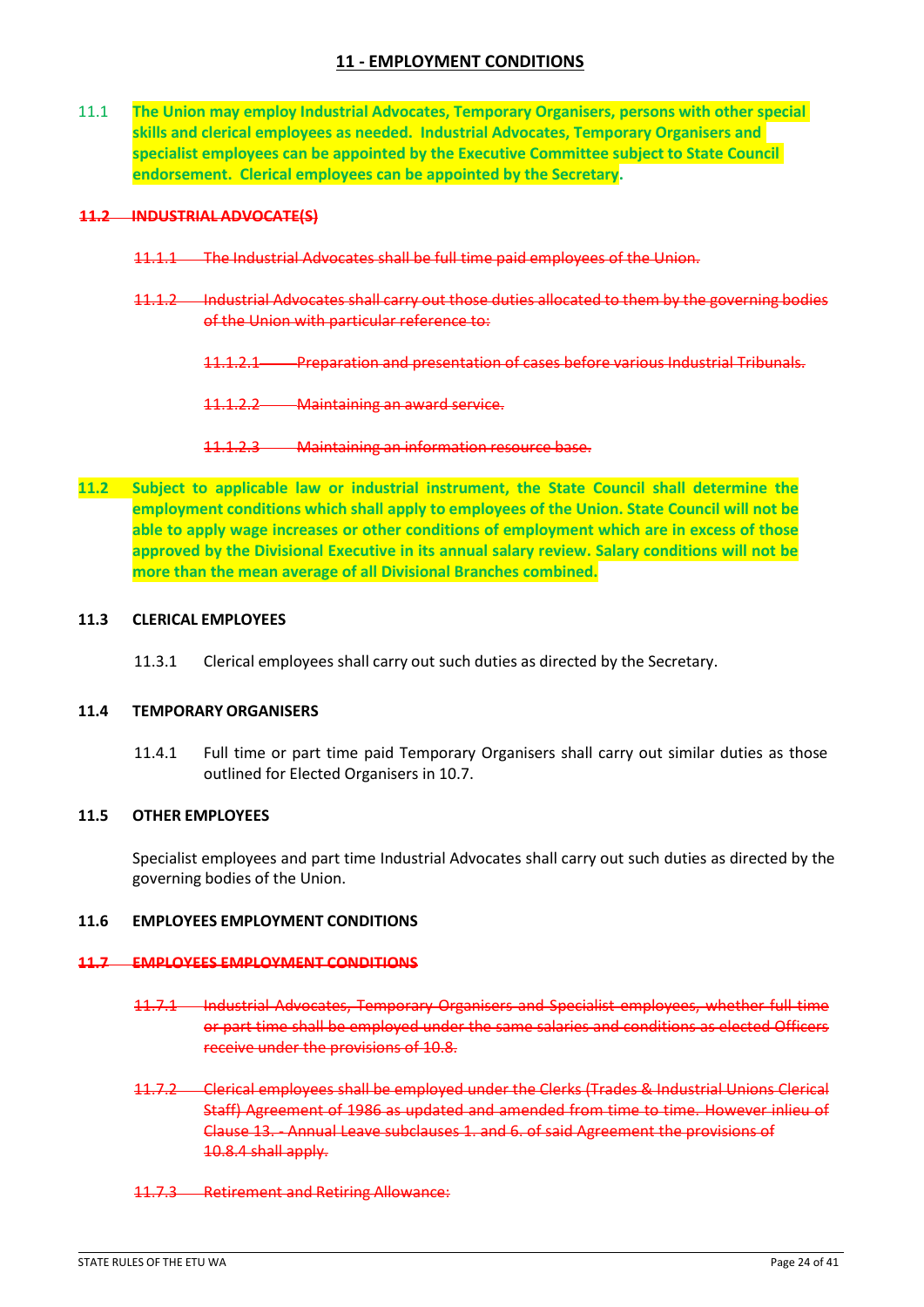- 11.7.3.1 Any such employee who had completed ten (10) years of service at the time of retirement shall be paid a retiring allowance calculated on the basis of three weeks salary at the ordinary rate for his or her position payable at the time such allowance is paid for each year calculated on a weekly basis.
- 11.7.3.2 Any employee whose services after ten (10) years service are terminated other than for misconduct or cease for any reason, shall be paid a retiring allowance calculated on the basis of three weeks salary at the ordinary rate for his or her position payable at the time such allowance is paid for each year calculated on a weekly basis.
- 11.7.3.3 For the purpose of 11.6.3 the death of an employee shall be deemed to constitute a retirement or termination of his or her services.
- 11.7.4 The Union shall establish a trust fund to meet the liability of the Union to pay employees of the Union long service leave and/or retirement and retiring allowances as prescribed by this Rule.

Any moneys paid in to such fund shall be kept separate and distinct from the general funds of the Union and such fund shall be administered by the Executive Committee in accordance with any rules made by the Union for this purpose.

# **12- ELECTIONS**

# <span id="page-24-1"></span><span id="page-24-0"></span>**12.1 FREQUENCY OF ELECTIONS**

Elections for all Offices shall be held quadrennially commencing in 1995.

# <span id="page-24-2"></span>**12.2 ELECTION OF PRESIDENT, SECRETARY, ASSISTANT SECRETARY AND ORGANISERS**

The President, Secretary, Assistant Secretary **any Assistant Secretaries** and Organisers shall be elected quadrennially by secret postal ballot of the members of the Union.

#### <span id="page-24-3"></span>**12.3 ELECTION OF VICE PRESIDENT**

The Vice President shall be elected quadrennially by secret ballot of the members of the State Council from Executive members at the first State Council meeting following the quadrennialelections.

### <span id="page-24-4"></span>**12.4 ELECTION OF DELEGATES TO STATE CONFERENCE**

Delegates to State Conference shall be elected by the members attached to each Regional Sub-Branch, entitled to vote in accordance with Sub Rule 12.9.3 - Conduct of Elections.

#### <span id="page-24-5"></span>**12.5 ELECTION OF STATE COUNCILLORS**

- 12.5.1 Delegates to State Council shall be elected by the members of the particular Section or Sub-Branch as the case may be, entitled to vote in accordance with Sub-Rule 12.9.3 - Conduct of Elections.
- 12.5.2 When there are insufficient unfinancial members in a Section at the time of closing of nominations to establish representation on State Council and then prior to the next quadrennial ballot there are sufficient financial members in the Section to establish such representation an election shall be conducted to elect a Delegate to State Council for the Section.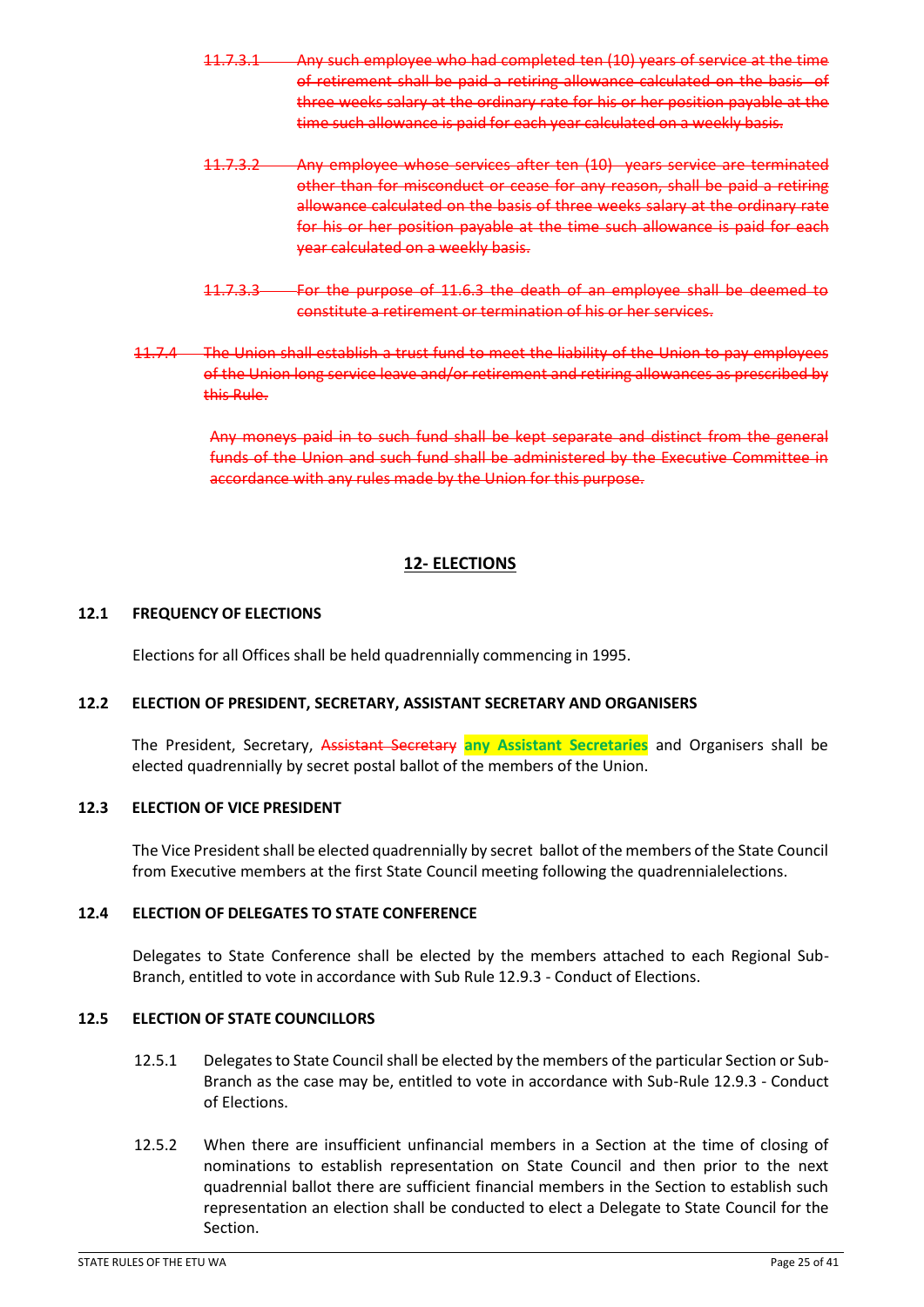### <span id="page-25-0"></span>**12.6 ELECTION OF STATE EXECUTIVE**

Members of the State Executive, with the exception of the President and the Secretary,(and where determined by State Council, one alternate Section Representative) shall be elected by secret ballot by the State Council Delegates of the respective Section at the first meeting of the State Council after the declaration of the Quadrennial ballot.

### <span id="page-25-1"></span>**12.7 ELECTION OF REGIONAL SUB-BRANCH PRESIDENT, VICE-PRESIDENT ANDSECRETARY**

The election of a Regional Sub-Branch President, Vice President and Secretary shall be by postal ballot taken concurrently with the quadrennial elections of the members attached to the Sub-Branch entitled to vote in accordance with Sub-Rule 12.9.3 - Conduct of Elections.

### <span id="page-25-2"></span>**12.8 ELECTION OF SUB-BRANCH DELEGATES TO ORGANISATIONS WITH WHICH THE UNION IS AFFILIATED**

- 12.8.1 Prior to each occasion of the quadrennial elections, State Council shall determine the method of the election of Sub-Branch Delegates to organisations with which the Union is affiliated within the Regional Sub-Branch area. The method of election of such Delegates shall be by one of the following methods:-
	- 12.8.1.1 By the financial members resident in the respective Regional area and entitled to vote in conjunction with the quadrennial ballot; or
	- 12.8.1.2 By the Regional Sub-Branch at a specially summoned meeting to be held at the earliest opportunity after the Declaration of the quadrennial ballot.

#### <span id="page-25-3"></span>**12.9 CONDUCT OF ELECTIONS**

- 12.9.1 The Union shall conduct its own elections.
- 12.9.2 Any ballot shall commence no later than four (4) weeks after the close of nominations and shall conclude no later than three (3) weeks after commencement.
- 12.9.3 The method of electing persons to an Office and to affiliated bodies shall except where otherwise provided in these Rules, be by secret postal ballot of all financial members entitled to vote in such elections. Whether or not a member is financial shall be determined by reference to sub-rule 4.5.1 - Unfinancial Members.

#### <span id="page-25-4"></span>**12.10 APPOINTMENT OF RETURNING OFFICER**

- 12.10.1 A Returning Officer shall be appointed by State Council to conduct the election forOfficers in the union or alternatively; State Council may request the Registrar of the Australian Industrial Relations Commission or the Registrar of the Western Australian Industrial Relations Commission to make arrangements with the relevant Electoral Office to conduct an election under the Rules of the Union.
- 12.10.2 A Returning Officer appointed under these Rules shall be a person who is not the holder of office in, nor an employee of the Union.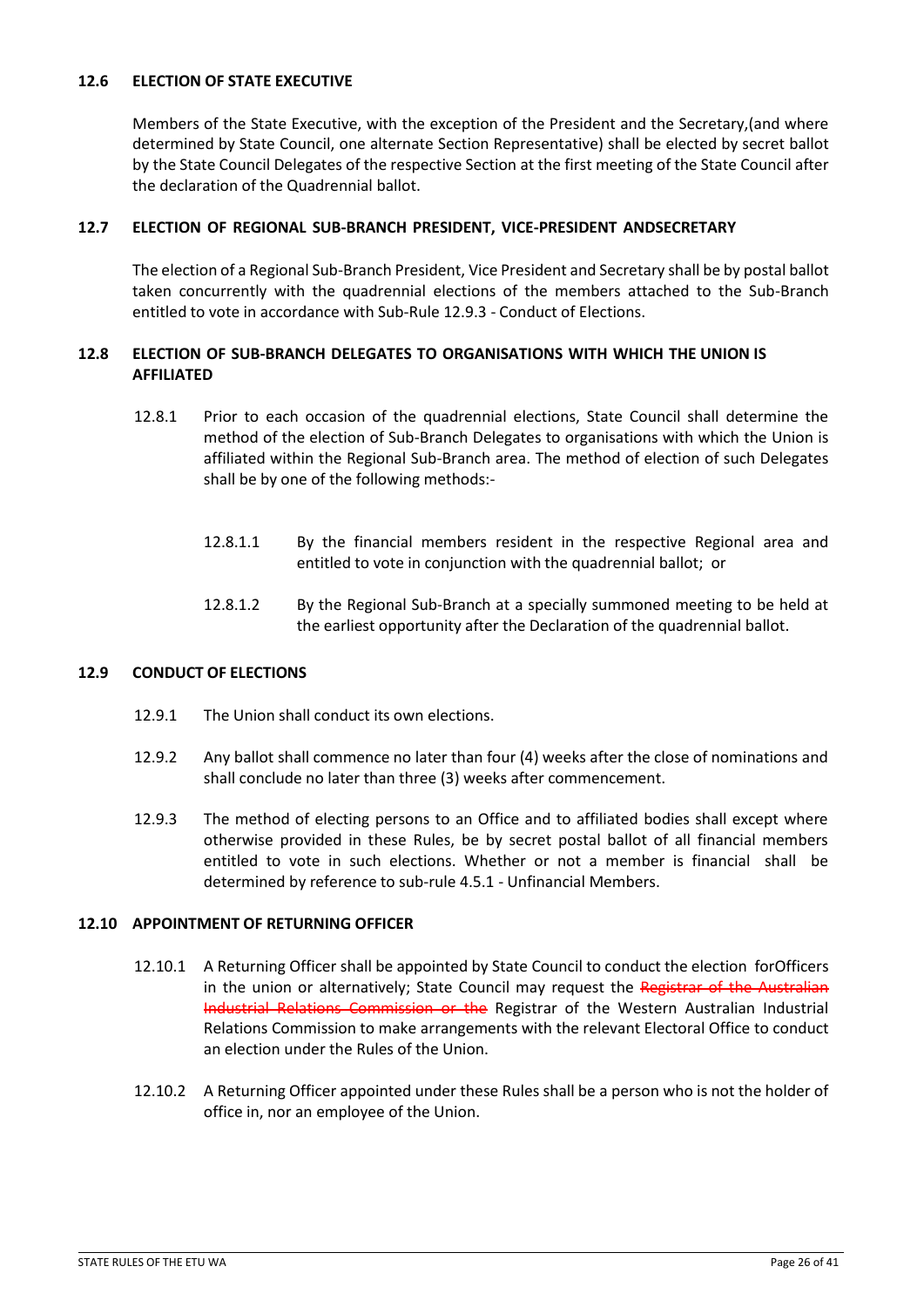#### <span id="page-26-0"></span>**12.11 DUTIES OF THE RETURNING OFFICER**

- 12.11.1 Each Returning Officer shall have complete control of the respective ballot and in any disputed matter, the decision of the Returning Officer shall be final.
- 12.11.2 The preparation of the respective role of eligible voters, in accordance with the Rules of the Union shall be under the control of the Returning Officer.
- 12.11.3 For the information of the duly appointed Scrutineers, each Returning Officer shall fix the time and place for counting each respective ballot prior to commencing such count.
- 12.11.4 The Returning Officer shall at the completion of the count, declare the ballot and submit a written report to the Secretary, who shall immediately advise the State Council of the result.

### <span id="page-26-1"></span>**12.12 NOMINATIONS**

- 12.12.1 Except as provided in Sub-Rule 12.12.2. nominations shall open on the first Monday in July and close at 5.00pm on the 2nd Monday in July in the quadrennial election year.
- 12.12.2 Where an election is conducted to fill a casual vacancy, the State Council shall fix the closing time for nominations.
- 12.12.3 Nominations shall be called by advertisement in the "ETU News" or in a newspaper or newspapers, **or on the Union website**, having regard for the district or region to which the Office relates
	- 12.12.4 Such advertisement shall be in the form of a notice setting out the name of the Union, the title of the Office, the place for lodging nominations, and inviting members eligible for election in accordance with the provisions of this Rule, to stand for election for the vacant **Office**
	- 12.12.5 All nominations shall be in writing and endorsed by two financial members, other than the candidate, who have been at least three months in the Union. Before going to a ballot, candidates shall signify in writing their willingness to accept Office if elected.
	- 12.12.6 Provided that if the Returning Officer finds a nomination defective he/she shall, before rejecting the nomination, notify the person concerned of the defect and, where it is practical to do so, give such person the opportunity to remedy the defect within seven days of being so notified.

#### <span id="page-26-2"></span>**12.13 CONDUCT OF ELECTIONS COLLEGIATE ELECTIONS**

- 12.13.1 Where the election provided by these Rules is to be conducted otherwise than by direct election by a secret postal ballot, the Returning Officer shall call for nominations at the relevant meeting, or as prescribed by these Rules.
- 12.13.2 Where nominations are called for under 12.13.1 above, and the Returning Officer finds that a nomination is defective he/she shall take all reasonable steps to give the person nominating an opportunity to remedy the defect.
- 12.13.3 In conducting the ballot, the Returning Officer shall take all reasonable steps to ensure the secrecy of the ballot and may give all reasonable directions to ensure that no irregularity occurs.
- 12.13.4 For collegiate elections at or by the State Council, the following persons shall be eligible to stand for the positions indicated in the manner below:-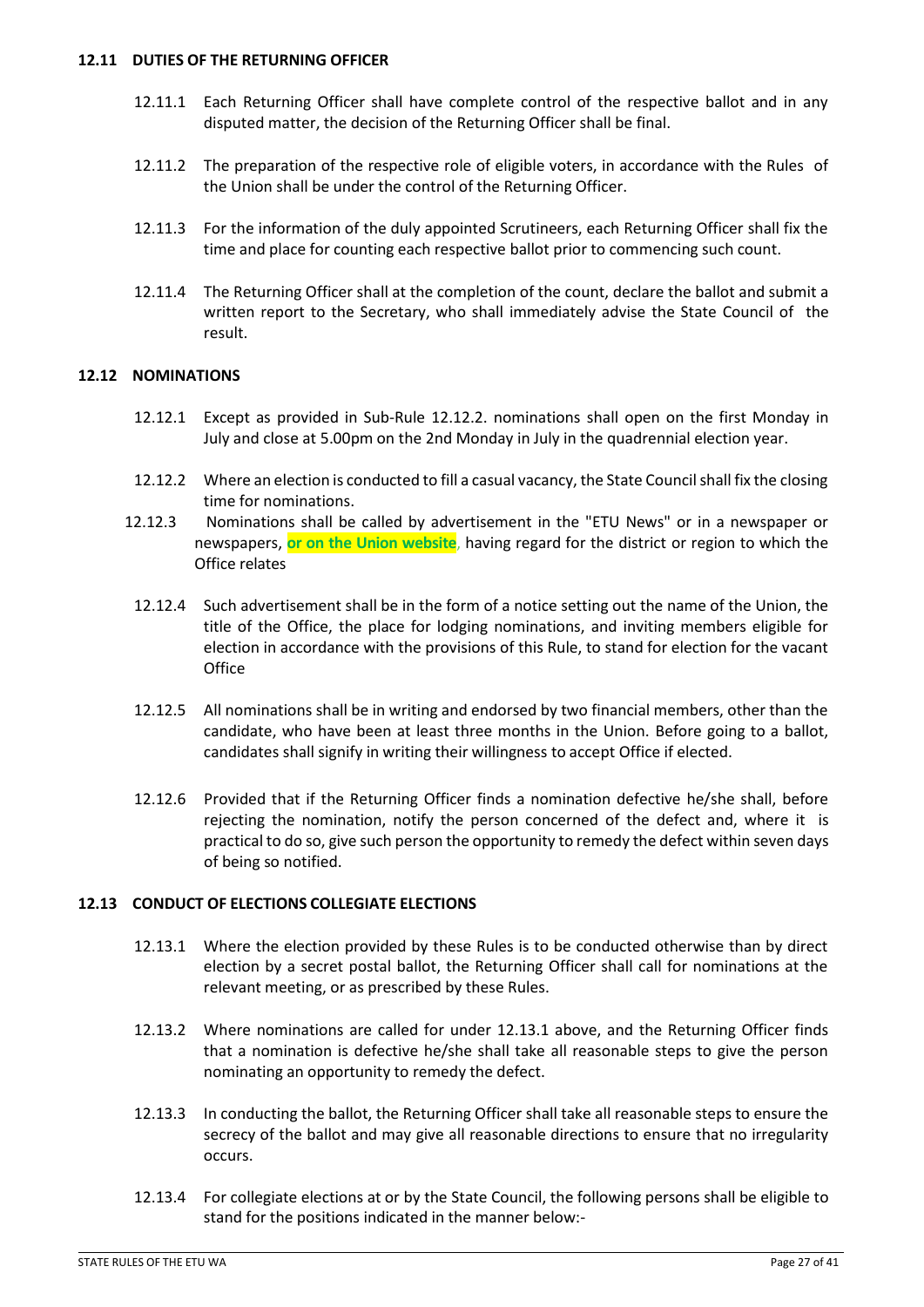| <b>COLLEGIATE ELECTIONS</b>                                                                    |                                                  |                                                  |  |  |
|------------------------------------------------------------------------------------------------|--------------------------------------------------|--------------------------------------------------|--|--|
| <b>Positions</b>                                                                               | <b>Persons Eligible</b>                          | <b>Electors</b>                                  |  |  |
| Executive Members and<br>alternates (where<br>applicable) other than<br>Secretary or President | Sectional<br>Representatives<br>fromeach Section | Sectional<br>Representatives<br>fromeach Section |  |  |
| Vice President                                                                                 | <b>State Executive</b>                           | <b>State Councillors</b>                         |  |  |

### <span id="page-27-0"></span>**12.14 CONDUCT OF ELECTIONS DIRECT VOTING**

- 12.14.1 Where an election is to be conducted by a direct secret postal ballot of the members of the Union, the Returning Officer shall call for nominations for election to each of the offices according to these Rules. Each nomination shall be in writing and shall be signed by the candidate and otherwise be in accordance with these rules.
- 12.14.2 Nominations shall be called for by advertisement in a daily newspaper circulating in Western Australia, and, where the election time table permits it, in the "ETU News" **or on the Union website.**
- 12.14.3 If no more nominations for election to any office are received than the number of vacancies in such office, then the Returning Officer shall forthwith declare the person or persons nominated to have being elected to such office.
- 12.14.4 If there are more nominations for election to any office than there are vacancies in such office, the Returning Officer shall fix dates when the ballot shall open and close provided that the ballot shall close not later than the day specified in these Rules. The period between the opening and closing dates of the ballot shall be not less than ten (10) days nor more than twenty-one (21) days.
- 12.14.5 The election shall be by means of a secret ballot and the Union shall provide the Returning Officer with a post box address for the return of the ballot papers.
- 12.14.6 The Returning Officer shall obtain the keys of a box at a post office in Perth. Such keys shall not pass from the possession of the Returning Officer at any time during an election. The Returning Officer shall give each scrutineer reasonable notice of his/her intention to open the post office box and any scrutineer may as a result of such notice be in attendance.
- 12.14.7 Each Returning Officer shall have compiled a list of all members who are eligible to vote and shall use such list in the conduct of the said election.
- 12.14.8 Every member of the Union who is financial at the closing time for nominations shall be eligible to vote.
- 12.14.9 The elections shall be conducted under the `first past the post' voting system. The position of all candidates' names for each office on the ballot paper shall be drawn for.
- 12.14.10 The Returning Officer shall cause to be prepared sufficient ballot papers which shall not be numbered or otherwise marked except with the Returning Officer's initials together with prepaid envelopes addressed to the box number at the post office referred to in Sub-Rule

12.14.6. The ballot papers shall contain in a prominent position the date and time of the closing of the ballot and ballot papers received after that date shall not be included in the ballot.

12.14.11 The Returning Officer shall by prepaid post forward a ballot paper and reply-paid envelope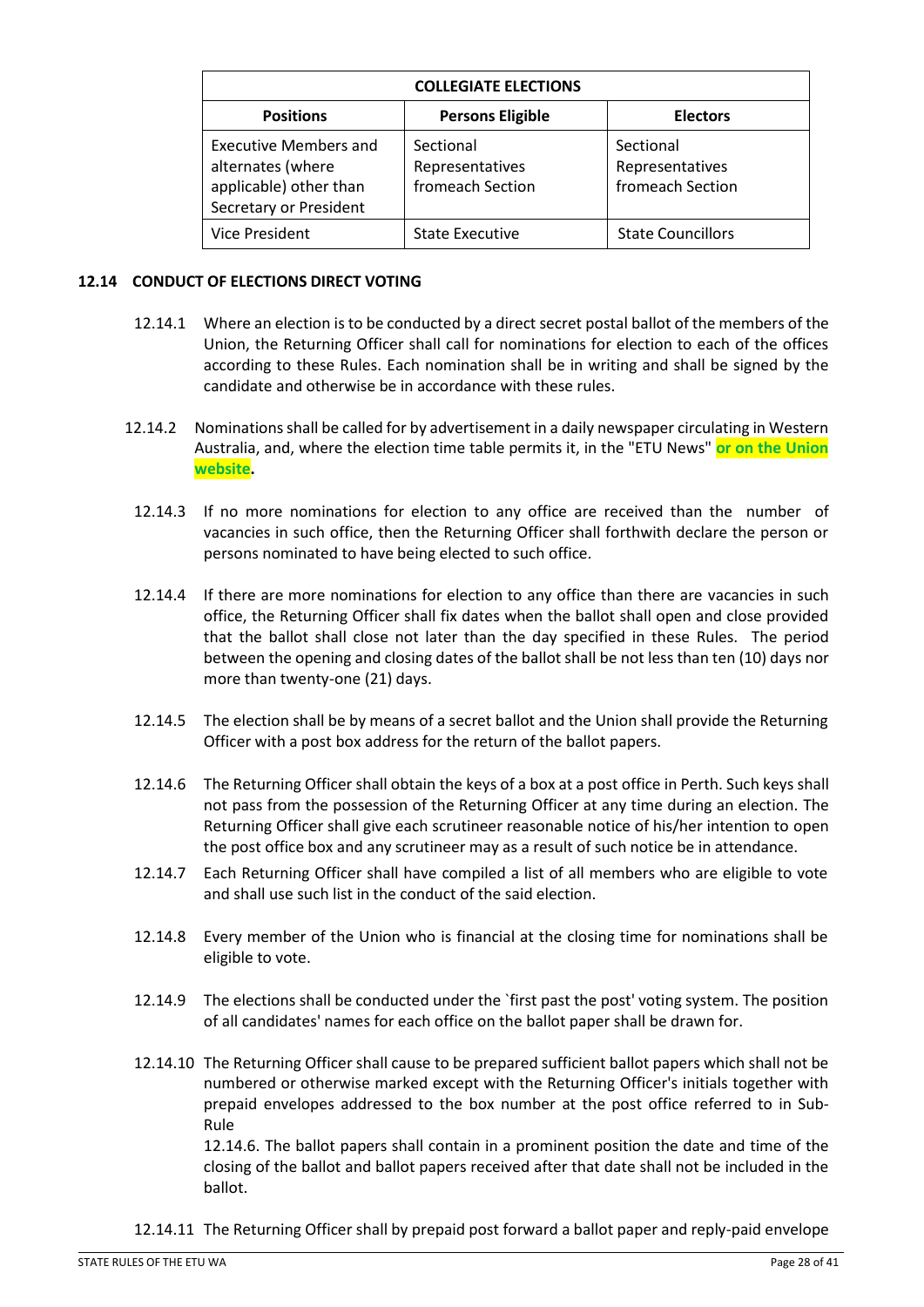in the presence of such scrutineers as wish to be present on a date to be determined by the Returning Officer to each voter entitled to vote within the union in accordance with the voters' list.

- 12.14.12 A candidate may in writing appoint any member of the Union who is not a candidate in the election to be his/her scrutineer but such scrutineer shall not in any way obstruct the Returning Officer in the performance of his/her duties nor shall the Scrutineer in any way interfere with the conduct of the ballot.
- 12.14.13 A scrutineer shall, so far as it is possible having regard to the time of appointment and to the form of election to be conducted, be entitled to observe the forwarding of nominations forms by the Returning Officer, the consideration of nomination forms, to inspect the nomination forms, to observe the form and distribution of ballot papers, the collection of the envelopes containing the ballot papers from the post office box where appropriate, the checking of votes, the conduct and determination of the election by lot and the declaration of the ballot and to observe every act performed or directed by the Returning Officer which may affect the result of the election. The Returning Officer shall take all reasonable steps by notification or otherwise to enable each scrutineer to exercise these entitlements. A scrutineer shall direct the attention of the Returning Officer to any irregularity he/she may detect whether in the nomination forms, nominations, the form of distribution of ballot papers, or in respect of any other matters to be observed or done under these rules. A scrutineer shall do all these things necessary so that the conduct of the election shall conform to these rules and so that the secrecy of the ballot shall be observed.
- 12.14.14 At the close of the ballot, the Returning Officer in the presence of the scrutineers and all candidates (if available) shall count all ballot papers and shall within fourteen (14) days of the close of the ballot declare the result of the elections and the persons declared elected shall occupy their respective positions forthwith, or otherwise in accordance with these rules.
- 12.14.15 A person elected to office pursuant to the provisions of this rule shall, unless otherwise provided in these rules, retain it until a successor is duly elected unless he/she dies, resigns or is removed from office in accordance with these rules.
- 12.14.16 The Returning Officer shall make reasonable arrangements for the recording of absentee votes.
- 12.14.17 In conducting the ballot, the Returning Officer shall take all reasonable steps and may give all reasonable directions to ensure that no irregularity occurs.
- 12.14.18 For direct elections by the members of the union the following persons shall be eligible to stand for the positions indicated in the manner below:-

| <b>ELECTIONS VOTING BY SECRET POSTAL BALLOT</b>                                                 |                                                                     |                                                                   |  |
|-------------------------------------------------------------------------------------------------|---------------------------------------------------------------------|-------------------------------------------------------------------|--|
| <b>Positions</b>                                                                                | <b>Persons Eligible</b>                                             | <b>Electors</b>                                                   |  |
| President<br>Secretary<br><b>Assistant Secretary</b><br>And Organisers                          | <b>Financial members</b><br>for two years                           | All financial members<br>of the Union                             |  |
| Sub-branch and/or Section<br>Representatives on State<br><b>Council and State</b><br>Conference | Financial members of<br>the Sub-branch<br>concerned for one<br>year | All financial members<br>residing in the Sub-<br>branch concerned |  |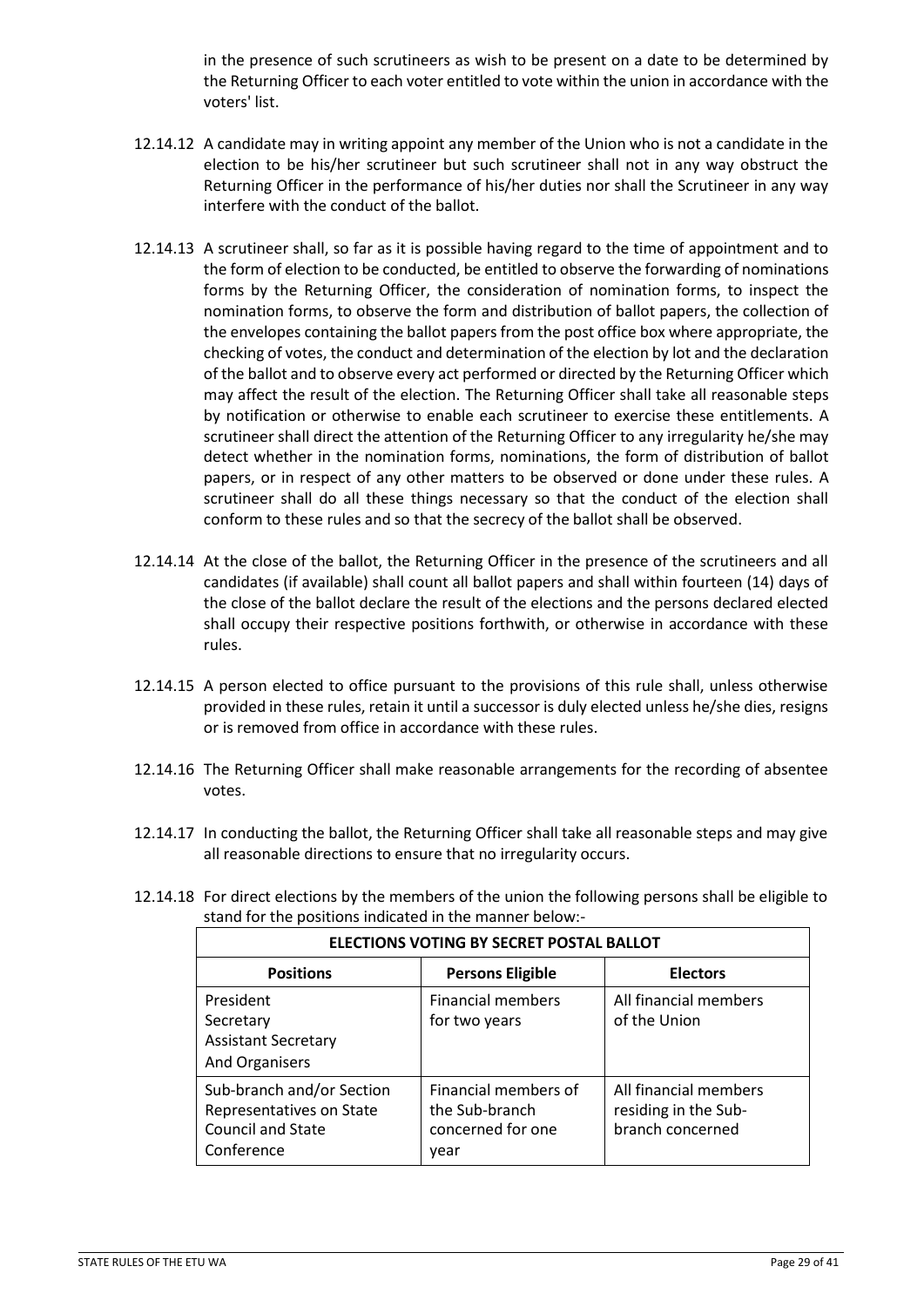#### <span id="page-29-0"></span>**12.15 CANDIDATES**

- 12.15.1 Candidates for the positions of President, Secretary, Assistant Secretary or Organiser, must have been financial members of the Union in accordance with Rule 4 for each quarterly period as it fell due within two years immediately preceding the date of nomination.
- 12.15.2 No member shall be eligible to nominate for more than one of the positions contained in 12.15.1 at the same time. Provided that in filling casual vacancies a member holding one of those positions shall not be prevented from nominating for, or being nominated for, any of those other positions without having to resign the position held by the member unless elected to such other position.
- 12.15.3 Candidates for all other positions must have been financial members of the Union for each quarterly period as it fell due within one year immediately preceding the date of nomination except where there is only one nominee when the candidate shall be a financial member of the Union in accordance with Rule 4.

#### <span id="page-29-1"></span>**12.16 CONTRACTORS/EMPLOYERS INELIGIBLE TO HOLD OFFICE**

In the event of members becoming contractors and/or employers they shall not be eligible to hold an Office in the Union.

#### <span id="page-29-2"></span>**12.17 QUALIFICATION OF VOTERS**

To be eligible to vote in elections, members shall be financial at the closing time for nominations.

#### <span id="page-29-3"></span>**12.18 ABSENT VOTING**

Provisions shall be made for absentee voting in any ballot, for any Office conducted under this section of these rules.

#### **12.19 METHOD OF VOTING**

Persons eligible to vote shall record their votes by placing a cross on the ballot paper opposite the name of the candidates they desire to vote for, and the candidate who receives the highest number of votes shall be declared elected.

#### **12.20 EQUAL VOTING**

When the voting is equal in any election conducted under these rules, in the event of one of the candidates being the retiring office-holder, such candidate shall be declared elected. In other cases inwhich a tie occurs the matter shall be decided by the toss of a coin.

#### **12.21 SCRUTINEERS**

- 12.21.1 In any election conducted under these rules, candidates may appoint a scrutineer, who shallbe a member of the Union to represent them at the ballot.
- 12.21.2 Scrutineers shall have the right to inspect ballot papers but shall not handle ballot papers unless given permission by the Returning Officer.
- 12.21.3 Scrutineers shall accept responsibility for being present during the times fixed by the Returning Officer for the counting of the ballot, and counting of the ballot shall not be delayed by the absence of any or all of the scrutineers.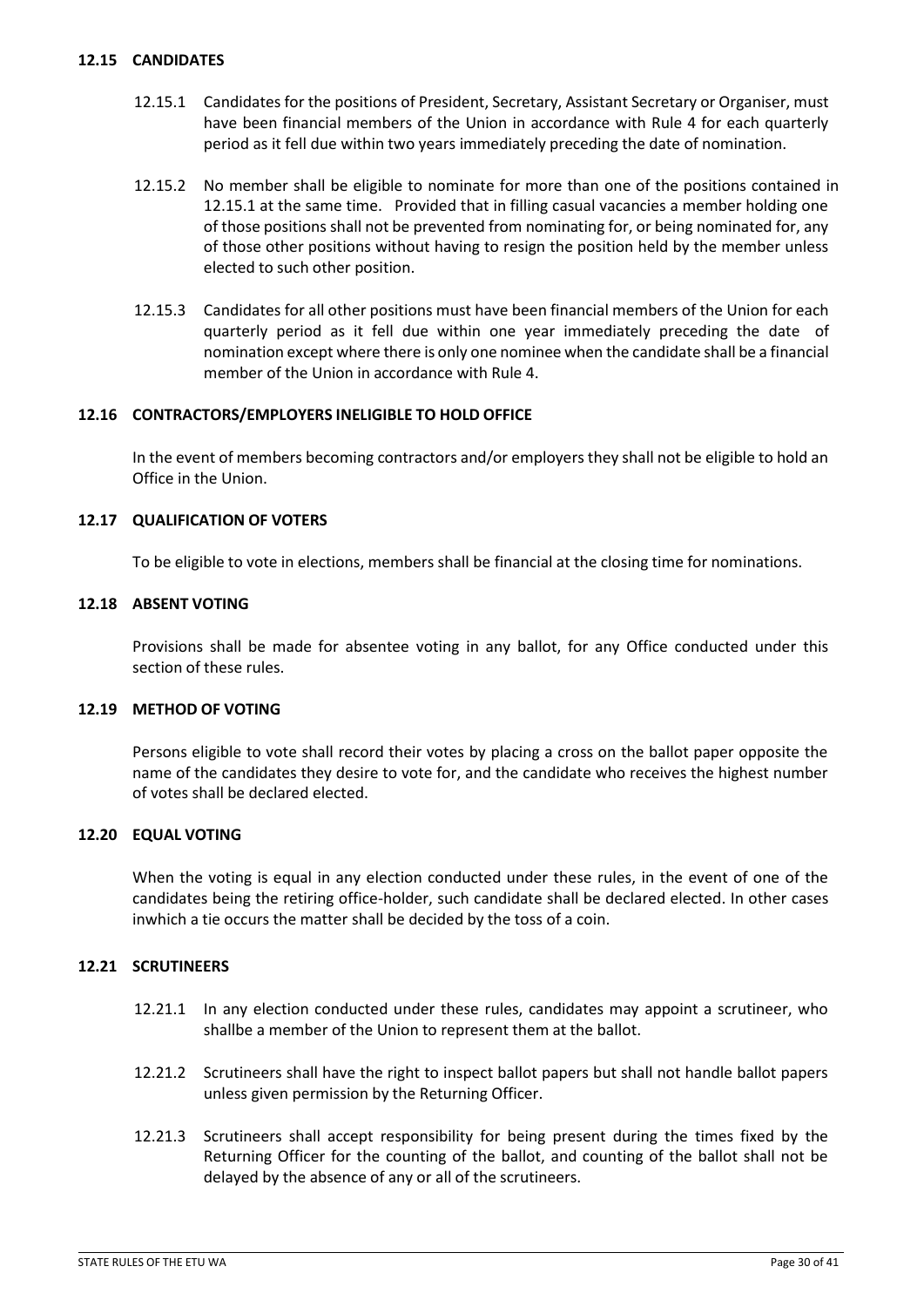#### **12.22 DECLARATION OF ELECTION**

- 12.22.1 Each Returning Officer shall, at the completion of the count, declare the election and submit a written report to the Secretary. Persons elected to an office shall take up that office immediately.
- 12.22.2 The Secretary shall notify the CEPU Electrical Division Secretary of the names of the elected Officers within thirty (30) days of the completion of such elections.
- 12.22.3 The Secretary shall announce the result of the election at the next appropriate State Council meeting.

### **12.23 CASUAL VACANCIES**

- 12.23.1 Where the occupant of an office within the Union or Regional sub-branch resigns, dies, or is removed from office in accordance with the Rules, the State Council may appoint a member of the Union or Regional sub-branch eligible to nominate for the office in accordance with the rules to carry out the functions of the office. The person so appointed shall assume all duties, responsibilities, rights and entitlements of the office.
- 12.23.2 Where the unexpired portion of the term exceeds three-quarters of the term of the office or if it is less but State Council so decides, an election shall be held to fill the office. Such election shall be conducted in accordance with the relevant provisions of Rule 12. Elections and shall be commenced within six (6) months of the vacancy occurring. The successful candidate shall hold Office for the unexpired term of his predecessor unless he resigns, dies or is removed from Office in accordance with the rules.

### **13 - SEAL**

<span id="page-30-0"></span>The Seal shall be oval in shape and contain the name of the Union as detailed in Rule 1. -Name.

It shall remain in the custody of the Secretary and be used for the purpose of executing all documents on behalf of the Union.

# **14 - ADDRESS**

<span id="page-30-1"></span>The Registered Office of the Union shall be at 24/257 Balcatta Rd **3 F o c a l W a y , B a y w a t e r 6 0 5 3** until otherwise decided by resolution of State Conference or State Council.

#### **15 - PROPERTY AND FUNDS**

#### <span id="page-30-2"></span>**15.1 PROPERTY**

The Union may sue and be sued and may purchase, take on lease, hold, sell, lease, mortgage, exchange, and otherwise own, possess, and deal with any real or personal property.

#### **15.2 FUNDS**

15.2.1 The funds of the Union which are allocated to and the expenditure of which is administered by the Union, and which shall be managed and controlled in accordance with the Rules of the Union shall consist of: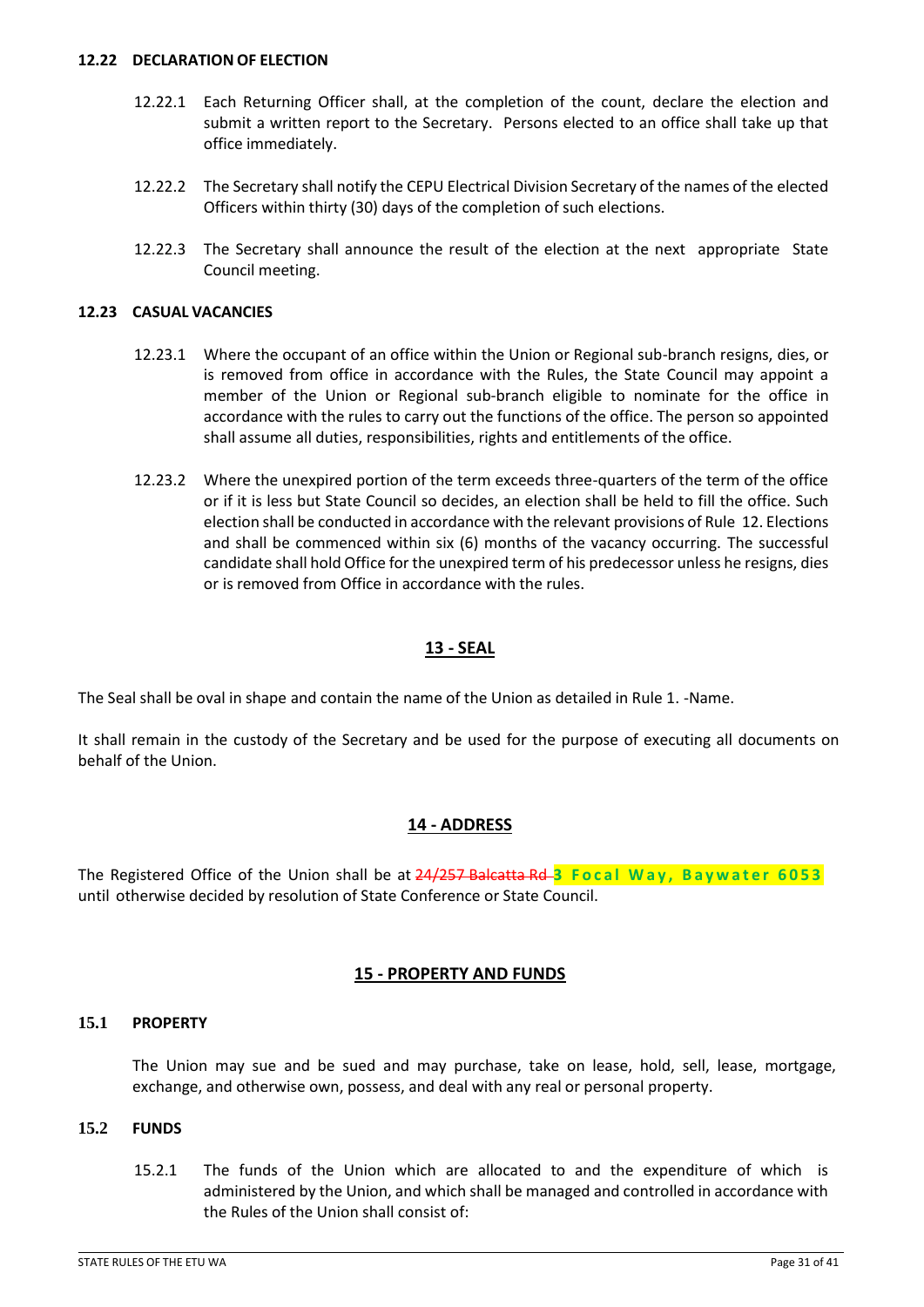- 15.2.1.1 Eighty-seven and one-half (87½) per centum of the entrance fees and contributions paid by the members of the Union. (The remaining twelve and one-half  $\frac{122}{13.5\%}$  per centum of the entrance fees and contributions paid by the members of the Union **plus GST** shall be paid to the CEPU Electrical Division Divisional Council).
- 15.2.1.2 Levies raised by the Union.
- 15.2.1.3 Contributions, payments or receipts to the Union from any other source.
- 15.2.1.4 Such other property or funds as are deemed to be part of the Union fund.
- 15.2.2 Banking and Investments

The funds which are retained by the Union shall ordinarily be invested in a bank registered under the Banking Act 1959 (Cwth). The State Council may authorise the Secretary to invest any portion of the Union funds in Government securities, bonds or debentures, or byfixed deposit in a bank registered under the Banking Act 1959 (Cwth); but the Secretary shall not make any other investments without the approval of a two-thirds majority of the State Council, except that where approval has been obtained by the Secretary for investment the Secretary may re-invest the amount in bonds or debentures at the maturity date of that investment.

- 15.2.3 Where a current account is opened with a bank in the name of the Union, withdrawals shall be made by cheque, signed by the President, or Vice President and countersigned by the Secretary. **by Officers and/or staff authorised by State Council**. Provided that, the State Council may authorise current accounts for petty cash purposes. Such accounts shall be operated on the imprest system of banking and withdrawals shall be by cheque signed by the Officers authorised by the State Council.
- 15.2.4 The State Council or Executive Committee shall have no power to vote a sum exceeding five (5) per centum of its accumulated funds for any purpose other than that of administration, provided that upon application by the Union the CEPU Electrical Division Divisional Executive may authorise expenditure in excess of the abovementioned amount.
- 15.2.5 Levies
	- 15.2.5.1 State Conference or State Council shall have power to impose a levy upon the members, subject to the consent of CEPU Electrical Division or Divisional Executive. Such levies shall not exceed the sum of two dollars (\$2.00) per week per member **plus GST**. Payment of such levies imposed by State Conference or State Council shall not be compulsory if made for any political purpose or on behalf of any business scheme, whether co-operative or otherwise.
	- 15.2.5.2 Junior workers and apprentices (other than adult apprentices) shall not be required to pay levies.
- 15.2.6 Control of Union Funds
	- 15.2.6.1 The Secretary shall, as directed by the State Council, deposit all moneys accruing to the Union in a bank to the credit of the Union at least once a week.
	- 15.2.6.2 Except the Petty Cash Accounts referred to in 15.2.3, no Officer shall sign a cheque until the same has been passed by the Executive Committee; provided that the Executive Committee may confer a general authority upon the Secretary and Officers authorised to operate upon the account to sign cheques for ordinary business expenditure, such as weekly salaries, postage stamps, witnesses' expenses, etc., without waiting for a meeting of the Executive Committee.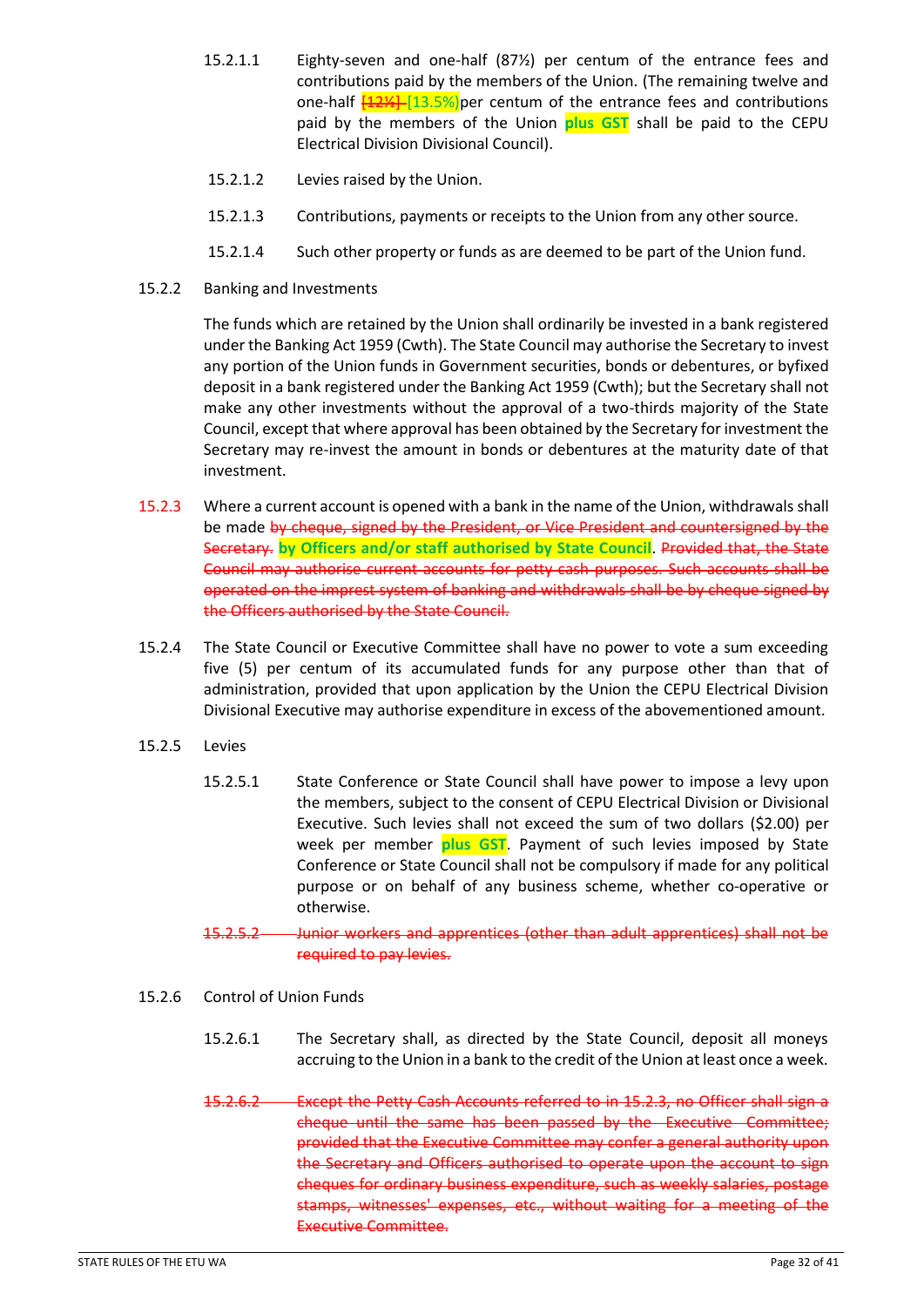- 15.2.6.2 **Subject to the policies and procedures relating to the expenditure of the Union determined pursuant to these rules, the Secretary, or delegate of the Secretary, may authorise payments, including by credit card, and withdraw money from the Union Fund within the powers set out in the rules.**
- 15.2.6.3 Except in case of extreme urgency all proposals to commit the Union to new expenditure shall be referred to the Executive Committee for report.
- 15.2.6.3A **The Secretary may establish a petty cash account, subject to the policies and procedures relating the expenditure of the Union determined pursuant to these rules. At no stage will the petty cash account contain more than the maximum amount set by the Executive for petty cash in the policies and procedures relating to expenditure determined pursuant to these Rules.**
- 15.2.6.4 A summary of income and expenditure shall be tabled at each Executive Committee Meeting.
- 15.2.7 Other Special Funds
	- 15.2.7.1 In addition to and distinct from, the general funds and trust funds of the union as outlined in 15.2.1, 10.8.7 and 11.6.5 State Conference or State Council shall have the power to establish funds for sustenance of members involved in industrial disputes, or for particular industrial or political campaigns.
	- 15.2.7.2 Moneys paid into funds referred to in 15.2.7.1 shall not be paid from the Unions general fund except by specific decision of the State Conference or State Council to do so. Moneys raised by special donation or by special fund raising projects may be placed in a special fund. (Disallowed – See Order 2194 of 1997 of 11/07/2000)
- 15.2.8 Financial Year and Balance Sheet
	- 15.2.8.1 The financial year of the Union shall be from 1st January to 31st December (inclusive) each year.
	- 15.2.8.2 The Secretary shall submit annually a properly audited balance sheet of receipts and expenditure to the Annual General Meeting and State Council.

# **16- AUDITORS**

<span id="page-32-0"></span>The State Council shall appoint an Auditor, who shall be a Chartered Accountant or a registered Public Accountant, who shall audit the accounts yearly and see that the same are correctly kept. They shall have power at any time to call for the books, papers, vouchers and documents belonging to the Union. They shall make a report of each audit to the State Council and sign the necessary papers certifying to the audit and the financial position of the Union. They shall be paid such fees as may be fixed for that purpose by the State Council.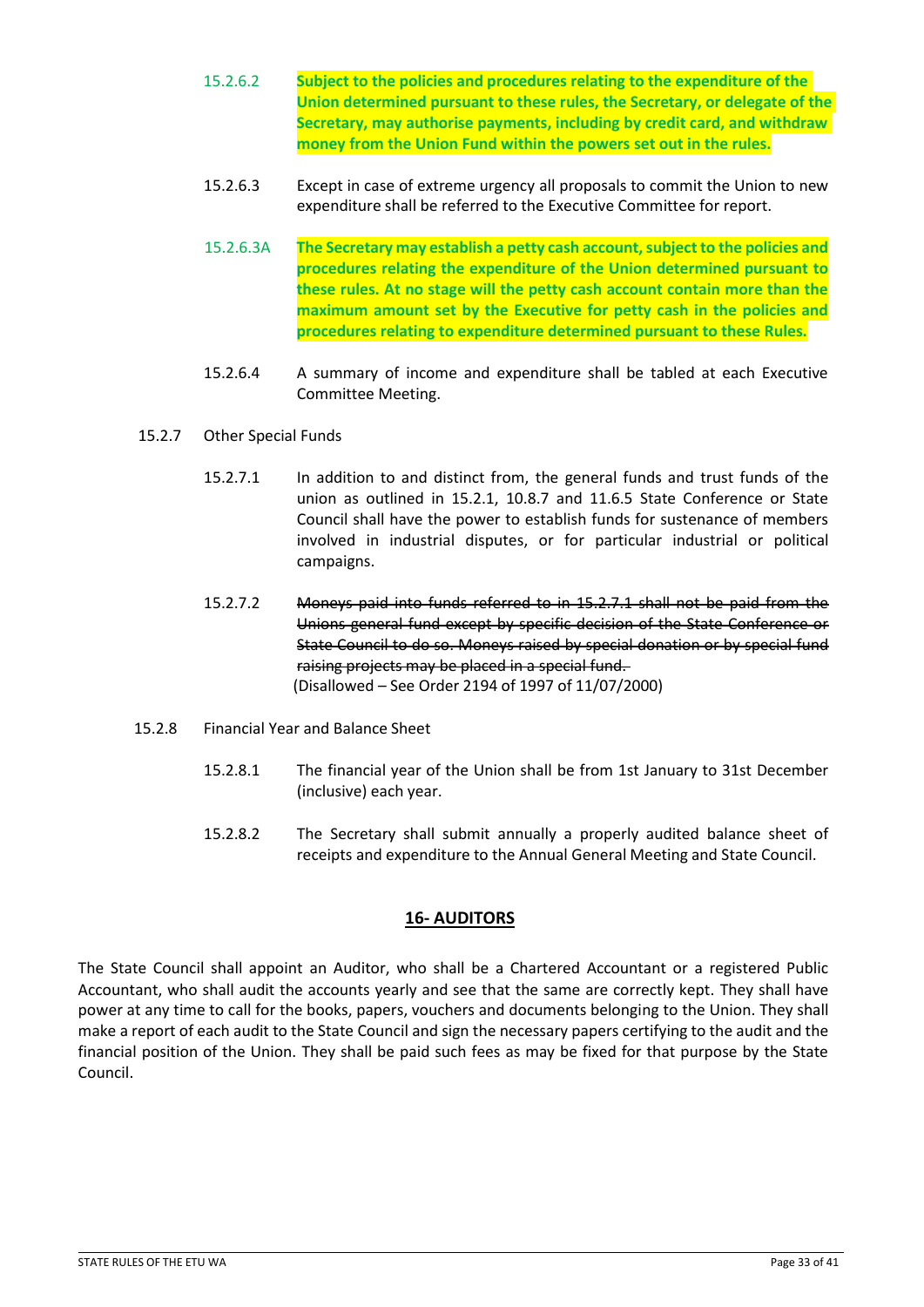### **17 - OFFENCES, CHARGES AND PENALTIES**

#### <span id="page-33-0"></span>**17.1 OFFENCES**

- 17.1.1 Failing to observe any of the Rules of the Union.
- 17.1.2 Knowingly failing to observe any resolution of the CEPU Electrical Division Divisional Council, Divisional Executive, State Conference, State Council, Executive Committee or Sub-Branch to which the member belongs or any other meeting provided for in Rule 7.
- 17.1.3 Working in contravention of an Award, Order or Agreement by which the Union is bound.
- 17.1.4 Knowingly giving false or misleading information to CEPU Electrical Division Divisional Council, Divisional Executive, State Conference, State Council, Executive Committee, Sub-Branch or to any Officer or employee of the Union on a matter which is the concern ofthe Union.
- 17.1.5 Obstructing the CEPU Electrical Division Divisional Council, Divisional Executive, State Conference, State Council, Executive Committee, Sub-Branch or any other lawful Committee or Body of the Union, in any way in the performance of any of its functions.
- 17.1.6 Obstructing any Officer or employee of the Union in the course of his/her duties.
- 17.1.7 After having been reasonably requested to assist, failing to assist any lawful Committee or Body of the Union in any way in the performance of any of its functions.
- 17.1.8 After having been reasonably requested to assist, failing to assist any Officer, or employee of the Union who is a member of the Union, in the course of his/her duties.
- 17.1.9 Wrongfully claiming to be the occupant of any office or position in the Union or to be entitled to represent the Union in any capacity (to which charge it shall be a defence that the member believed bona fide and on reasonable grounds that he/she was entitled so to act).
- 17.1.10 Lending or selling his/her contribution book, badge, O.K. card or other document used to identify a member or financial member.
- 17.1.11 Circulates or causes to be circulated any report which may be considered detrimental to thewell-being of the Union, or calculated to injure any member thereof.
- 17.1.12 Has made a false statement to become a member of the Union.
- 17.1.13 Divulges any business detrimental to the interests of the Union or does any act which injures the Union.
- 17.1.14 Attends any meeting of the Union in an intoxicated condition, interrupts the business of themeeting, or fails to withdraw when requested to do so by the Chairperson of such meeting.
- 17.1.15 Aiding or encouraging any other member in any offence under this Rule.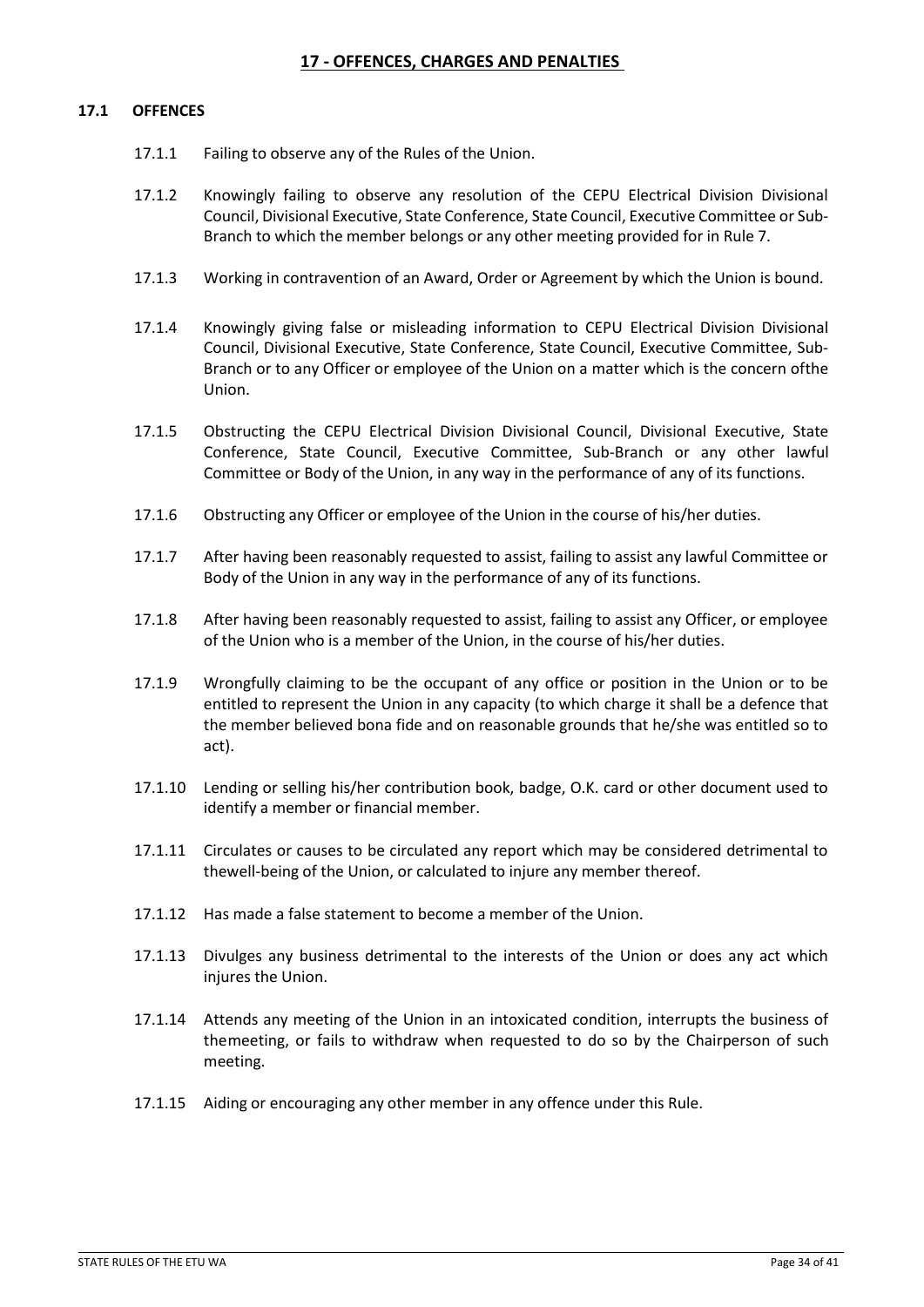### **17.2 LAYING OF CHARGES**

- 17.2.1 Any financial member wishing to charge another member (or members) with a breach of these Rules shall outline the complaint in detail, in writing, to the Secretary.
- 17.2.2 The Secretary upon receipt of a complaint shall within seven (7) days inform the accused member(s) by personal delivery, Security Post or by some other means of recorded delivery to the member's address, or members' addresses, as registered with the Union, of the detail of the charges and the date of the next Executive Committee meeting which shall determine the date for a hearing to be held into the charges.
- 17.2.3 The Executive Committee at the meeting referred to in 17.2.2 shall fix a date for the hearing of the charges which should normally and reasonably expect to take place no later than a further thirty-five (35) days but shall also allow the complainant and the accused at least fourteen (14) days notice of said hearing.
- 17.2.4 The Secretary shall advise the complainant and the accused personally, by Security Post or by some other means of recorded delivery to the member's address, or members' addresses,as registered with the Union, of the date of hearing of the charges at which the member(s) shall be entitled to attend and put before (which expression shall include the giving of evidence) the Executive Committee such matters as they may think relevant.
- 17.2.5 If the member charged does not attend the hearing as outlined in 17.2.4, or any adjournment of such hearing, charge(s) may be heard in the absence of the accused unless a satisfactory explanation of his/her absence has been received.
- 17.2.6 Having heard the parties the Executive Committee shall consider the matter and may find the charges proved, unproven or frivolous.
- 17.2.7 If either the accused or the complainant are aggrieved by the decision of the Executive Committee they may appeal to the State Council which shall have power to confirm, quash or vary the decision. Notice of the appeal shall be in writing and delivered to the Secretary within twenty-one (21) days of the decision of the Executive Committee. The appeal shall be heard by the State Council at its next meeting after the delivery of the notice of appeal.
- 17.2.8 If either the accused or the complainant are aggrieved by the decision of the State Council they may appeal to the CEPU Electrical Division Divisional Council which shall have power to confirm, quash or vary the decision. Notice of the appeal shall be in writing and delivered to the CEPU Electrical Division Divisional Secretary within twenty-one (21) days of the decision of the State Council.
- 17.2.9 The decision of the CEPU Electrical Division Divisional Council on the appeal shall be final and binding on all members of the Union.

# **17.3 PENALTIES**

- 17.3.1 If the Executive Committee finds the charges proven it may do one or more of thefollowing:
	- 17.3.1.1 Impose no penalty.
	- 17.3.1.2 Impose a fine not exceeding five hundred dollars (\$500.00) on each charge.
	- 17.3.1.3 Impose a suspension from membership or suspension of any right or benefit of membership for any specified period. Suspension from membership shall deprive a member of the benefits of membership, but shall not relieve him/her of the obligations of membership and shall not exceed six (6) months for any offence.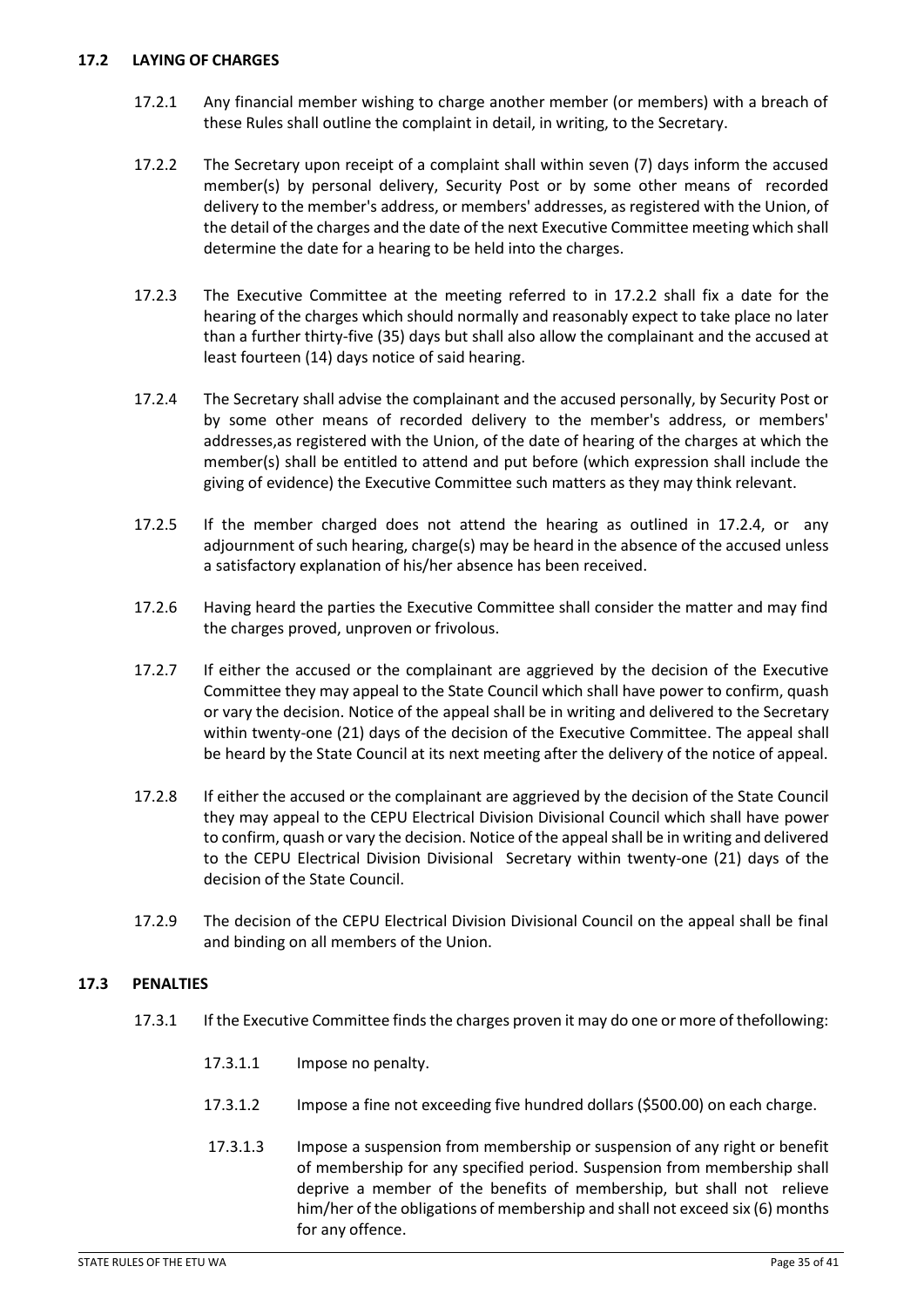- 17.3.1.4 Dismiss the member from any office or position held within the Union.
- 17.3.1.5 Expel the member from the Union.
- 17.3.2 Provided always that nothing in the provisions of this Rule shall provide for or enable the dismissal from Office of a person elected to an Office within the Union unless found guilty, in accordance with the Rules of the Union of misappropriation of the funds of the Union, a substantial breach of the Rules of the Union or gross misbehaviour or gross neglect of duty or has ceased according to the Rules of the Union, to be eligible to hold the Office.
- 17.3.3 If the Executive Committee finds that the charges laid were frivolous it may do one or more of the following:
	- 17.3.3.1 Impose no penalty.
	- 17.3.3.2 Impose a fine on the complainant not exceeding five hundred dollars (\$500.00).

### **18 – STATE COUNCIL AND EXECUTIVE COMMITTEE MEETINGS BY CORRESPONDENCE**

<span id="page-35-0"></span>In cases where it is considered by the Secretary and/or the President impractical to hold a face to face meeting of the State Council or Executive Committee or a meeting of the State Council or Executive Committee using teleconferencing or similar facilities under Rule 19 "Meetings by Telephone or Video Conferencing", the business to be decided by the State Council or Executive Committee may be referred to the members of theState Council or Executive Committee by the Secretary for a decision by correspondence. The business so referred may be forwarded by post, facsimile transmission or email. The Secretary may prescribe a time in which the vote shall be returned and/or a preferred method by which members should return their votes.

The State Council or Executive Committee members shall record their vote on the matter submitted to them andsend it to the Secretary by post, facsimile transmission or email within the prescribed time where relevant. Each vote must be signed by the Stat Council member or Executive Committee member recording it. If a time is prescribed for the return of the vote, failure to vote within that time will mean the vote will not be recorded. Failure to lodge a vote in a prescribed time will not render the ballot invalid.

# **19 – STATE COUNCIL AND EXECUTIVE COMMITTEE MEETINGS BY TELEPHONE OR VIDEO CONFERENCING**

Where a decision is taken to hold a meeting of State Council or the Executive Committee, the Secretary and/or President (or person convening the meeting in their absence) may decide to hold a meeting of the State Council or Executive Committee by the use of "telephone conferencing" or "video-conferencing" facilities.

# **20 - STANDING ORDERS**

#### <span id="page-35-1"></span>**20.1 GENERAL PRINCIPLES**

- 20.1.1 The Standing Orders are designed to achieve the orderly and efficient conduct of the Union's meetings without unnecessarily restricting debate.
- 20.1.2 Chairpersons should ensure flexibility in their application when dealing with inexperienced members and at rank and file meetings.
- 20.1.3 The Chairperson is required to impartially conduct meetings under the Standing Orders.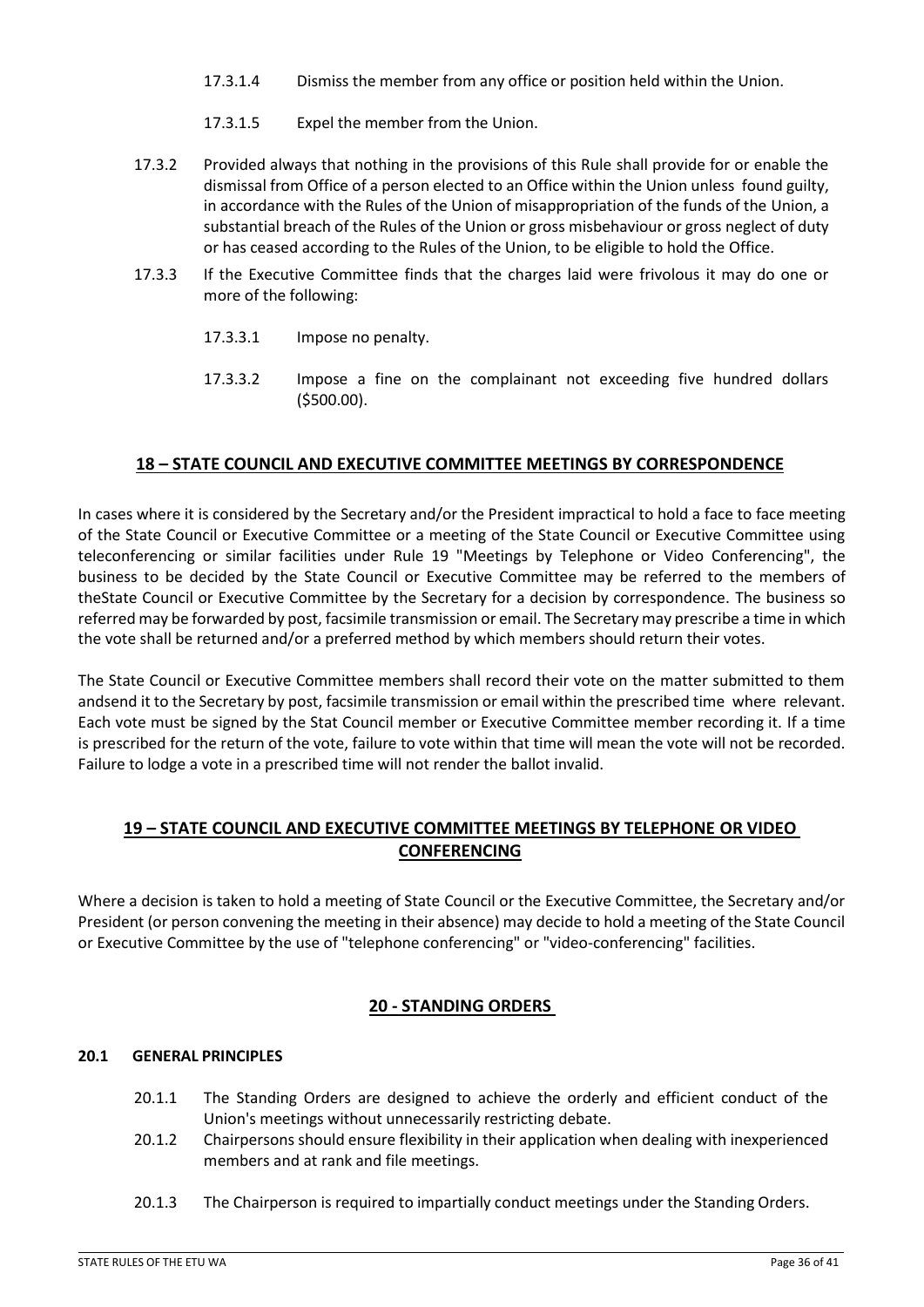20.1.4 The Standing Orders shall apply to all of the Union's meetings including State Conferences, State Council, Executive Committee, General, Sub-Branch and any other where the formal conduct of an agenda is required.

#### **20.2 TIME, PLACE AND DURATION OF MEETINGS**

- 20.2.1 The regular time and place of meetings of State Council, other Committees and Sub-Branches shall be determined as required by the body concerned, provided it conforms with the relevant provisions of Rules 5 and 6.
- 20.2.2 The intended duration of any meeting shall be established at its commencement and any decision to extend shall require a two-thirds majority.
- 20.2.3 There shall be no limit to the length or number of extensions.

### **20.3 SPECIAL MEETINGS**

20.3.1 Special Meetings of State Council, other Committees and Sub-Branches may be called as provided for in the relevant sections of Rules 5 and 6.

#### **20.4 ORDER OF BUSINESS**

20.4.1 The order of business at any meeting shall be as determined by the Committee or Officer responsible for compiling the Agenda subject to confirmation or alteration by the meeting concerned and the relevant provisions of Rules 5 and 6.

#### **20.5 QUORUMS**

20.5.1 No meeting conducted under the Standing Orders shall continue without a quorum being present, as required in Rule 8.

#### **20.6 RULES OF DEBATE - GENERAL**

- 20.6.1 Discussion at all meetings conducted under the Standing Orders shall either be formal DEBATE or informal "IN COMMITTEE".
- 20.6.2 All discussion as outlined in 20.6.1 shall be under the control of the Chairperson and all those taking part shall conduct themselves in a proper manner, address the Chairperson when speaking and observe the Chairperson's rulings.
- 20.6.3 Any person who continues to behave in a disruptive manner, after having been warned by the Chairperson, may be ordered by the Chairperson to leave the meeting.
- 20.6.4 Any such instruction by the Chairperson may be overturned by the meeting following the same procedure as that outlined for dissent from Chairperson's rulings in 20.10.
- 20.6.5 Any member whose conduct at a meeting is so seriously disruptive as to warrant more serious action may be charged under 17.1.14.

### **20.7 REPORTS AND ADDRESSES**

- 20.7.1 Reports may be made by any financial member of the Union, on any subject consistent with the Union's objects, to any meeting, by agreement of the meeting concerned.
- 20.7.2 Addresses by any person may be made to meetings on any subject, by agreement, of the meeting concerned.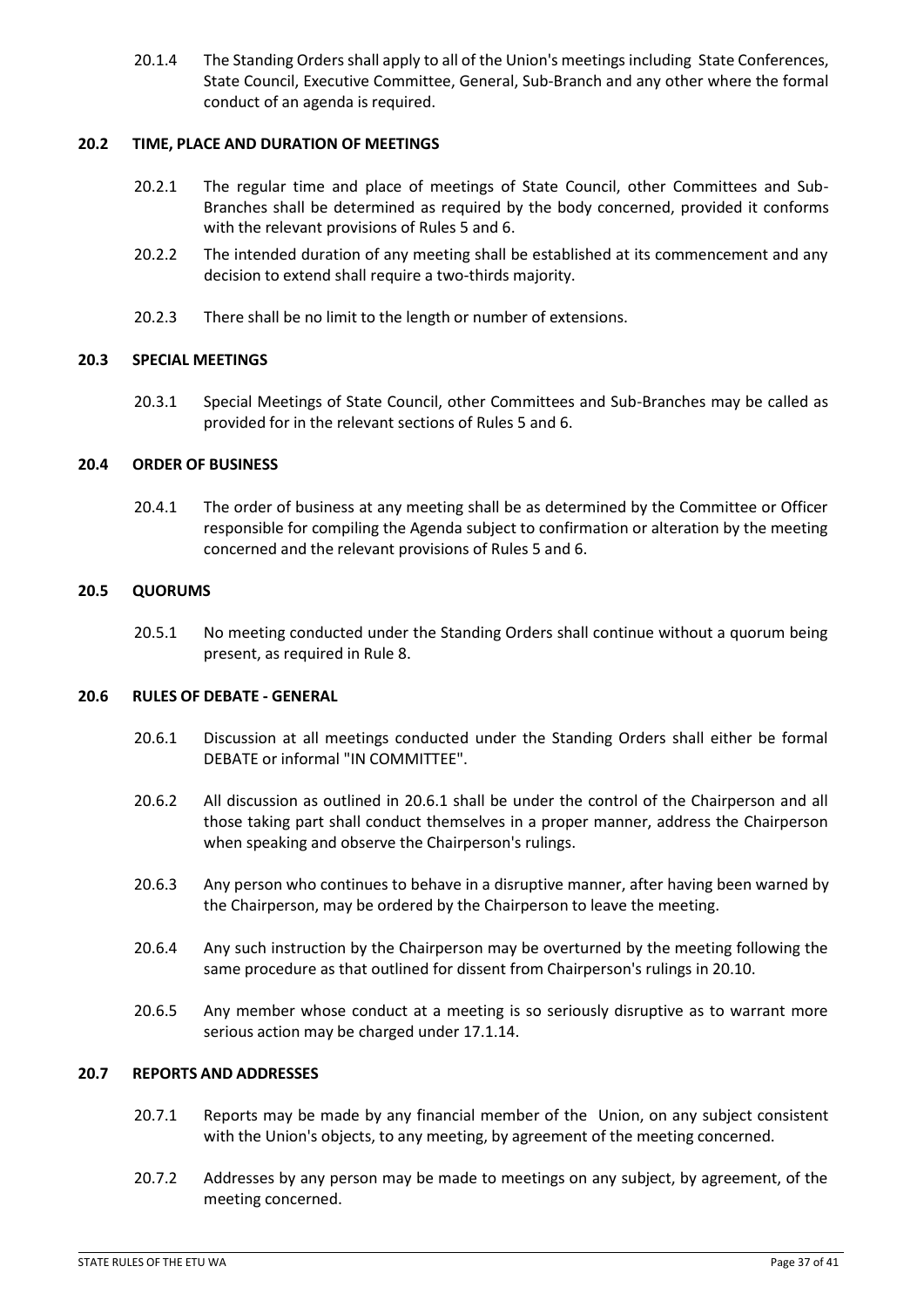- 20.7.3 Reports and addresses as outlined in 20.7.1 and 20.7.2 may be followed by a period of questions for such a time as agreed to by the meeting concerned.
- 20.7.4 Each report or address shall be limited to ten (10) minutes unless the meeting decides otherwise.
- 20.7.5 Any meeting conducted under these Rules may decide by a motion properly moved and seconded and carried by a two-thirds majority to go into Committee as provided for in 20.9 to discuss any report or address.
- 20.7.6 Any decisions arising from a report or address shall be made under the procedures provided for in 20.8.

#### **20.8 THE MAKING OF DECISIONS**

- 20.8.1 The making of decisions can only be done under the procedures of FORMAL DEBATE as laid down in the following provisions of 20.8.
- 20.8.2 Only those attending meetings with full voting rights may participate in the making of decisions, including the moving and seconding of motions, amendments or procedural motions, the ensuing debate and votes.
- 20.8.3 Any proposal for a decision to be made shall be moved and presented to the Chairperson inwriting, and if desired, spoken to by the mover for up to the time allotted under 20.8.29and 20.8.30.
- 20.8.4 After a motion has been moved, and if desired, spoken to by the mover, it must be seconded before any further debate can proceed.
- 20.8.5 Any motion that is not seconded shall lapse without further discussion and the meeting shall proceed with further motions or the next item on the agenda.
- 20.8.6 The seconder of any motion shall have the right to speak for up to the time allotted under 20.8.29 and 20.8.30, but shall not be entitled to reserve that right for use later in the debate.
- 20.8.7 After a motion has been moved and seconded and there are no amendments moved or speakers in opposition, the motion shall immediately be put to the vote.
- 20.8.8 After a motion has been moved and seconded and amendments are moved or opposition expressed the debate shall proceed on the basis of no more than two (2) speakers speaking in succession for or against the proposal.
- 20.8.9 Any number of amendments, seeking to add to, delete from or alter the original motion may be moved and seconded, provided that no amendment shall constitute a negative ofthe original motion.
- 20.8.10 The procedures for moving and seconding amendments shall be the same as that provided for motions under 20.8.3 to 20.8.6.
- 20.8.11 All amendments shall be discussed simultaneously with the original motion.
- 20.8.12 The mover and seconder of any amendment may withdraw their amendment at any time during the debate prior to the vote(s) being taken.
- 20.8.13 The mover and seconder of the original motion may agree to include any amendment inthat motion thus disposing of the need to vote on that amendment.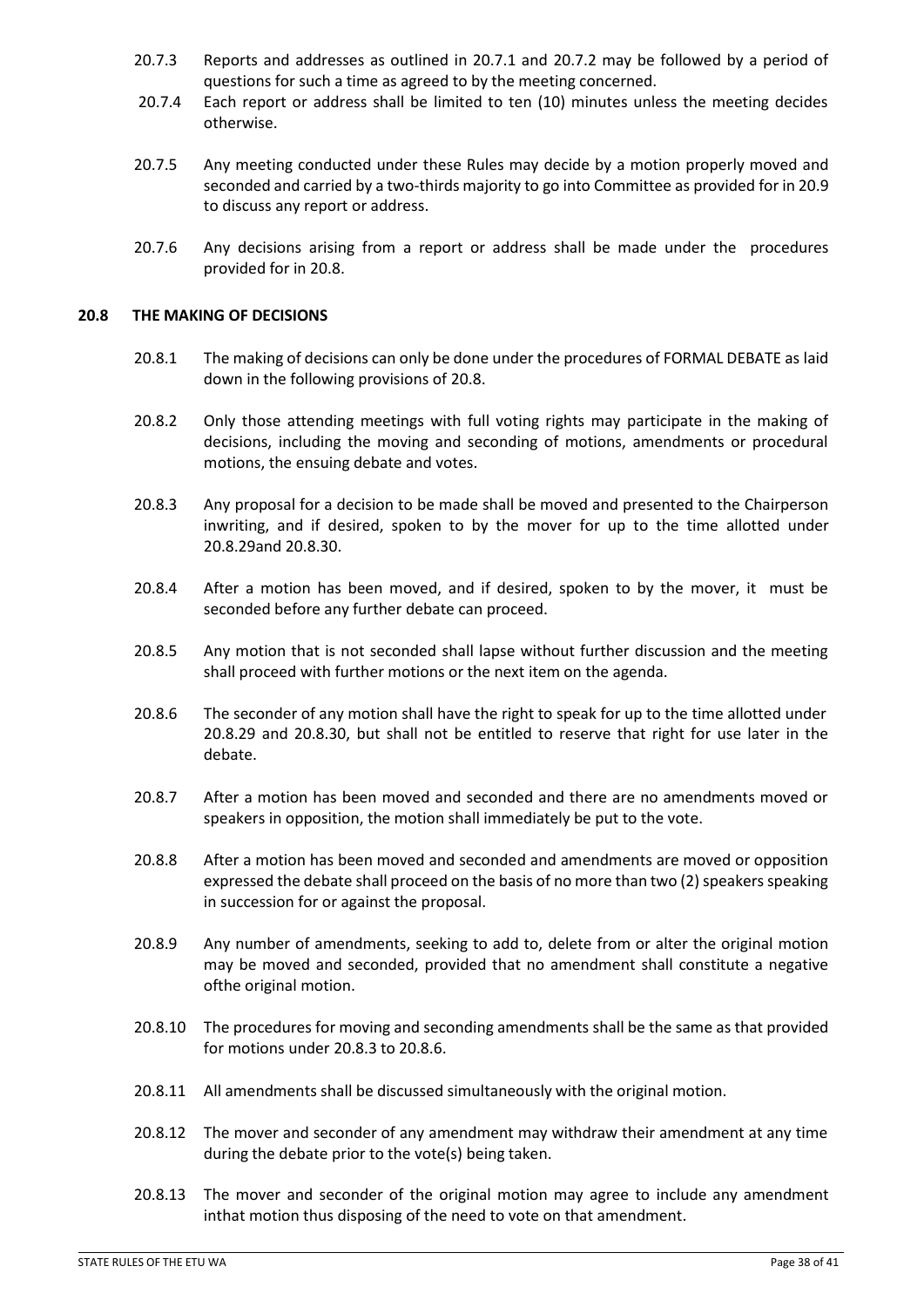- 20.8.14 At the conclusion of the debate the mover of the original motion shall have the right of reply. There is no right of reply for the mover of an amendment.
- 20.8.15 No one shall speak more than once during the debate except the mover of the original motion in reply, or by permission of the Chairperson on a point of factual information.
- 20.8.16 After the mover of the original motion has replied, the Chairperson shall immediately put any amendments and the motion to the vote.
- 20.8.17 Amendments shall be put first in the order in which they were moved. Any amendment defeated is discarded. Any amendment carried adds to, deletes from or modifies the original motion.
- 20.8.18 The original motion (in its modified form if any amendments have been carried) is then put to the vote.
- 20.8.19 For all votes necessary the Chairperson shall call upon those in favour to say AYE, those against to say NO and then to ask if there are any abstentions.
- 20.8.20 If there are no abstentions or NO votes the Chairperson shall declare the motion or amendment carried unanimously.
- 20.8.21 If abstentions or NO votes are voiced the Chairperson shall then call for and count a show of hands of those FOR, those AGAINST and those ABSTAINING.
- 20.8.22 Unless otherwise provided for in these Rules the Chairperson shall declare the motion or amendment CARRIED if those in favour outnumber those against and declare it LOST, if those against outnumber or equal those in favour, irrespective of the number abstaining in either case.
- 20.8.23 The Chairperson shall have a deliberative but not a casting vote.
- 20.8.24 At the conclusion of any speaker's time a motion "that the question now be put" or "that the question be adjourned" or "that the next business be proceeded with" may be moved, provided that the opportunity has been given for at least two (2) speakers for and two (2) speakers against the original motion.
- 20.8.25 A member having already spoken in debate shall not be entitled to move any of the procedural motions outlined in 20.8.24.
- 20.8.26 Any procedural motion as outlined in 20.8.24 shall be put without debate and shall require a two thirds majority to be carried.
- 20.8.27 If the motion "that the question now be put" is carried, the mover of the original motion being debated shall have the right of reply, before the vote is taken on the original motion and any amendments.
- 20.8.28 If the motion "that the next business be proceeded with" is carried it effectively disposes ofthe original motion and any amendments that were being debated.
- 20.8.29 Movers of motions shall be limited to seven (7) minutes speaking time. Seconders of motions, movers and seconders of amendments, movers in reply and all other speakers in debate shall be limited to five (5) minutes.
- 20.8.30 Any speaker in debate may be granted five (5) minute extensions of time, without limit as to the number of extensions. Each motion for such an extension shall be put without debate and require a two thirds majority to be carried.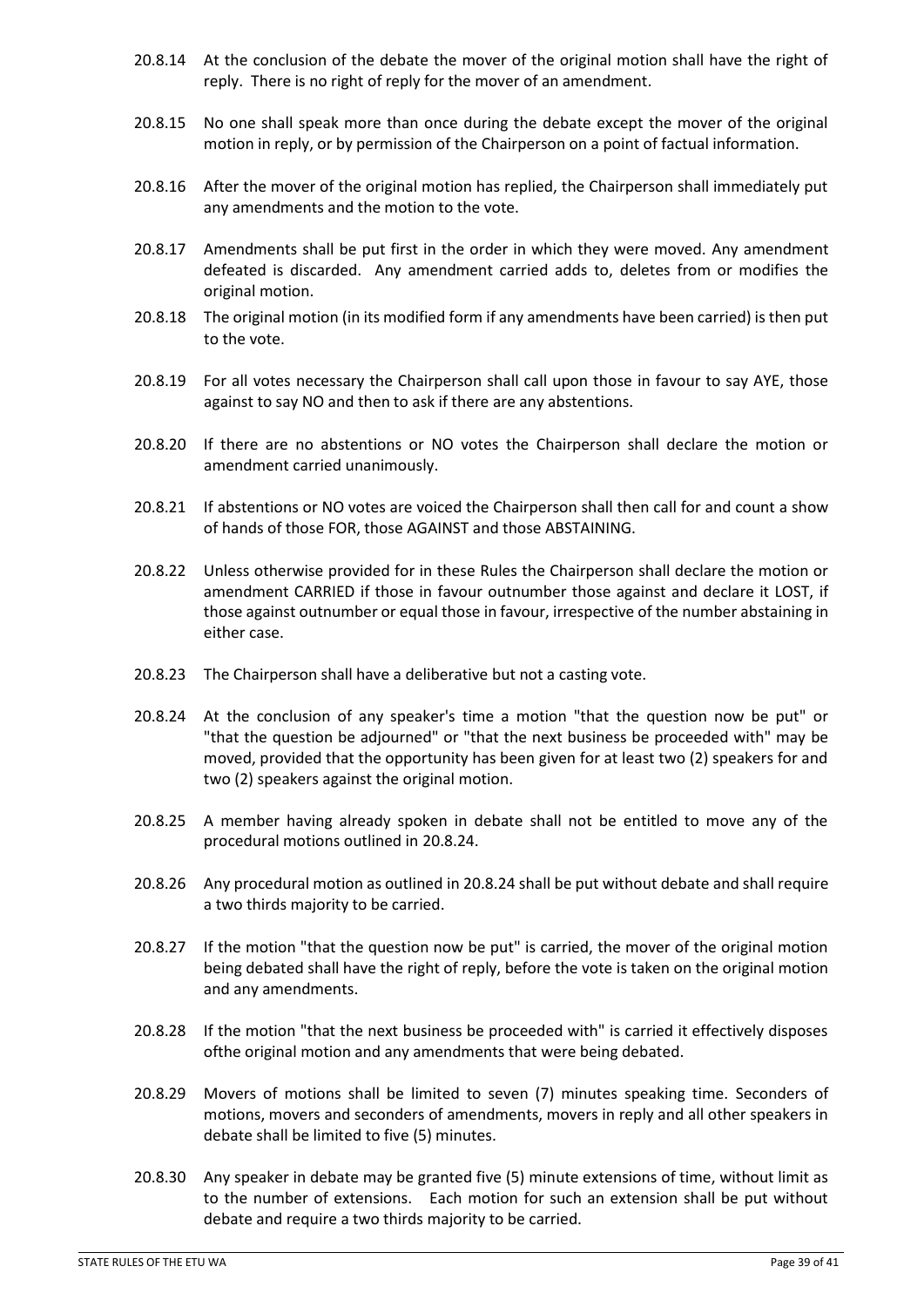#### **20.9 IN COMMITTEE DISCUSSION**

- 20.9.1 "IN COMMITTEE" or informal discussion is designed to allow members or visitors to any meeting to express opinions outside the strict formalities of 20.7 and 20.8. However the general provisions contained in this Rule requiring the orderly conduct of meetings shall still apply.
- 20.9.2 At any time during the debate on an agenda item, at the conclusion of any speakers time, and before the right of reply has been exercised a motion "to go into committee" may be moved and if seconded shall be put without debate and require a two thirds majority to be carried.
- 20.9.3 At any time during an "IN COMMITTEE" period of discussion, at the conclusion of any speakers time a motion "to go out of committee" may be moved by a member with voting rights and if seconded shall be put without debate and require a simple majority to be carried.
- 20.9.4 During a period of "IN COMMITTEE" discussion all those Union members present at the meeting may express opinions about the agenda item being considered for five (5) minutes with the right of five (5) minute extensions granted by a simple majority, moved and seconded by members with voting rights.
- 20.9.5 Speakers shall be called by the Chairperson in the order in which they indicate an intention to speak.
- 20.9.6 Any member present may speak more than once during an "IN COMMITTEE" discussion period.
- 20.9.7 No decisions can be made during an "IN COMMITTEE" discussion period except on the procedural matters provided for in 20.9.3 and 20.9.4 and challenges to the Chairperson's rulings as provided for in 20.10.

#### **20.10 DISAGREEMENT WITH THE CHAIRPERSON'S RULING**

- 20.10.1 Any member with voting rights may challenge the Chairperson's conduct of any meeting being conducted under the Standing Orders.
- 20.10.2 The procedure to be followed in any such challenge shall be as provided for in 20.10.3 to 20.10.9.
- 20.10.3 The person making the challenge shall move "dissent with the Chairperson's ruling".
- 20.10.4 The motion of dissent must be seconded or lapse.
- 20.10.5 If the motion of dissent is seconded the Chairperson shall hand the control of the meeting over to a Vice President or other person authorised by the meeting.
- 20.10.6 The mover may then speak for up to five (5) minutes, with no right of extension, explaining the reasons for the motion of dissent.
- 20.10.7 The Chairperson may then speak for up to five (5) minutes, with no right of extension, defending the ruling being challenged.
- 20.10.8 The Acting Chairperson shall then put the motion of dissent, without debate, under the provisions of 20.8.18 to 20.8.23.